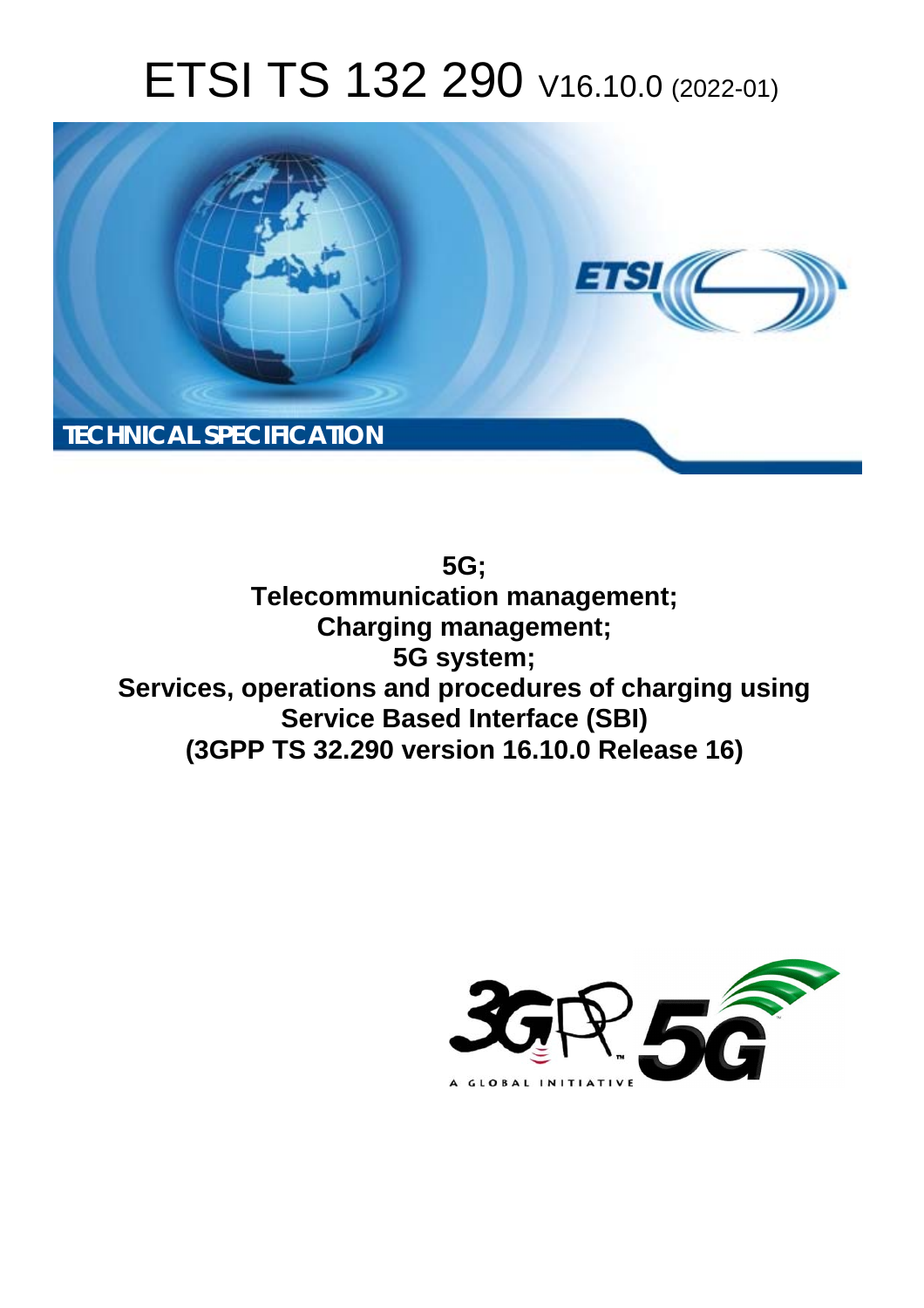Reference RTS/TSGS-0532290vga0

Keywords

 $\overline{5G}$ 

#### *ETSI*

650 Route des Lucioles F-06921 Sophia Antipolis Cedex - FRANCE

Tel.: +33 4 92 94 42 00 Fax: +33 4 93 65 47 16

Siret N° 348 623 562 00017 - APE 7112B Association à but non lucratif enregistrée à la Sous-Préfecture de Grasse (06) N° w061004871

#### *Important notice*

The present document can be downloaded from: <http://www.etsi.org/standards-search>

The present document may be made available in electronic versions and/or in print. The content of any electronic and/or print versions of the present document shall not be modified without the prior written authorization of ETSI. In case of any existing or perceived difference in contents between such versions and/or in print, the prevailing version of an ETSI deliverable is the one made publicly available in PDF format at [www.etsi.org/deliver](http://www.etsi.org/deliver).

Users of the present document should be aware that the document may be subject to revision or change of status. Information on the current status of this and other ETSI documents is available at <https://portal.etsi.org/TB/ETSIDeliverableStatus.aspx>

If you find errors in the present document, please send your comment to one of the following services: <https://portal.etsi.org/People/CommiteeSupportStaff.aspx>

#### *Notice of disclaimer & limitation of liability*

The information provided in the present deliverable is directed solely to professionals who have the appropriate degree of experience to understand and interpret its content in accordance with generally accepted engineering or other professional standard and applicable regulations.

No recommendation as to products and services or vendors is made or should be implied.

No representation or warranty is made that this deliverable is technically accurate or sufficient or conforms to any law and/or governmental rule and/or regulation and further, no representation or warranty is made of merchantability or fitness for any particular purpose or against infringement of intellectual property rights.

In no event shall ETSI be held liable for loss of profits or any other incidental or consequential damages.

Any software contained in this deliverable is provided "AS IS" with no warranties, express or implied, including but not limited to, the warranties of merchantability, fitness for a particular purpose and non-infringement of intellectual property rights and ETSI shall not be held liable in any event for any damages whatsoever (including, without limitation, damages for loss of profits, business interruption, loss of information, or any other pecuniary loss) arising out of or related to the use of or inability to use the software.

#### *Copyright Notification*

No part may be reproduced or utilized in any form or by any means, electronic or mechanical, including photocopying and microfilm except as authorized by written permission of ETSI. The content of the PDF version shall not be modified without the written authorization of ETSI.

The copyright and the foregoing restriction extend to reproduction in all media.

© ETSI 2022. All rights reserved.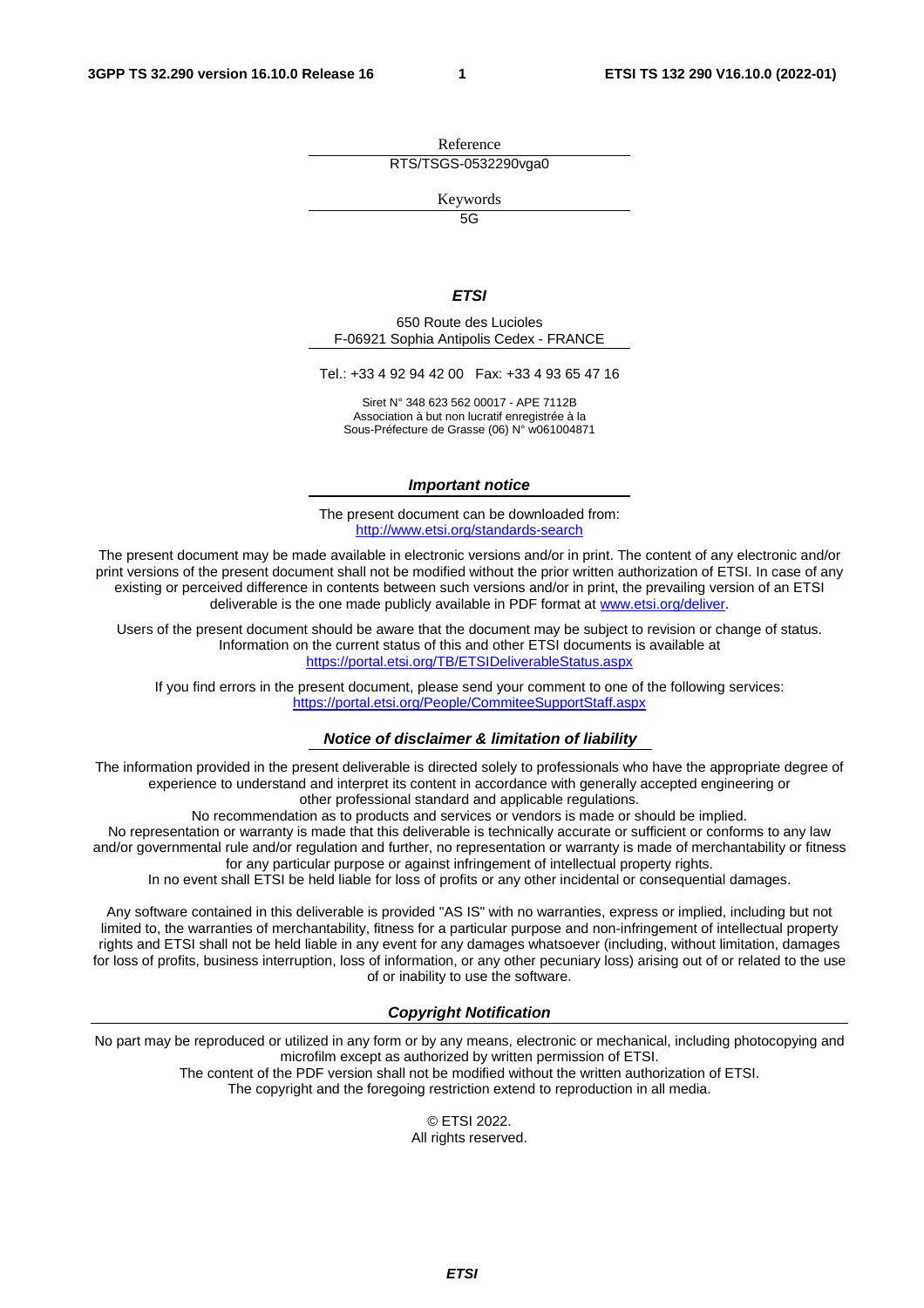# Intellectual Property Rights

#### Essential patents

IPRs essential or potentially essential to normative deliverables may have been declared to ETSI. The declarations pertaining to these essential IPRs, if any, are publicly available for **ETSI members and non-members**, and can be found in ETSI SR 000 314: *"Intellectual Property Rights (IPRs); Essential, or potentially Essential, IPRs notified to ETSI in respect of ETSI standards"*, which is available from the ETSI Secretariat. Latest updates are available on the ETSI Web server ([https://ipr.etsi.org/\)](https://ipr.etsi.org/).

Pursuant to the ETSI Directives including the ETSI IPR Policy, no investigation regarding the essentiality of IPRs, including IPR searches, has been carried out by ETSI. No guarantee can be given as to the existence of other IPRs not referenced in ETSI SR 000 314 (or the updates on the ETSI Web server) which are, or may be, or may become, essential to the present document.

#### **Trademarks**

The present document may include trademarks and/or tradenames which are asserted and/or registered by their owners. ETSI claims no ownership of these except for any which are indicated as being the property of ETSI, and conveys no right to use or reproduce any trademark and/or tradename. Mention of those trademarks in the present document does not constitute an endorsement by ETSI of products, services or organizations associated with those trademarks.

**DECT™**, **PLUGTESTS™**, **UMTS™** and the ETSI logo are trademarks of ETSI registered for the benefit of its Members. **3GPP™** and **LTE™** are trademarks of ETSI registered for the benefit of its Members and of the 3GPP Organizational Partners. **oneM2M™** logo is a trademark of ETSI registered for the benefit of its Members and of the oneM2M Partners. **GSM**® and the GSM logo are trademarks registered and owned by the GSM Association.

# Legal Notice

This Technical Specification (TS) has been produced by ETSI 3rd Generation Partnership Project (3GPP).

The present document may refer to technical specifications or reports using their 3GPP identities. These shall be interpreted as being references to the corresponding ETSI deliverables.

The cross reference between 3GPP and ETSI identities can be found under<http://webapp.etsi.org/key/queryform.asp>.

# Modal verbs terminology

In the present document "**shall**", "**shall not**", "**should**", "**should not**", "**may**", "**need not**", "**will**", "**will not**", "**can**" and "**cannot**" are to be interpreted as described in clause 3.2 of the [ETSI Drafting Rules](https://portal.etsi.org/Services/editHelp!/Howtostart/ETSIDraftingRules.aspx) (Verbal forms for the expression of provisions).

"**must**" and "**must not**" are **NOT** allowed in ETSI deliverables except when used in direct citation.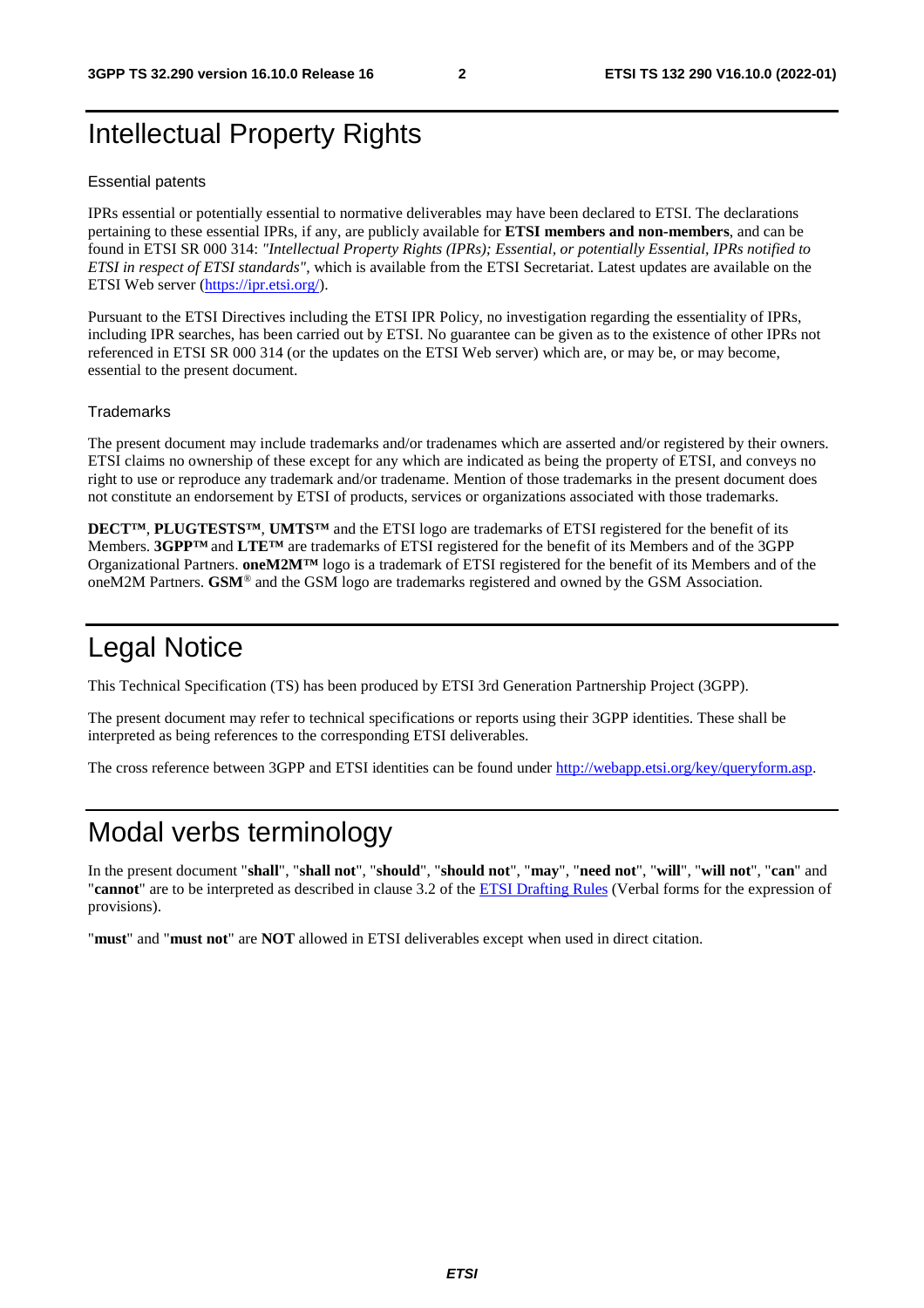$\mathbf{3}$ 

# Contents

| 1<br>3<br>3.1<br>3.2<br>5<br>5.1<br>5.1.1<br>5.1.2<br>5.1.2.1<br>5.1.2.2<br>5.1.2.2.1<br>5.1.2.2.2<br>5.2<br>5.2.2<br>5.2.2.1<br>5.2.2.2<br>5.2.3<br>5.3<br>5.3.1<br>5.3.2<br>5.3.2.1<br>5.3.2.2<br>5.3.2.3<br>5.3.2.5<br>5.4<br>5.4.5<br>5.4.6<br>5.5<br>5.5.1<br>5.5.1.1<br>5.5.1.2<br>5.5.2<br>6<br>6.1<br>6.2 |                |  |  |  |
|-------------------------------------------------------------------------------------------------------------------------------------------------------------------------------------------------------------------------------------------------------------------------------------------------------------------|----------------|--|--|--|
|                                                                                                                                                                                                                                                                                                                   |                |  |  |  |
|                                                                                                                                                                                                                                                                                                                   |                |  |  |  |
|                                                                                                                                                                                                                                                                                                                   |                |  |  |  |
|                                                                                                                                                                                                                                                                                                                   |                |  |  |  |
|                                                                                                                                                                                                                                                                                                                   | 2              |  |  |  |
|                                                                                                                                                                                                                                                                                                                   |                |  |  |  |
|                                                                                                                                                                                                                                                                                                                   |                |  |  |  |
|                                                                                                                                                                                                                                                                                                                   | 3.3            |  |  |  |
|                                                                                                                                                                                                                                                                                                                   | $\overline{4}$ |  |  |  |
|                                                                                                                                                                                                                                                                                                                   | 4.1            |  |  |  |
|                                                                                                                                                                                                                                                                                                                   | 4.2            |  |  |  |
|                                                                                                                                                                                                                                                                                                                   |                |  |  |  |
|                                                                                                                                                                                                                                                                                                                   |                |  |  |  |
|                                                                                                                                                                                                                                                                                                                   |                |  |  |  |
|                                                                                                                                                                                                                                                                                                                   |                |  |  |  |
|                                                                                                                                                                                                                                                                                                                   |                |  |  |  |
|                                                                                                                                                                                                                                                                                                                   |                |  |  |  |
|                                                                                                                                                                                                                                                                                                                   |                |  |  |  |
|                                                                                                                                                                                                                                                                                                                   |                |  |  |  |
|                                                                                                                                                                                                                                                                                                                   |                |  |  |  |
|                                                                                                                                                                                                                                                                                                                   | 5.2.1          |  |  |  |
|                                                                                                                                                                                                                                                                                                                   |                |  |  |  |
|                                                                                                                                                                                                                                                                                                                   |                |  |  |  |
|                                                                                                                                                                                                                                                                                                                   |                |  |  |  |
|                                                                                                                                                                                                                                                                                                                   |                |  |  |  |
|                                                                                                                                                                                                                                                                                                                   |                |  |  |  |
|                                                                                                                                                                                                                                                                                                                   |                |  |  |  |
|                                                                                                                                                                                                                                                                                                                   |                |  |  |  |
|                                                                                                                                                                                                                                                                                                                   |                |  |  |  |
|                                                                                                                                                                                                                                                                                                                   |                |  |  |  |
|                                                                                                                                                                                                                                                                                                                   |                |  |  |  |
|                                                                                                                                                                                                                                                                                                                   |                |  |  |  |
|                                                                                                                                                                                                                                                                                                                   | 5.4.1          |  |  |  |
|                                                                                                                                                                                                                                                                                                                   | 5.4.2          |  |  |  |
|                                                                                                                                                                                                                                                                                                                   | 5.4.3          |  |  |  |
|                                                                                                                                                                                                                                                                                                                   | 5.4.4          |  |  |  |
|                                                                                                                                                                                                                                                                                                                   |                |  |  |  |
|                                                                                                                                                                                                                                                                                                                   |                |  |  |  |
|                                                                                                                                                                                                                                                                                                                   |                |  |  |  |
|                                                                                                                                                                                                                                                                                                                   |                |  |  |  |
|                                                                                                                                                                                                                                                                                                                   |                |  |  |  |
|                                                                                                                                                                                                                                                                                                                   |                |  |  |  |
|                                                                                                                                                                                                                                                                                                                   | 5.5.3          |  |  |  |
|                                                                                                                                                                                                                                                                                                                   |                |  |  |  |
|                                                                                                                                                                                                                                                                                                                   |                |  |  |  |
|                                                                                                                                                                                                                                                                                                                   |                |  |  |  |
|                                                                                                                                                                                                                                                                                                                   | 6.2.1          |  |  |  |
|                                                                                                                                                                                                                                                                                                                   | 6.2.2          |  |  |  |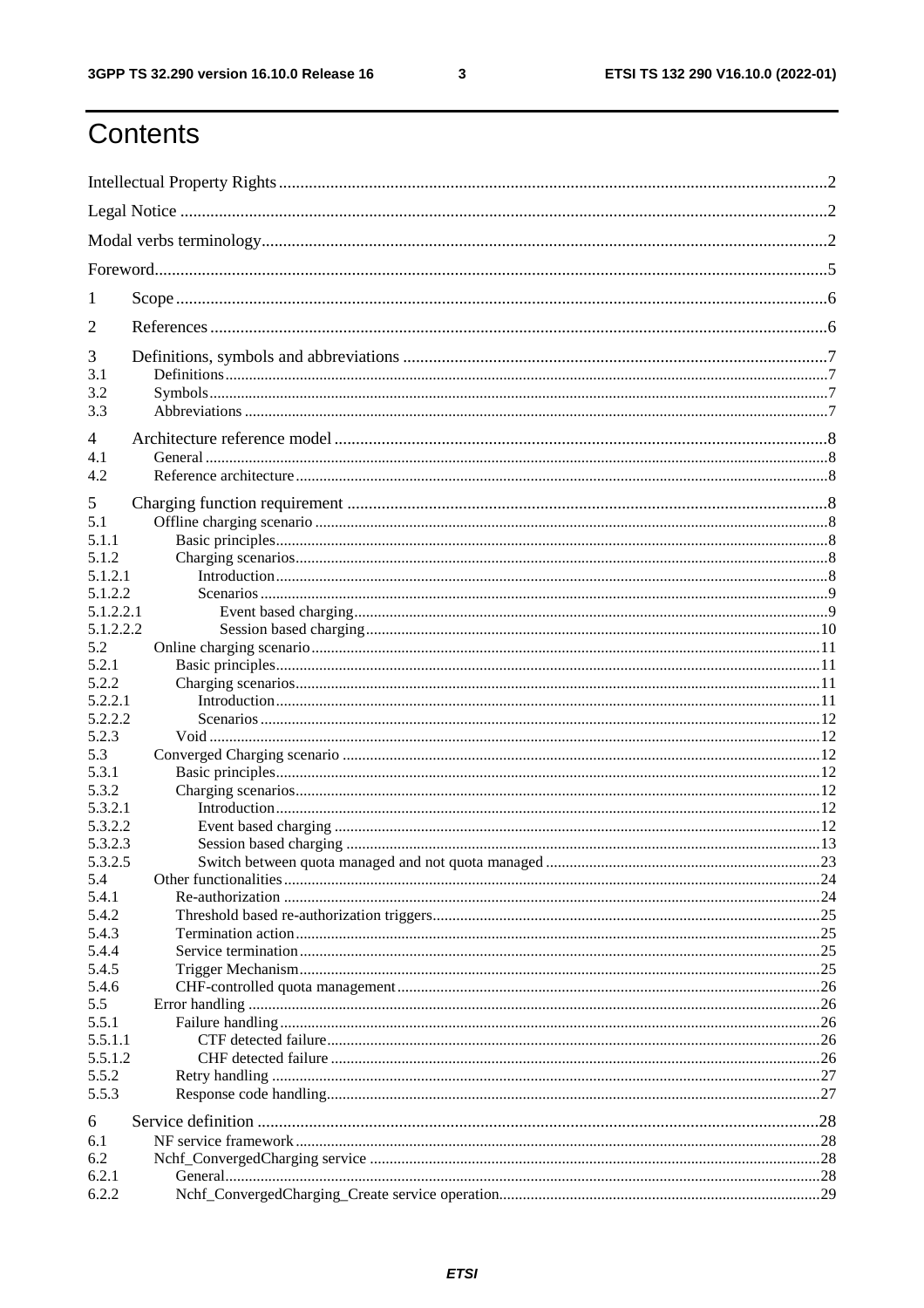$\overline{\mathbf{4}}$ 

|        | <b>Annex A (informative):</b> |  |
|--------|-------------------------------|--|
| $\tau$ |                               |  |
| 6.5.4  |                               |  |
| 6.5.3  |                               |  |
| 6.5.2  |                               |  |
| 6.5.1  |                               |  |
| 6.5    |                               |  |
| 6.4    |                               |  |
| 6.3.1  |                               |  |
| 6.3    |                               |  |
| 6.2.5  |                               |  |
| 6.2.4  |                               |  |
| 6.2.3  |                               |  |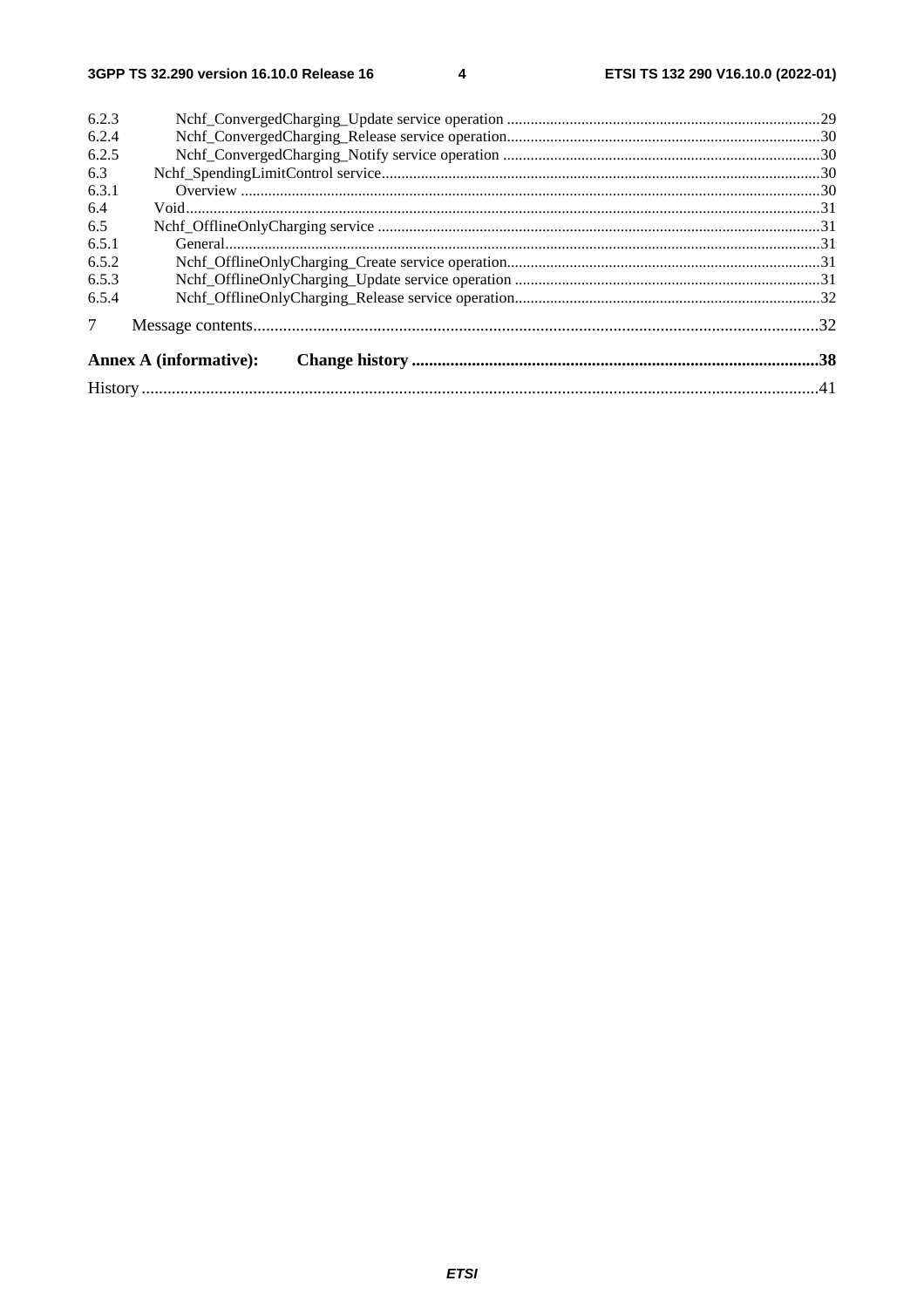# Foreword

This Technical Specification has been produced by the 3rd Generation Partnership Project (3GPP).

The contents of the present document are subject to continuing work within the TSG and may change following formal TSG approval. Should the TSG modify the contents of the present document, it will be re-released by the TSG with an identifying change of release date and an increase in version number as follows:

Version x.y.z

where:

- x the first digit:
	- 1 presented to TSG for information;
	- 2 presented to TSG for approval;
	- 3 or greater indicates TSG approved document under change control.
- y the second digit is incremented for all changes of substance, i.e. technical enhancements, corrections, updates, etc.
- z the third digit is incremented when editorial only changes have been incorporated in the document.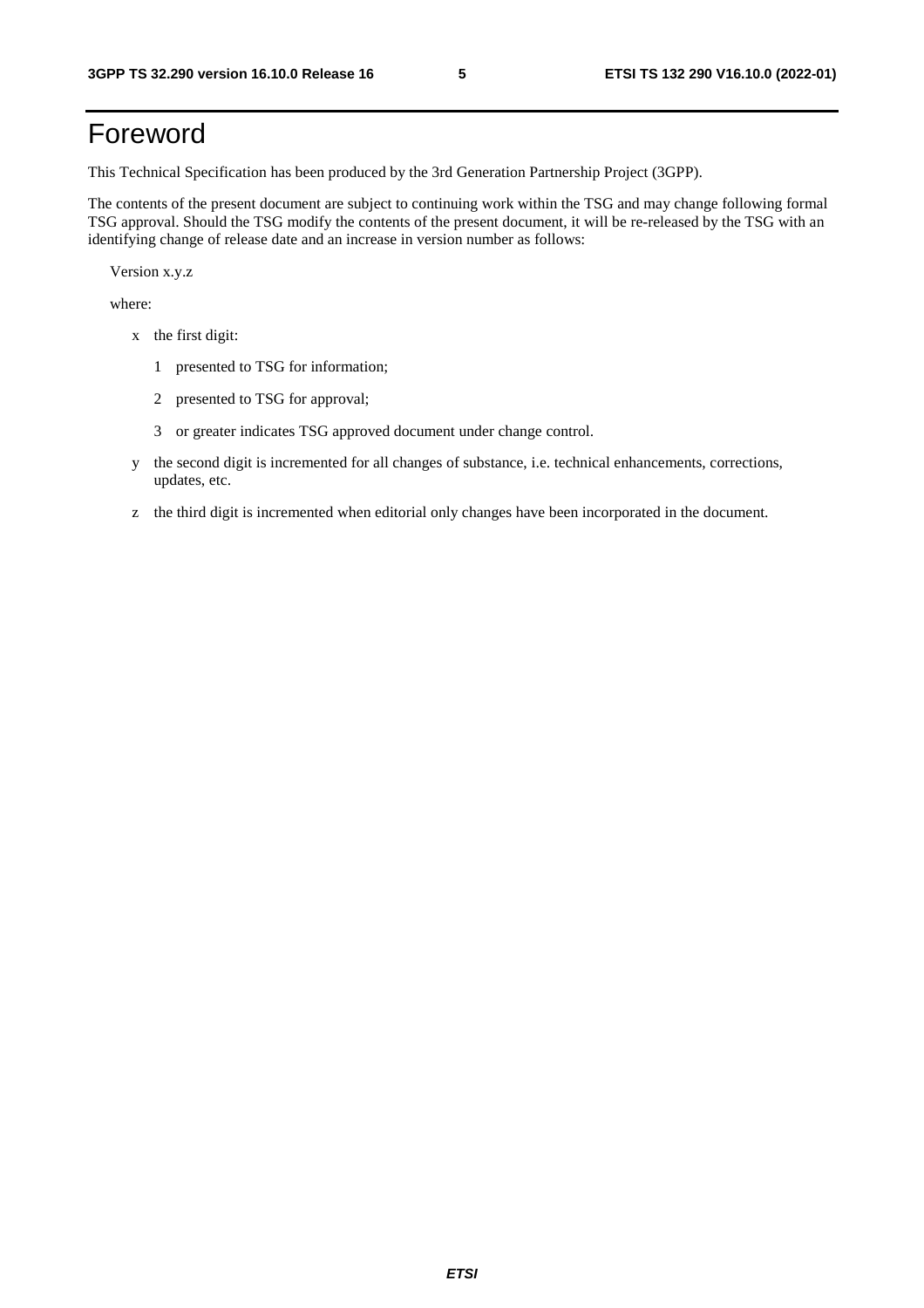# 1 Scope

The present document specifies service, operations and procedures of 5G charging for service based interface. This charging description includes the charging architecture and scenarios as well as the mapping of the common charging architecture specified in TS 32.240 [1]. The present document is related to other 3GPP charging TSs as follows:

- The common 3GPP charging architecture is specified in TS 32.240 [1].
- The protocol that are used for service based interface is specified in TS 32.291 [58].

The description is following the same methodology as used in TS 23.501 [201] and TS 23.502 [202] for the 5G system.

# 2 References

The following documents contain provisions which, through reference in this text, constitute provisions of the present document.

- References are either specific (identified by date of publication, edition number, version number, etc.) or non-specific.
- For a specific reference, subsequent revisions do not apply.
- For a non-specific reference, the latest version applies. In the case of a reference to a 3GPP document (including a GSM document), a non-specific reference implicitly refers to the latest version of that document *in the same Release as the present document*.

| [1]           | 3GPP TS 32.240: "Telecommunication management; Charging management; Charging<br>architecture and principles".                                             |
|---------------|-----------------------------------------------------------------------------------------------------------------------------------------------------------|
| $[2] - [29]$  | Void.                                                                                                                                                     |
| $[30]$        | 3GPP TS 32.255: "Telecommunication management; Charging management; 5G Data<br>connectivity domain charging; stage 2".                                    |
| $[31]$        | Void.                                                                                                                                                     |
| $[32]$        | 3GPP TS 32.254: "Telecommunication management; Charging management; Exposure function<br>Northbound Application Program Interfaces (APIs) charging".      |
| $[33]$        | 3GPP TS 32.256: "Telecommunication management; Charging management; 5G connection and<br>mobility domain charging; Stage 2".                              |
| $[34]$        | 3GPP TS 32.274: "Telecommunication management; Charging management; Short Message<br>Service (SMS) charging".                                             |
| $[35]$        | 3GPP TS 28.201: "Telecommunication management; Charging management; Network slice<br>performance and analytics charging in the 5G System (5GS); Stage 2". |
| $[36]$        | 3GPP TS 28.202: "Telecommunication management; Charging management; Network slice<br>management charging in the 5G System (5GS); Stage 2".                |
| $[37] - [49]$ | Void.                                                                                                                                                     |
| $[50]$        | 3GPP TS 32.299: "Telecommunication management; Charging management; Diameter charging<br>application".                                                    |
| $[51] - [54]$ | Void.                                                                                                                                                     |
| $[55] - [57]$ | Void.                                                                                                                                                     |
| $[58]$        | 3GPP TS 32.291: "Telecommunication management; Charging management; 5G system; Charging<br>service, stage 3.                                              |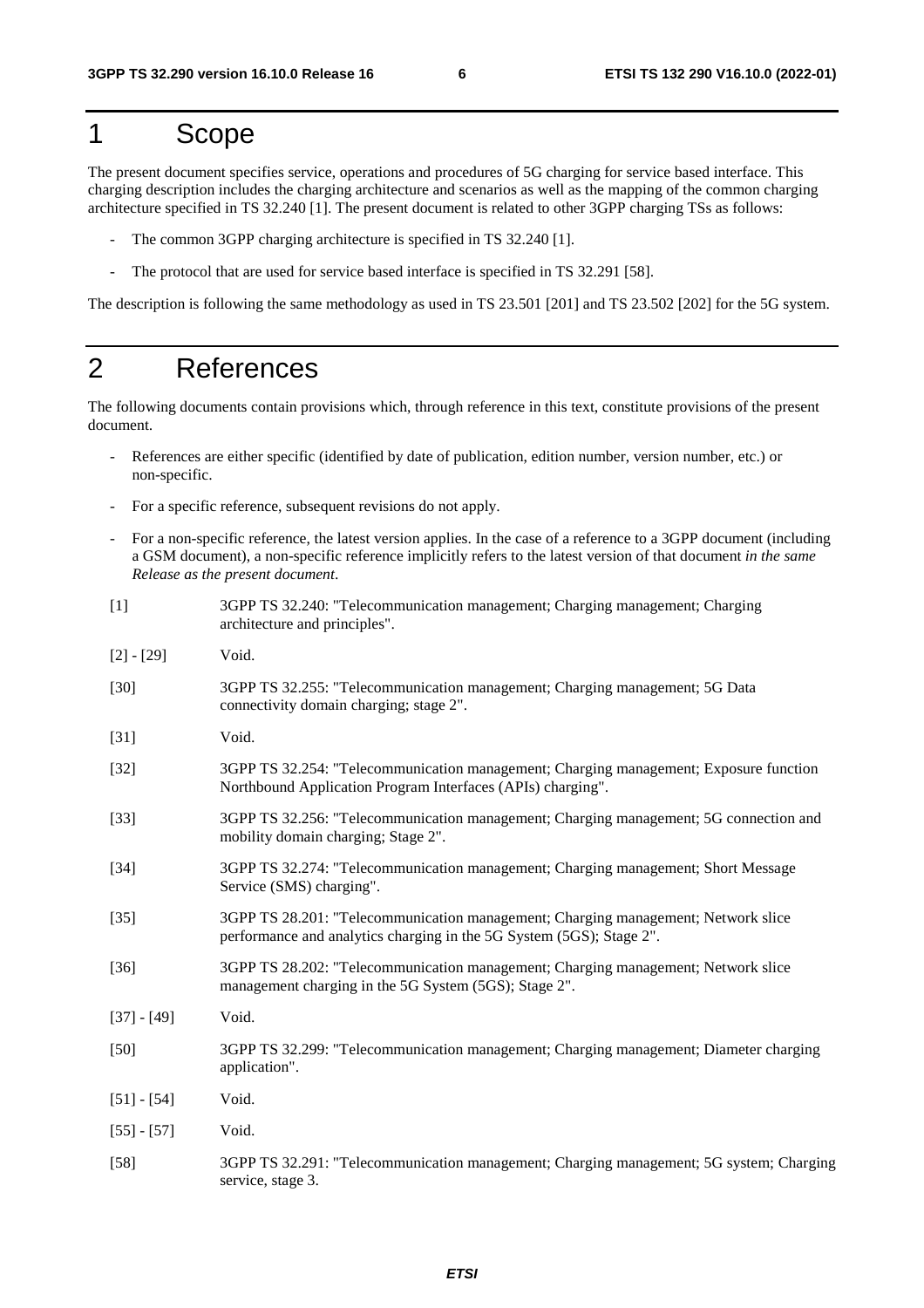| $[59] - [99]$   | Void.                                                                        |
|-----------------|------------------------------------------------------------------------------|
| $[100]$         | 3GPP TR 21.905: "Vocabulary for 3GPP Specifications".                        |
| $[101] - [200]$ | Void.                                                                        |
| [201]           | 3GPP TS 23.501: "System Architecture for the 5G System; Stage 2".            |
| $[202]$         | 3GPP TS 23.502: "Procedures for the 5G System; Stage 2".                     |
| $[203] - [206]$ | Void.                                                                        |
| $[207] - [299]$ | Void.                                                                        |
| [300]           | 3GPP TS 29.510: " 5G System; Network function repository services; Stage 3". |
| $[301] - [370]$ | Void.                                                                        |
| $[371] - [399]$ | Void.                                                                        |
| $[400] - [499]$ | Void.                                                                        |
| $[500] - [599]$ | Void.                                                                        |

# 3 Definitions, symbols and abbreviations

# 3.1 Definitions

For the purposes of the present document, the terms and definitions given in 3GPP TR 21.905 [100], TS 32.240 [1] and the following apply. A term defined in the present document takes precedence over the definition of the same term, if any, in either 3GPP TR 21.905 [100] or TS 32.240 [1].

**5G Access Network:** An access network comprising a NG-RAN and/or non-3GPP AN connecting to a 5G Core Network.

**5G Core Network:** The core network specified in the present document. It connects to a 5G Access Network.

**NF service:** a functionality exposed by a NF through a service based interface and consumed by other authorized NFs.

**NF service operation:** An elementary unit a NF service is composed of.

**service based interface:** It represents how a set of services is provided/exposed by a given NF.

**charging session:** The association between the CHF (NF Service Producer) that provides the charging service and NF service consumer.

# 3.2 Symbols

For the purposes of the present document, the following symbols apply:

Nchf Service-based interface exhibited by Charging Function.

# 3.3 Abbreviations

For the purposes of the present document, the abbreviations given in 3GPP TR 21.905 [100] and the following apply. An abbreviation defined in the present document takes precedence over the definition of the same abbreviation, if any, in 3GPP TR 21.905 [100].

| 5GC        | 5G Core Network                                |
|------------|------------------------------------------------|
| 5GS        | 5G System                                      |
| AMF        | <b>Access and Mobility Management Function</b> |
| <b>CCS</b> | Converged Charging System                      |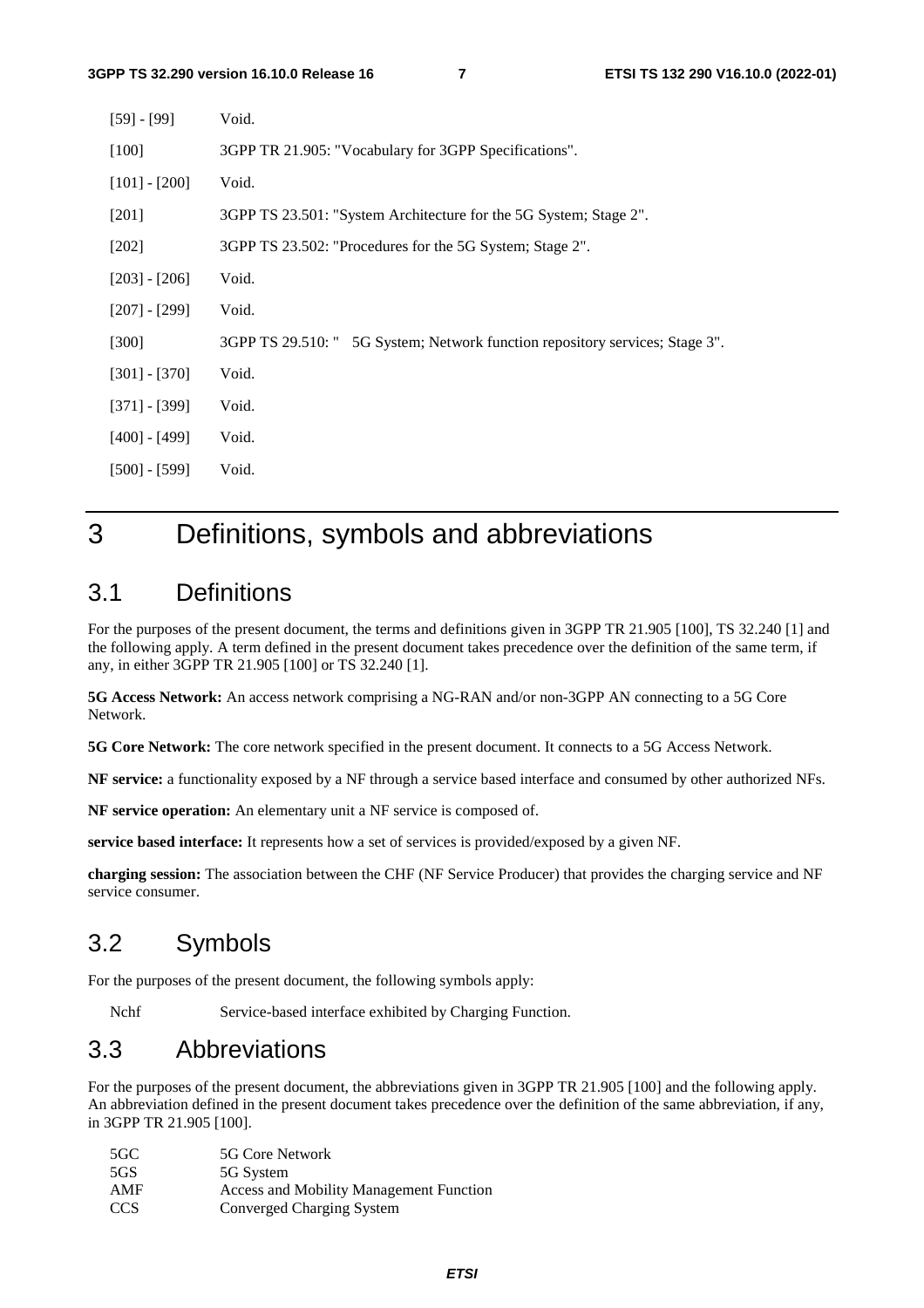| CEF         | <b>Charging Enablement Function</b>   |
|-------------|---------------------------------------|
| <b>CHF</b>  | <b>Charging Function</b>              |
| <b>IEC</b>  | <b>Immediate Event Charging</b>       |
| MnS         | <b>Management Service</b>             |
| NF          | <b>Network Function</b>               |
| <b>PCF</b>  | <b>Policy Control Function</b>        |
| <b>SBI</b>  | Service based Interface               |
| <b>SMSF</b> | <b>Short Message Service Function</b> |
| <b>SMF</b>  | <b>Session Management Function</b>    |
|             |                                       |

# 4 Architecture reference model

# 4.1 General

The present document describes the service based architecture for 5G Charging.

# 4.2 Reference architecture

The NFs with CTF interact with CHF using Nchf interface for converged charging or offline only charging. The NF PCF interacts with CHF using Nchf interface for Spending Limit Control. The Nchf is a service based interface for NF and CHF.

Figure 4.2.1 depicts the reference architecture for the Nchf Interface.



#### **Figure 4.2.1: Reference Architecture for the Nchf Interface; SBI representation**

# 5 Charging function requirement

# 5.1 Offline charging scenario

### 5.1.1 Basic principles

Basic principles for offline charging are defined in TS 32.240 [1].

### 5.1.2 Charging scenarios

#### 5.1.2.1 Introduction

Two basic scenarios are used: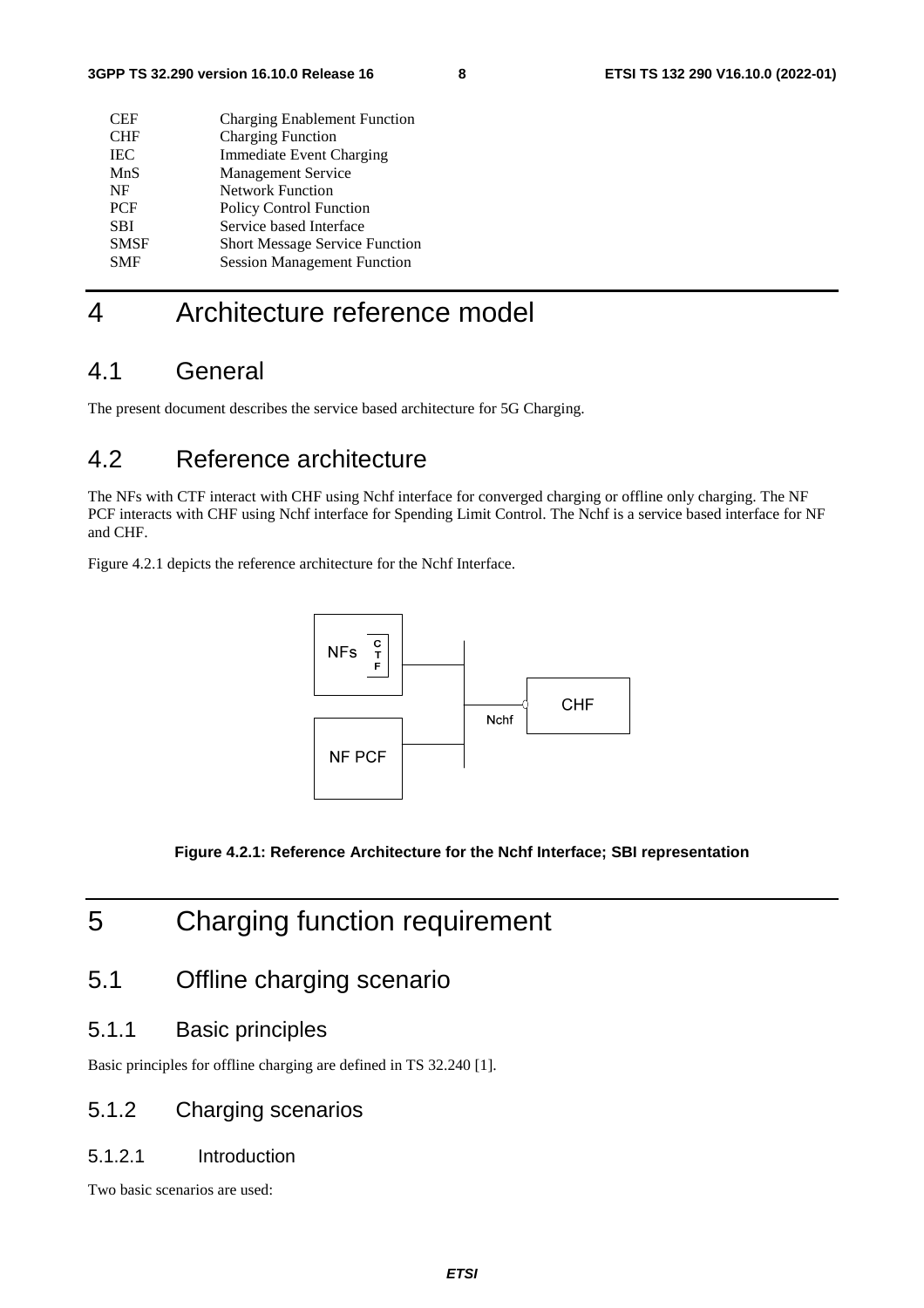- Event based charging;
- Session based charging.

Both scenarios may generate CDR files, which may then be transferred to the network operator's BD for the purpose of subscriber billing and/or inter-operator accounting.

#### 5.1.2.2 Scenarios

#### 5.1.2.2.1 Event based charging

Figure 5.1.2.2.1.1 shows a scenario for Post Event Charging, (PEC) where the NF (CTF) interacts with the CHF after the service delivery.



**Figure 5.1.2.2.1.1: Post Event Charging** 

- **1) Request for resource usage:** A request for session establishment is received in the NF (CTF).
- **2) Content/Service Delivery:** the NF (CTF) delivers the content/service.
- **3) Charging Data Request [Event]:** The NF (CTF) the CTF generates charging data related to the delivered service and sends the request for the CHF to store related charging data for CDR generation purpose.
- **4) Create CDR:** the CHF stores received information and creates a CDR related to the service.
- **5) Charging Data Response [Event]:** The CHF informs the NF (CTF) on the result of the request.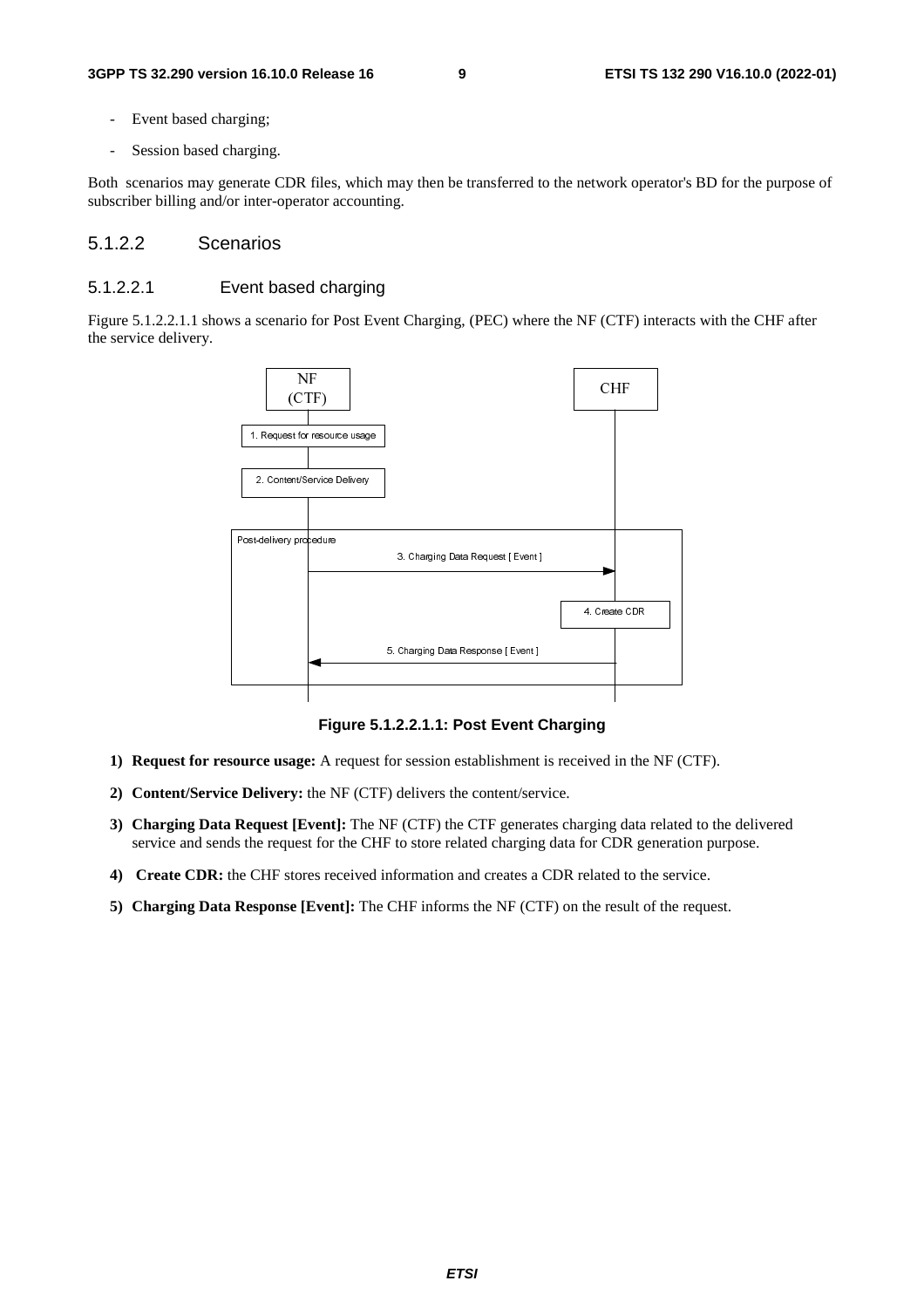#### 5.1.2.2.2 Session based charging

Figure 5.1.2.2.2.1 shows a scenario for Offline session based charging where the NF (CTF) interacts with the CHF.



**Figure 5.1.2.2.2.1: Offline charging** 

- **1) Request for service delivery and start of service delivery:** A request for session establishment is received in the NF (CTF).
- **2) Charging Data Request [Initial]:** The NF (CTF) sends the request to inform the CHF about the service to be started.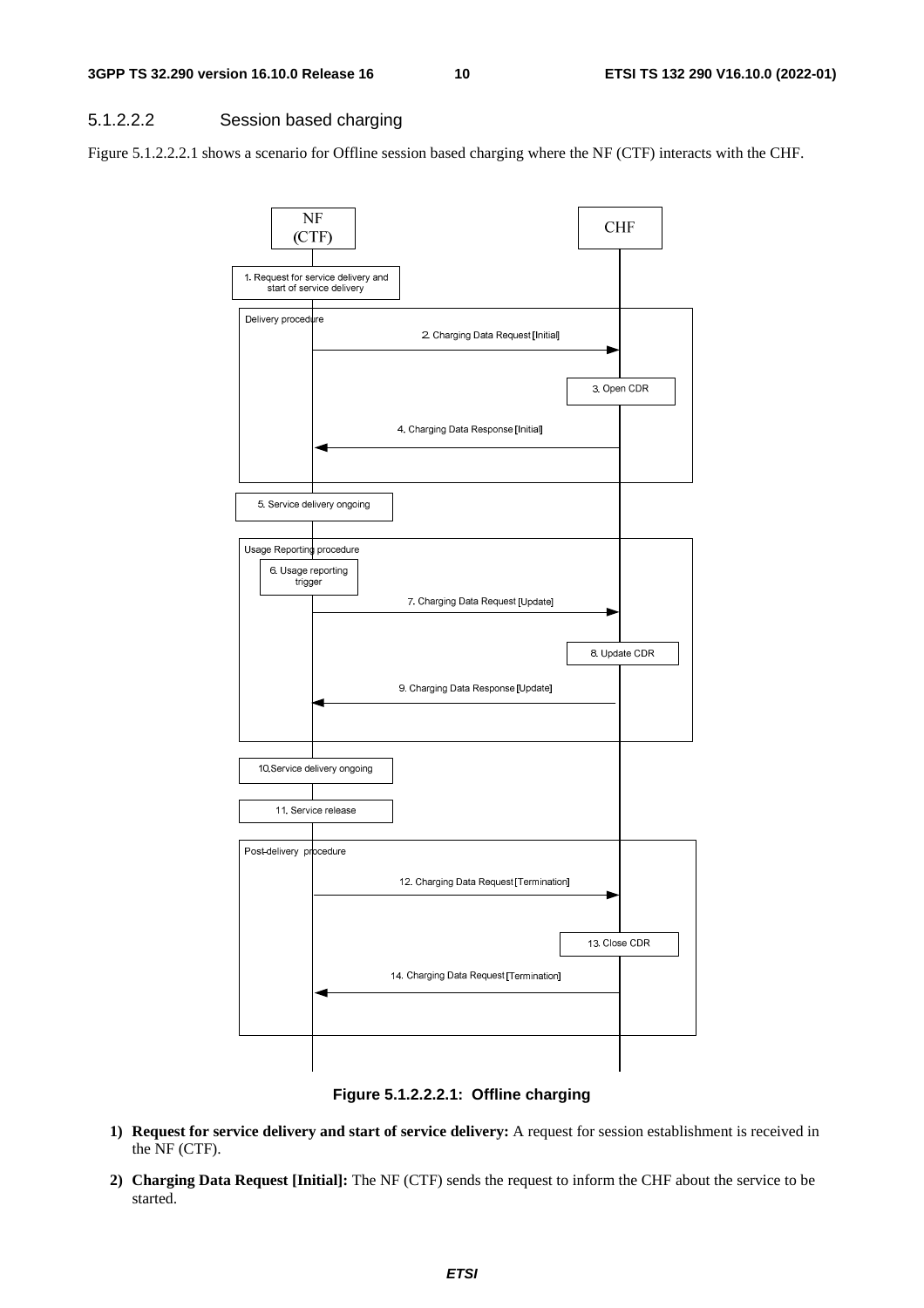- **3) Open CDR:** the CHF opens a CDR related to the service.
- **4) Charging Data Response [Initial]:** The CHF informs the NF (CTF) on the result of the request and optionnaly provides the usage reporting triggers applicable to the service.
- **5) Content/Service Delivery:** the NF (CTF) delivers the content/service.
- **6) Usage Reporting Trigger:** the NF (CTF) generates charging data related to service delivered, based on a trigger for usage reporting is met.
- **7) Charging Data Request [Update]:** the NF (CTF) sends the request for reporting the related charging data to the CHF.
- **8) Update CDR:** the CHF updates the CDR with charging data related to the service.
- **9) Charging Data Response [Update]:** The CHF informs the NF (CTF) on the result of the request.
- **10) Content/Service Delivery:** the NF (CTF) delivers the content/service.
- **11) Service release:** the service is released.
- **12) Charging Data Request [Termination]:** the NF (CTF) sends the request to the CHF, for charging data related to the service termination.
- **13) Close CDR:** the CHF closes the CDR with charging data related to the service termination.
- **14) Charging Data Response [Termination]:** The CHF informs the NF (CTF) on the result of the request.

# 5.2 Online charging scenario

#### 5.2.1 Basic principles

Basic principles for online charging are defined in TS 32.240 [1].

#### 5.2.2 Charging scenarios

#### 5.2.2.1 Introduction

The following basic scenarios are used:

- 1 Immediate Event Charging
	- a) Decentralized Unit Determination and Centralized Rating
	- b) Centralized Unit Determination and Centralized Rating
	- c) Decentralized Unit Determination and Decentralized Rating
- 2 Event charging with Unit Reservation
	- a) Decentralized Unit Determination and Centralized Rating
	- b) Centralized Unit Determination and Centralized Rating
	- c) Decentralized Unit Determination and Decentralized Rating
- 3 Session charging with Unit Reservation
	- a) Decentralized Unit Determination and Centralized Rating
	- b) Centralized Unit Determination and Centralized Rating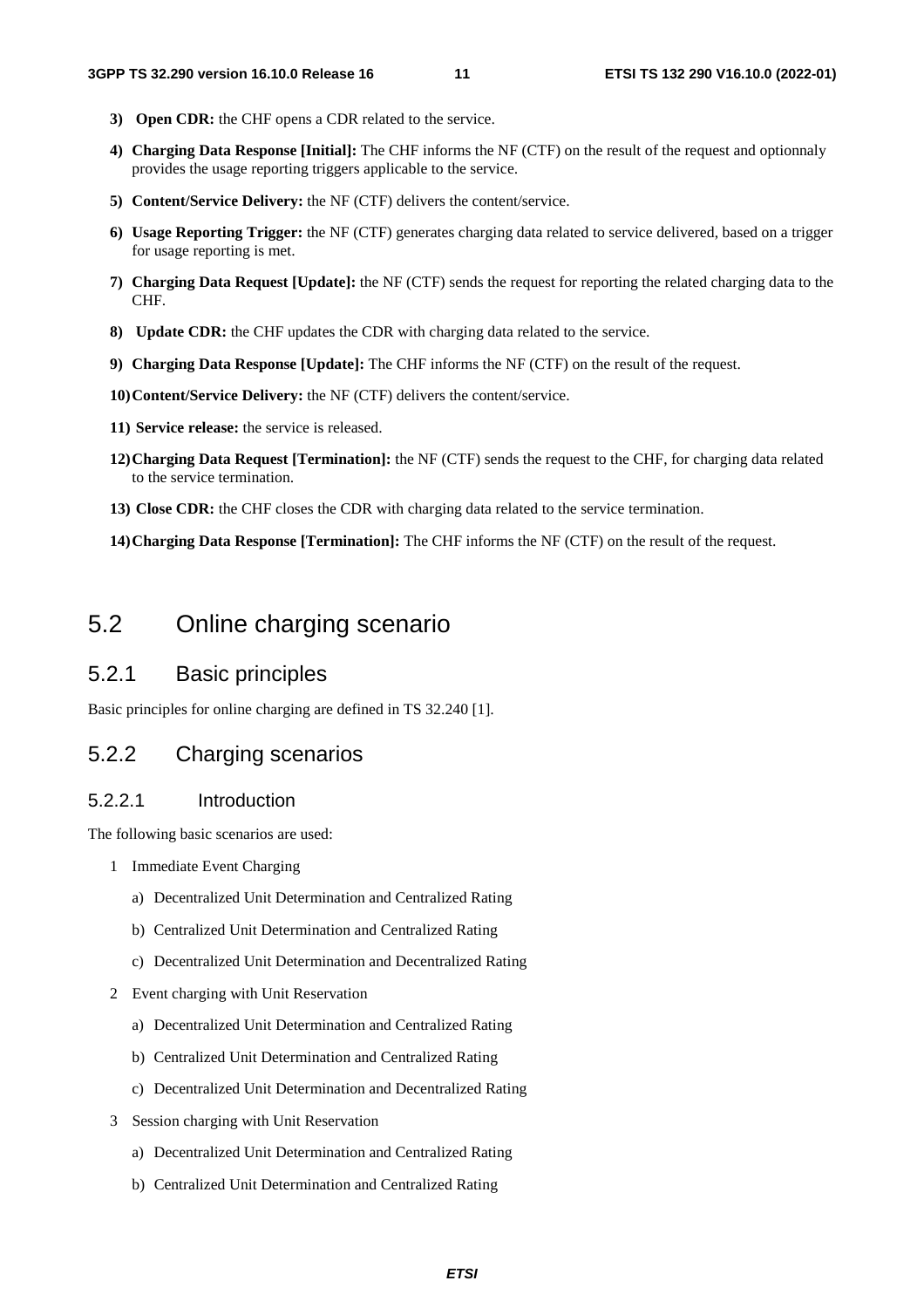c) Decentralized Unit Determination and Decentralized Rating

The combination of Centralized Unit Determination with Decentralized Rating is not possible.

#### 5.2.2.2 Scenarios

The scenarios described in TS 32.299 [50], clauses 5.2.2.1, 5.2.2.2 and 5.2.2.3, apply with the CHF acting as an OCF.

### 5.2.3 Void

# 5.3 Converged Charging scenario

#### 5.3.1 Basic principles

When offline charging and online charging are applicable to a service delivery, the charging information of both offline charging (without quota management) and online charging (with quota management) can be provided in a single command. The triggering for reporting the charging information can be any triggers of the offline charging or online charging (deferred or immediate triggers).

The invocation of the Charging Data Request for start of service, in case there is no valid quota for the rating group, can be done in either blocking mode or non-blocking mode:

- blocking mode: the service delivery shall not start before its authorization from CHF;
- non-blocking mode: the service delivery may start before its authorization from CHF.

For invoking the ConvergedCharging service with quota management, the ConvergedCharging service will operate in decentralized unit determination with the provided amounts of the Quota Requested information element otherwise if no amount is included in the Quota Requested information element, the ConvergedCharging service will operate in centralized unit determination and rating.

#### 5.3.2 Charging scenarios

#### 5.3.2.1 Introduction

Converged charging for both events and sessions between CTF and the CHF is performed as defined in TS 32.240 [1].

Two basic scenarios are used:

- Converged Event based charging;
- Converged Session based charging.

#### 5.3.2.2 Event based charging

For Converged Event based Charging, he following cases are supported:

- Immediate Event Charging (IEC);
- Post Event Charging (PEC).

The scenario for Event based charging supported by IEC is shown in figure 5.3.2.2.1 with: Decentralized and Centralized Unit Determination, Centralized Rating configurationand user's account balance deduction before service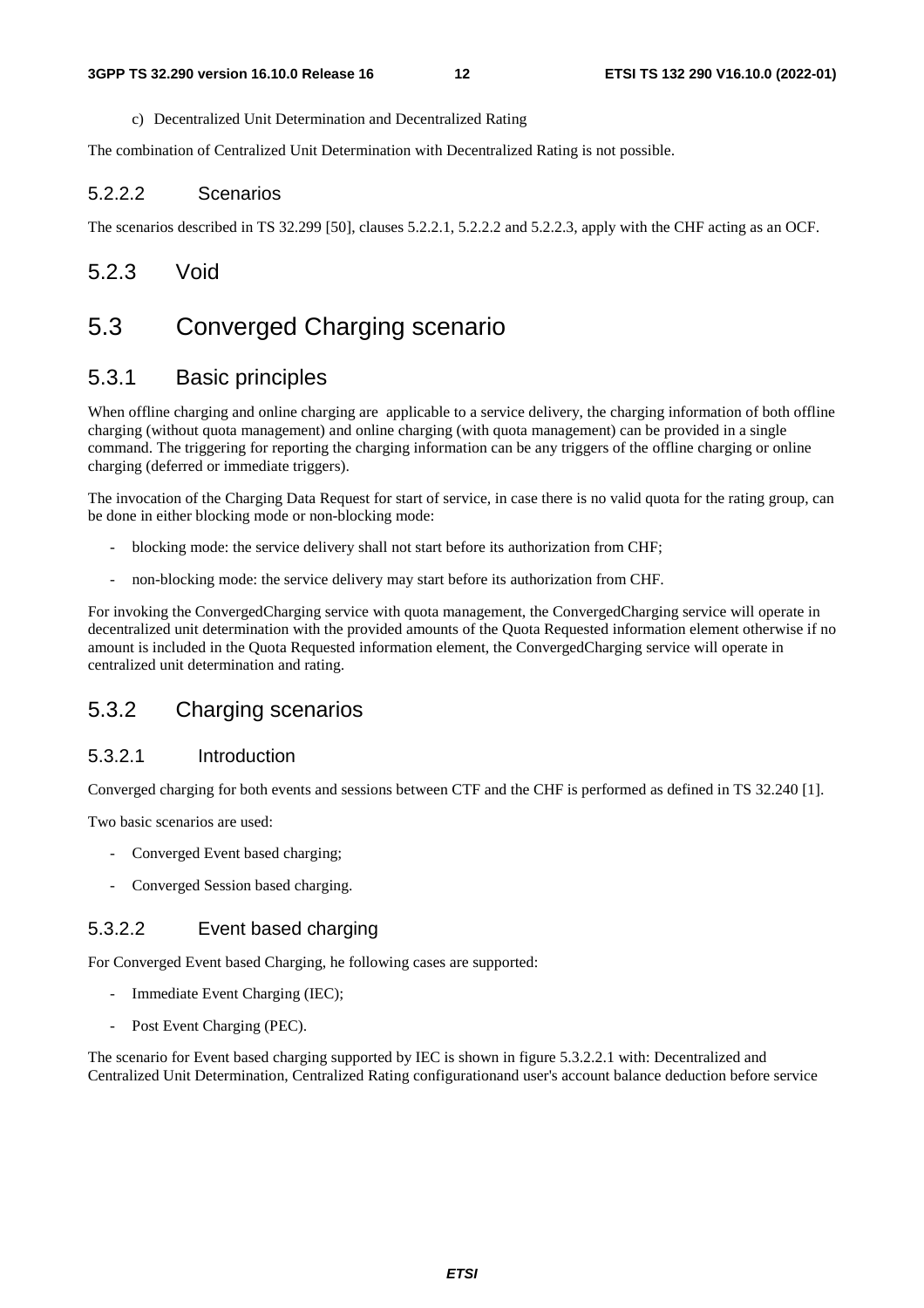delivery, where the NF (CTF) may invoke converged charging service towards the CHF, prior to service delivery if needed.



#### **Figure 5.3.2.2.1: IEC- Event based charging with Decentralized and Centralized Unit Determination, Centralized Rating**

- **1) Request for resource usage:** A request for session establishment is received in the NF (CTF). The service is configured to be authorized by the CHF to start.
- **2) Units Determination:** the NF (CTF) determines the number of units depending on the service requested by the UE in "Decentralized Units determination" scenario.
- **3) Charging Data Request [Event, Units]:** The NF (CTF) sends the request to the CHF for the service to be granted authorization, and to allow the number of units, if determined in item 2, to be rated and accounted.
- **4) Account, Rating Control:** The CHF calculates the number of monetary units that represents the price and makes deduction of the calculated amount from user's account balance based on the number of units requested or on internal unit determination, if the user's credit balance is sufficient.
- **5) Create CDR:** based on policies, the CHF creates a CDR related to the service.
- **6) Charging Data Response [Event, Units]:** The CHF grants authorization to NF (CTF) for the service to start, with a number of granted units.
- **7) Granted Units Supervision:** The service starts and the NF (CTF) monitors the consumption of the granted units.
- **8) Content/Service Delivery:** the NF (CTF) delivers the content/service based on the number of units.

The scenario for Event based charging supported by PEC is described in figure 5.1.2.2.1.1.

#### 5.3.2.3 Session based charging

For Converged Session based Charging, the following cases are supported:

- **SCUR**
- ECUR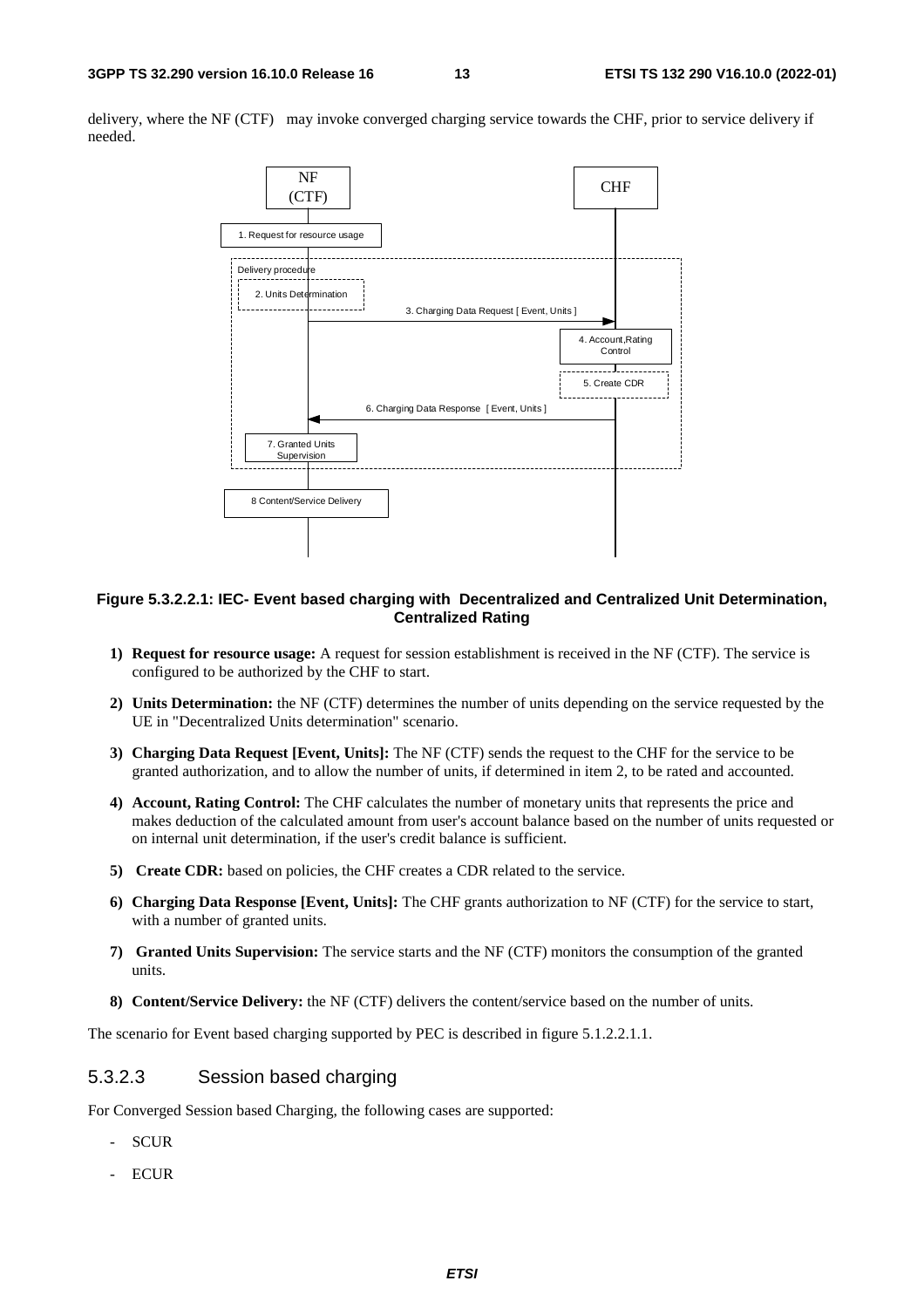Figure 5.3.2.3.1 shows a blocking mode scenario for Session based charging (SCUR) with: Unit Reservation, Decentralized and Centralized Unit Determination, Centralized Rating configuration, user's account deduction, where the NF (CTF) invokes a converged charging service towards the CHF.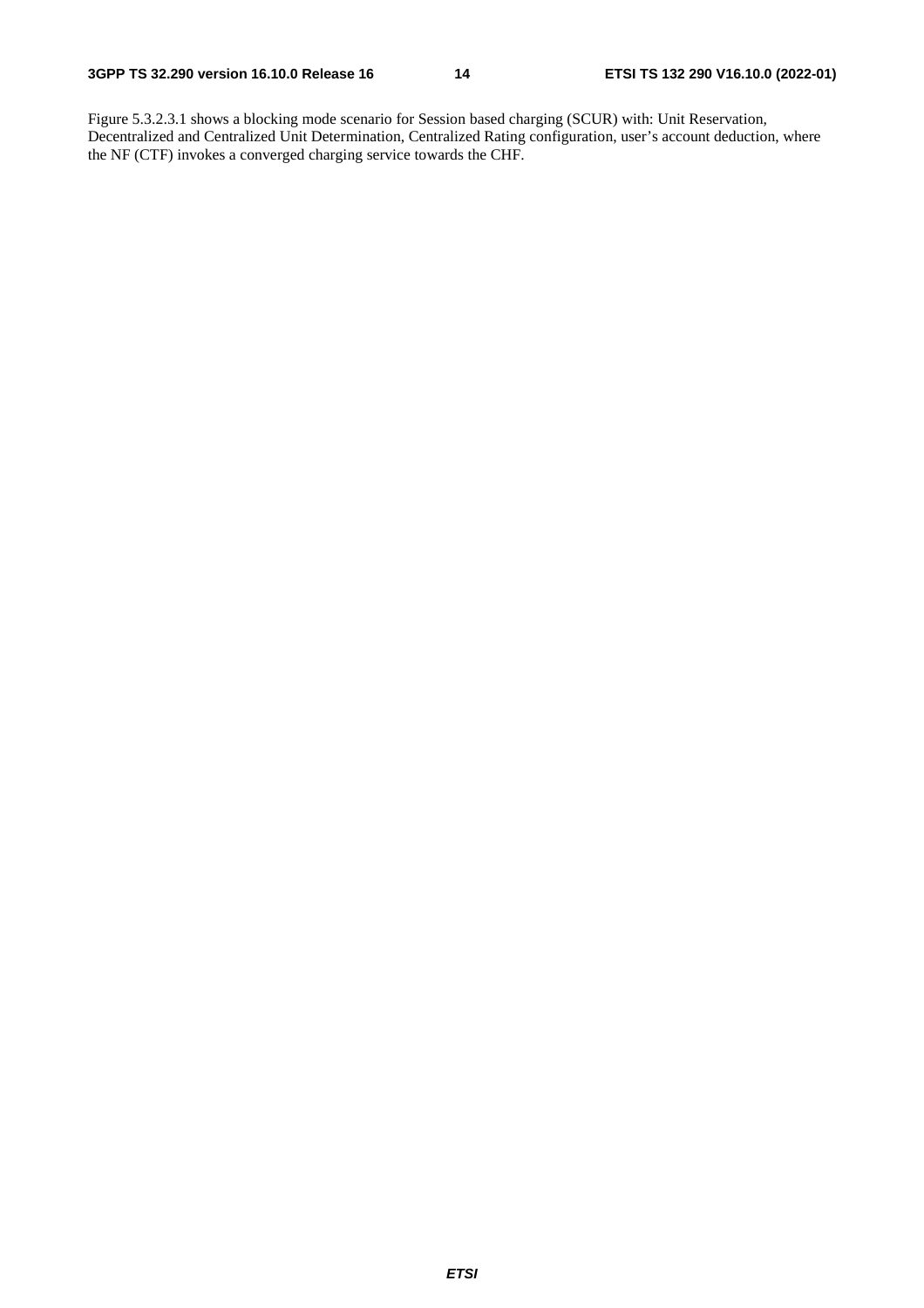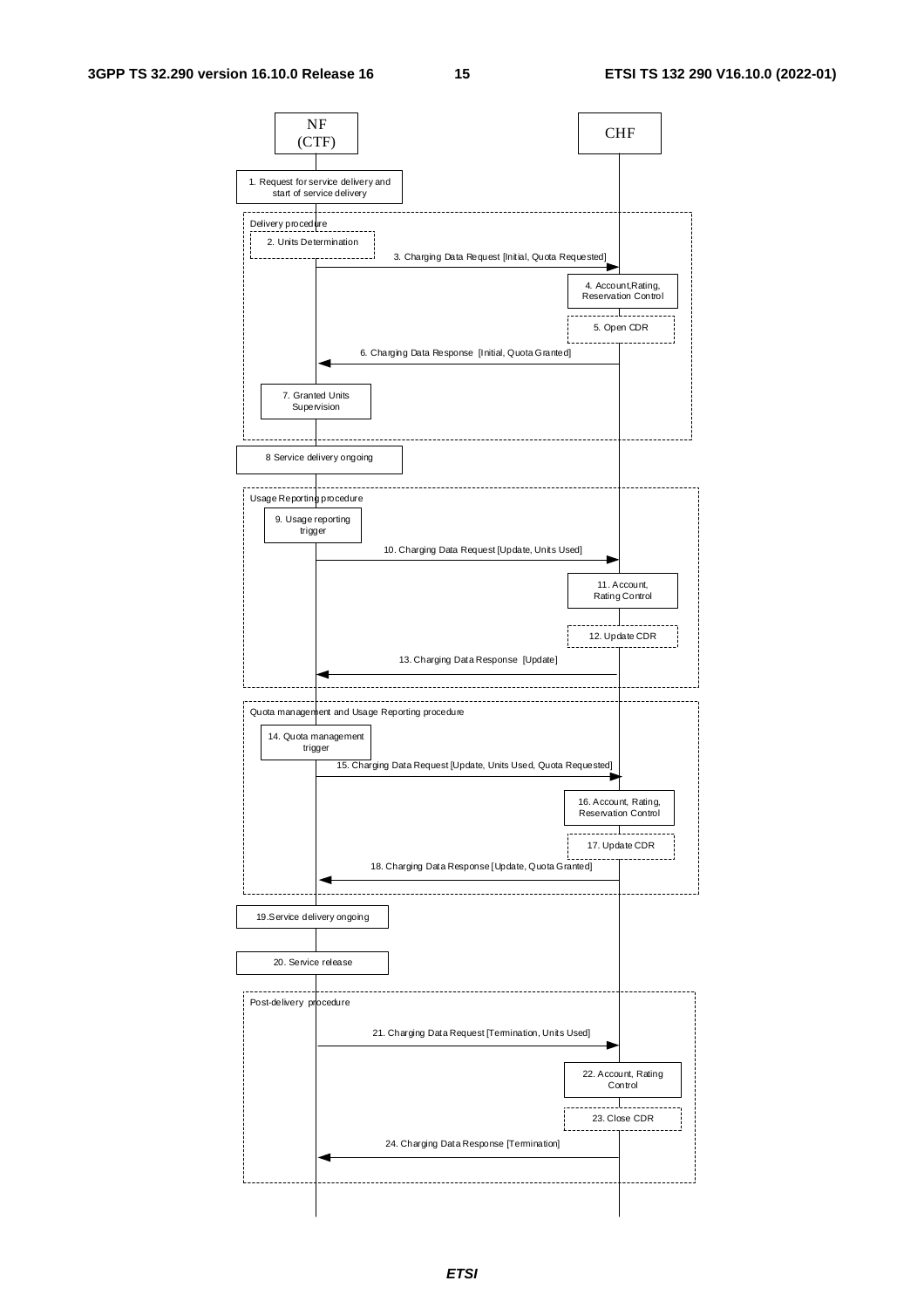#### **Figure 5.3.2.3.1: SCUR - Session based charging with Decentralized and Centralized Unit Determination, Centralized Rating**

- **1) Request for service delivery:** A request for session establishment is received in the NF (CTF). The service is configured to be authorized by the CHF to start.
- **2) Units Determination:** the NF (CTF) determines the number of units depending on the service requested by the UE in "Decentralized Units determination" scenario.
- **3) Charging Data Request [Initial, Quota Requested]:** The NF (CTF) sends the request to the CHF for the service to be granted authorization to start, and to reserve the number of units if determined in item 2.
- **4) Account, Rating, Reservation Control:** the CHF rates the requests either based on the number of units requested or on internal unit determination, checks if corresponding funds can be reserved on the user's account balance. If the account has sufficient funds, the CHF performs the corresponding reservations.
- **5) Open CDR:** based on policies, the CHF opens a CDR related to the service.
- **6) Charging Data Response [Initial, Quota Granted]:** The CHF grants authorization to NF (CTF) for the service to start, with the reserved number of units.
- **7) Granted Units Supervision:** the NF (CTF) monitors the consumption of the granted units.
- **8) Start of service delivery:** the NF (CTF) starts to deliver the content/service based on the reserved number of units.
- **9) Usage Reporting Trigger:** the NF (CTF) generates charging data related to the service delivered that is not under quota management, based on a trigger for usage reporting is met.
- **10) Charging Data Request [Update, Unit Used]:** the NF (CTF) sends the request for reporting the related charging data, including the used units, to the CHF.
- **11) Account, Rating Control:** The CHF performs the reported usage process involving rating entity and user's account balance.
- **12) Update CDR:** based on policies, the CHF updates the CDR with charging data related to the service.
- **13) Charging Data Response [Update]:** The CHF informs the NF (CTF) on the result of the request.
- **14) Quota management Trigger:** A Trigger associated to Quota management is met. Units determination is performed when applicable.
- **15) Charging Data Request [Update, Unit Used, Quota Requested]:** the NF (CTF) sends the request to the CHF, for more units to be granted for the service to continue, and reporting the used units.
- **16) Account, Rating, Reservation Control:** The CHF performs the process related to the reported usage and the requested reservation, involving rating entity and user's account balance.
- **17) Update CDR:** based on policies, the CHF updates the CDR with charging data related to the service.
- **18) Charging Data Response [Update, Quota Granted]:** The CHF grants quota to NF (CTF) for the service to continue, with the reserved number of units.
- **19) Content/Service Delivery:** the NF (CTF) delivers the content/service based on the granted quota.
- **20) Session released:** the session is released.
- **21) Charging Data Request [Termination, Unit Used]:** the NF (CTF) sends the request to the CHF, for charging data related to the service termination with the final consumed units.
- **22) Account, Rating Control:** The CHF performs the service termination process involving rating entity and user's account balance.
- **23) Close CDR:** based on policies, the CHF closes the CDR with charging data related to the service termination and the last reported units.
- **24) Charging Data Response [Termination]:** The CHF informs the NF (CTF) on the result of the request.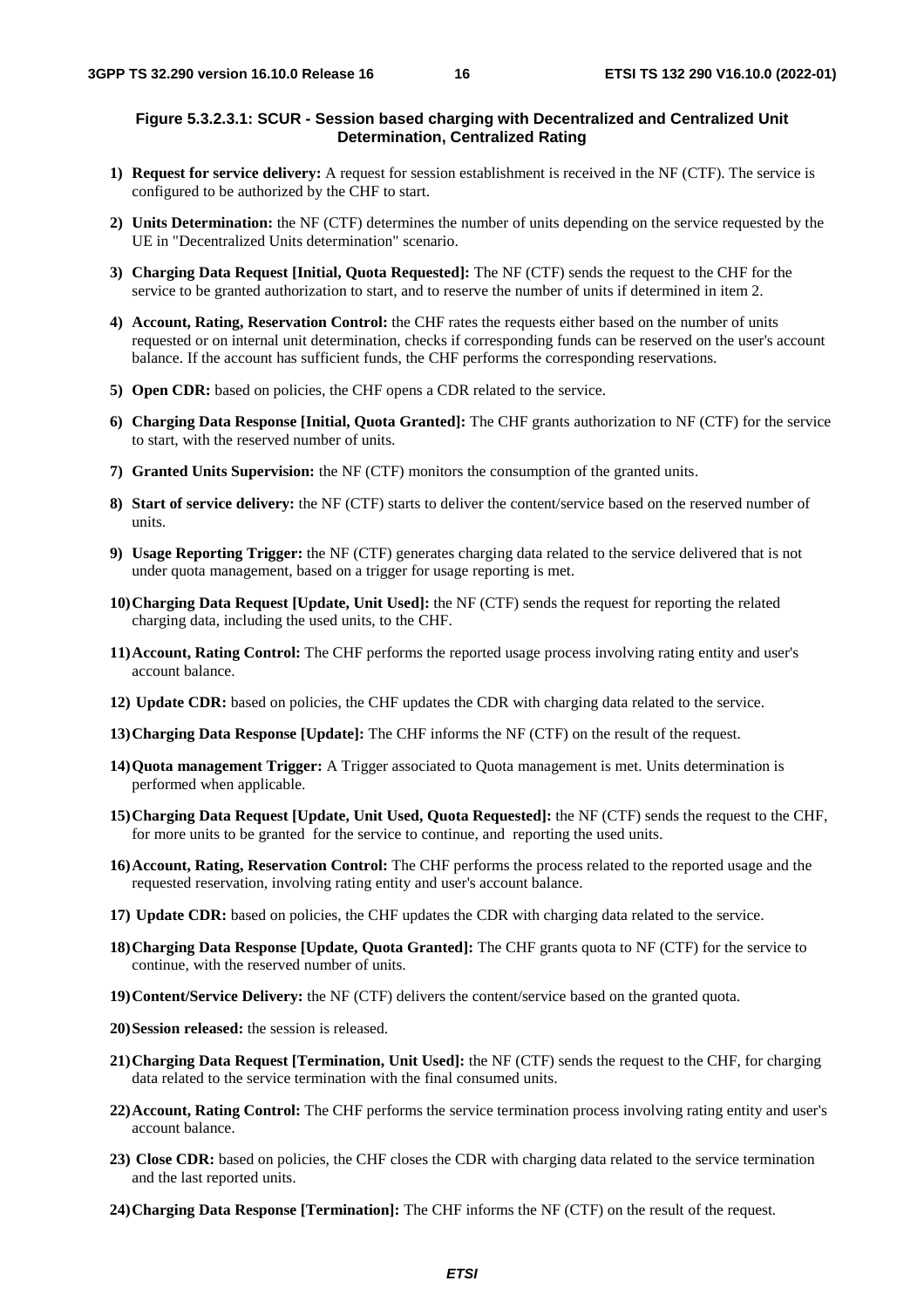Figure 5.3.2.3.2 shows a Non-blocking mode scenario for Session based charging (SCUR) with: Unit Reservation, Decentralized and Centralized Unit Determination, Centralized Rating configuration , user's account deduction , where the NF (CTF) invokes a converged charging service towards the CHF.

NF (CTF) may use blocking mode instead when risk of quota overdraft is more important than latency.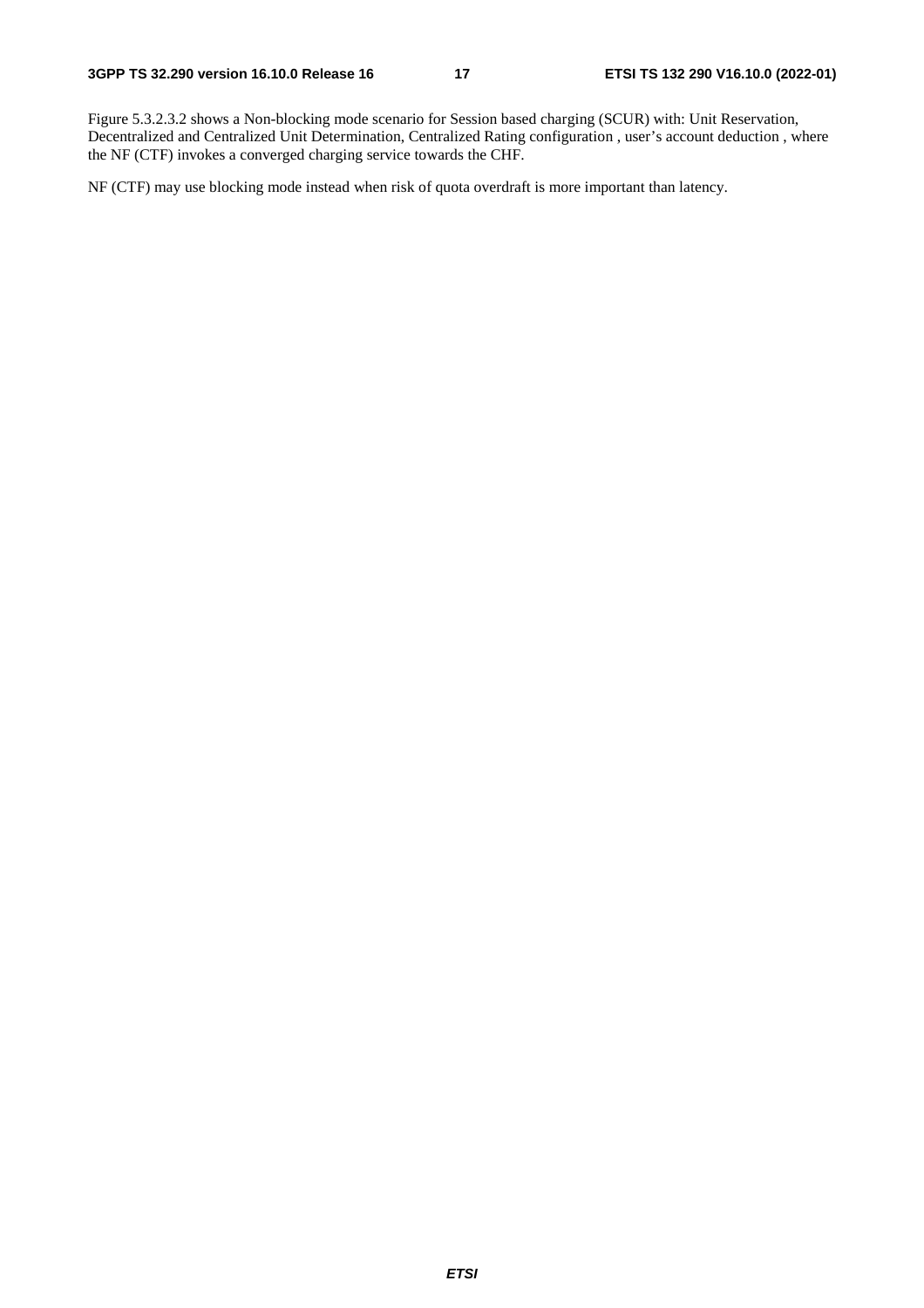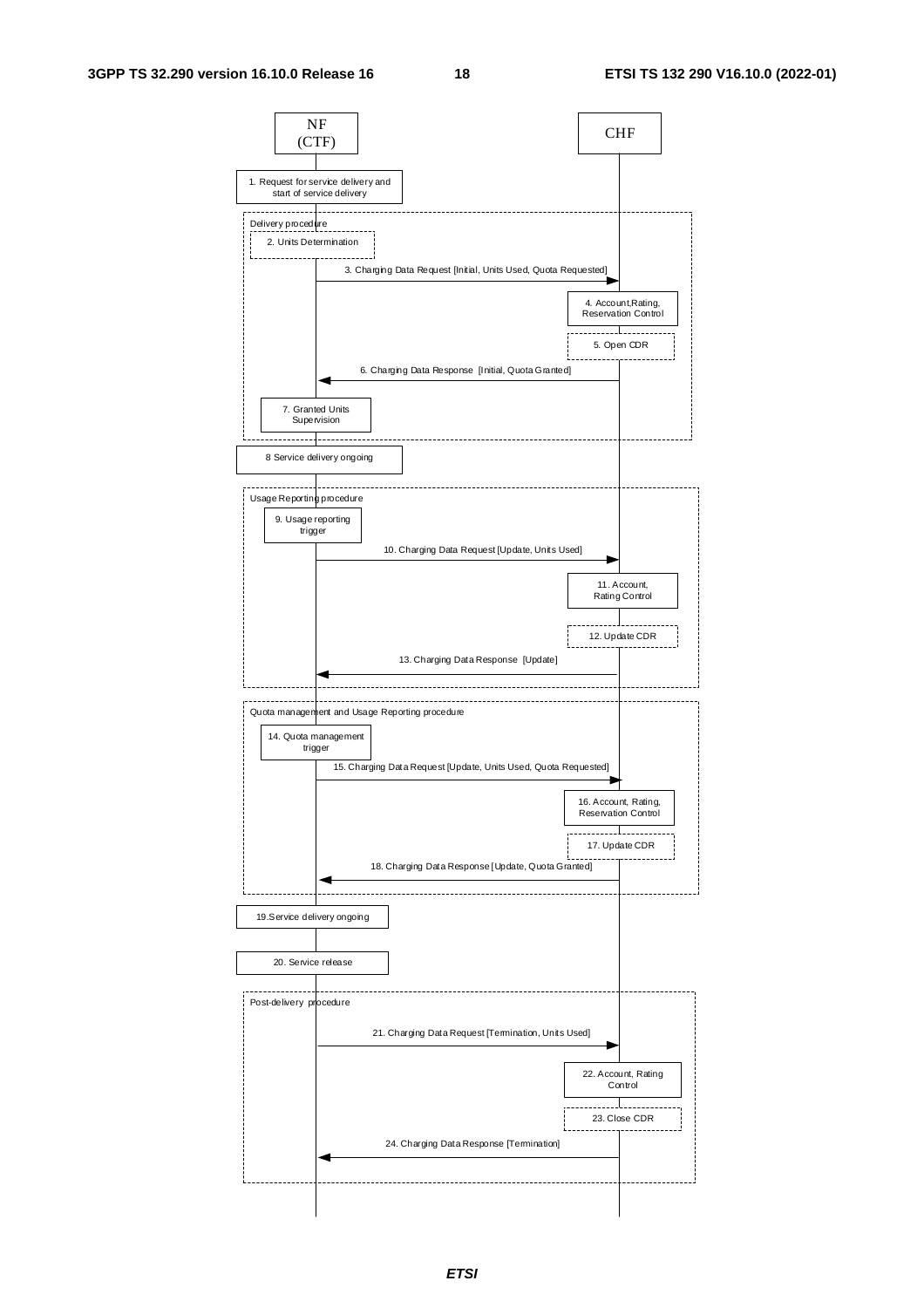#### **Figure 5.3.2.3.2: SCUR - Session based charging with Decentralized and Centralized Unit Determination, Centralized Rating, immediate start of service delivery (Non-blocking mode)**

- **1) Request for service delivery and start of service delivery:** A request for session establishment is received in the NF (CTF). The NF (CTF) is configured to allow the service to be delivered.
- **2) Units Determination:** the NF (CTF) determines the number of units depending on the service requested, in "Decentralized Units determination" scenario.
- **3) Charging Data Request [Initial, Unit Used, Quota Requested]:** the NF (CTF) sends the request to the CHF to reserve the number of units if determined in step 2, it may also report the used units.
- **4) Account, Rating, Reservation Control:** the CHF rates the requests either based on the number of units requested or on internal unit determination, checks if corresponding funds can be reserved on the user's account balance. If the account has sufficient funds, the CHF performs the corresponding reservation.
- **5) Open CDR:** based on policies, the CHF opens a CDR related to the service.
- **6) Charging Data Response [Initial, Quota Granted]:** the CHF grants the reserved number of units to NF (CTF).
- **7) Granted Units Supervision:** The NF (CTF) monitors the consumption of the granted units.
- **8) Service delivery ongoing:** the NF (CTF) continues to deliver the service.
- **9) Usage reporting trigger:** the NF (CTF) generates charging data related to a service delivered that is not under quota management, based on that a trigger for service usage reporting is met.
- **10) Charging Data Request [Update, Unit Used]:** the NF (CTF) reports the charging data related to service delivered, including the used units, to the CHF.
- **11) Account, Rating Control:** the CHF uses the reported charging data to rate the usage and deduct the funds corresponding to the usage on the account balance.
- **12) Update CDR:** based on policies, the CHF updates the CDR with charging data related to the service.
- **13) Charging Data Response [Update]:** The CHF informs the NF (CTF) on the result of the request.
- **14 ) Quota management Trigger:** A Trigger associated to Quota management is met. Units determination is performed when applicable.
- **15) Charging Data Request [Update, Unit Used, Quota Requested]:** the NF (CTF) sends the request to the CHF, for more units to be granted for the service to continue, and reporting the used units.
- **16) Account, Rating, Reservation Control:** same as step 4, with the option to also deduct the funds corresponding to the usage on the account balance.
- **17) Update CDR:** based on policies, the CHF updates the CDR with charging data related to the service.
- **18) Charging Data Response [Update, Quota Granted]:** The CHF grants quota to NF (CTF) for the service, with the reserved number of units.
- **19) Service delivery ongoing:** the NF (CTF) continues to deliver the service.
- **20) Service release:** the NF (CTF) is requested to end the service delivery and does this.
- **21) Charging Data Request [Termination, Unit Used]:** the NF (CTF) sends the request to the CHF, for charging data related to the service termination with the final consumed units.
- **22) Account, Rating Control:** the CHF performs the service termination process which involve using the reported charging data to rate the usage and deduct the funds corresponding to the usage on the account balance.
- **23) Close CDR:** based on policies, the CHF closes the CDR with charging data related to the service termination and the last reported units.
- **24) Charging Data Response [Termination]:** The CHF informs the NF (CTF)on the result of the request.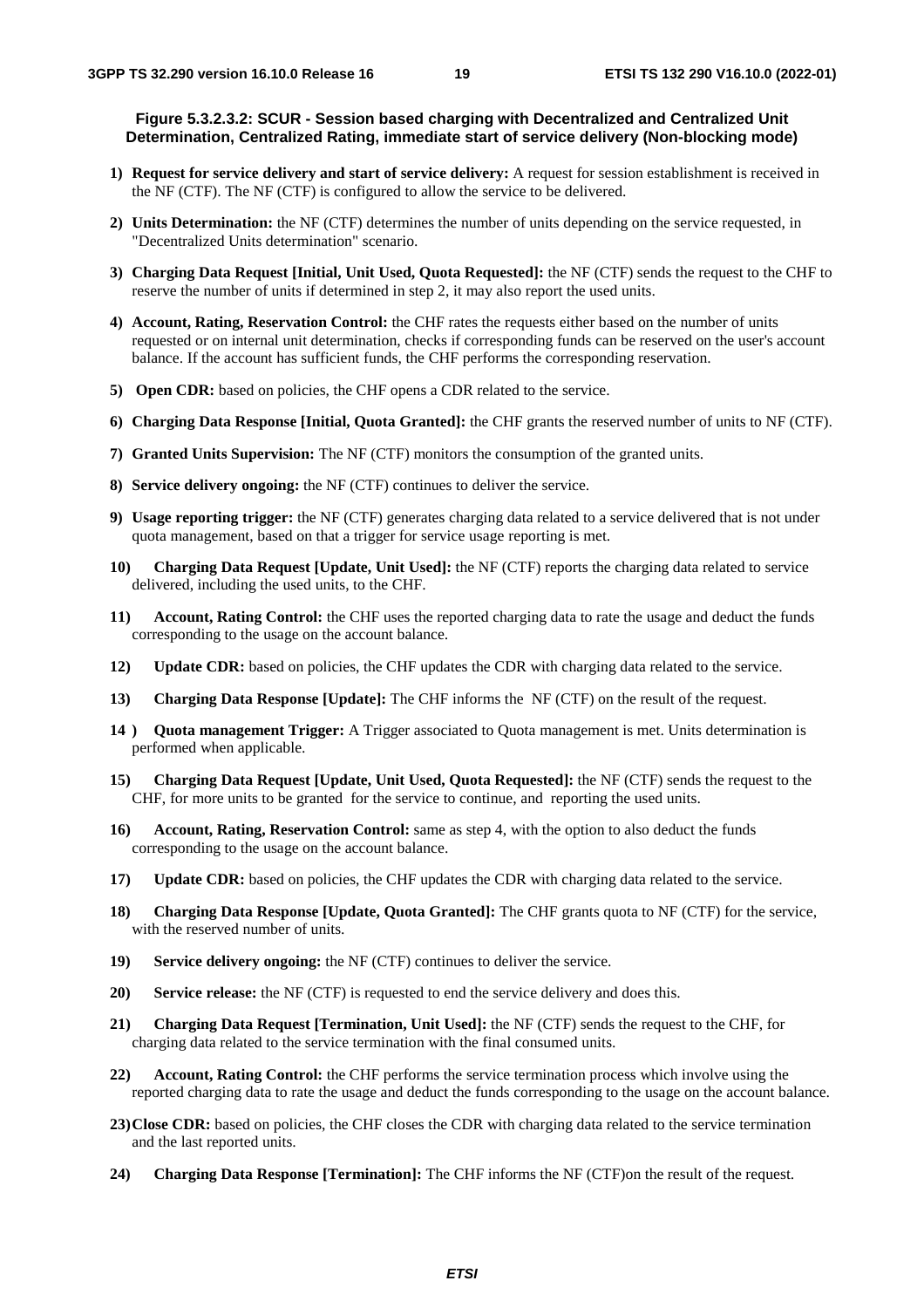Figure 5.3.2.3.3 shows a scenario for Session based charging (ECUR) in Decentralized and Centralized Unit Determination, Centralized Rating configuration, where the NF (CTF) invokes a converged charging service towards the CHF, prior to service delivery if needed.



**Figure 5.3.2.3.3: ECUR - Session based charging with - Decentralized and Centralized Unit Determination, Centralized Rating.** 

- **1) Request for resource usage:** A request for session establishment is received in the NF (CTF). The service is configured to be authorized by the CHF to start.
- **2) Units Determination:** the NF (CTF) determines the number of units depending on the service requested by the UE in "Decentralized Units determination" scenario.
- **3) Charging Data Request [Initial, Quota Requested]:** The NF (CTF) sends the request to the CHF for the service to be granted authorization to start, and to reserve the number of units if determined in item 2.
- **4) Account, Rating, Reservation Control:** the CHF rates the requests either based on the number of units requested or on internal unit determination, checks if corresponding funds can be reserved on the user's account balance. If the account has sufficient funds, the CHF performs the corresponding reservation.
- **5)** Open CDR: based on policies, the CHF opens a CDR related to the service.
- **6) Charging Data Response [Initial, Quota Granted]:** The CHF grants authorization to NF (CTF) for the service to start, with the reserved number of units.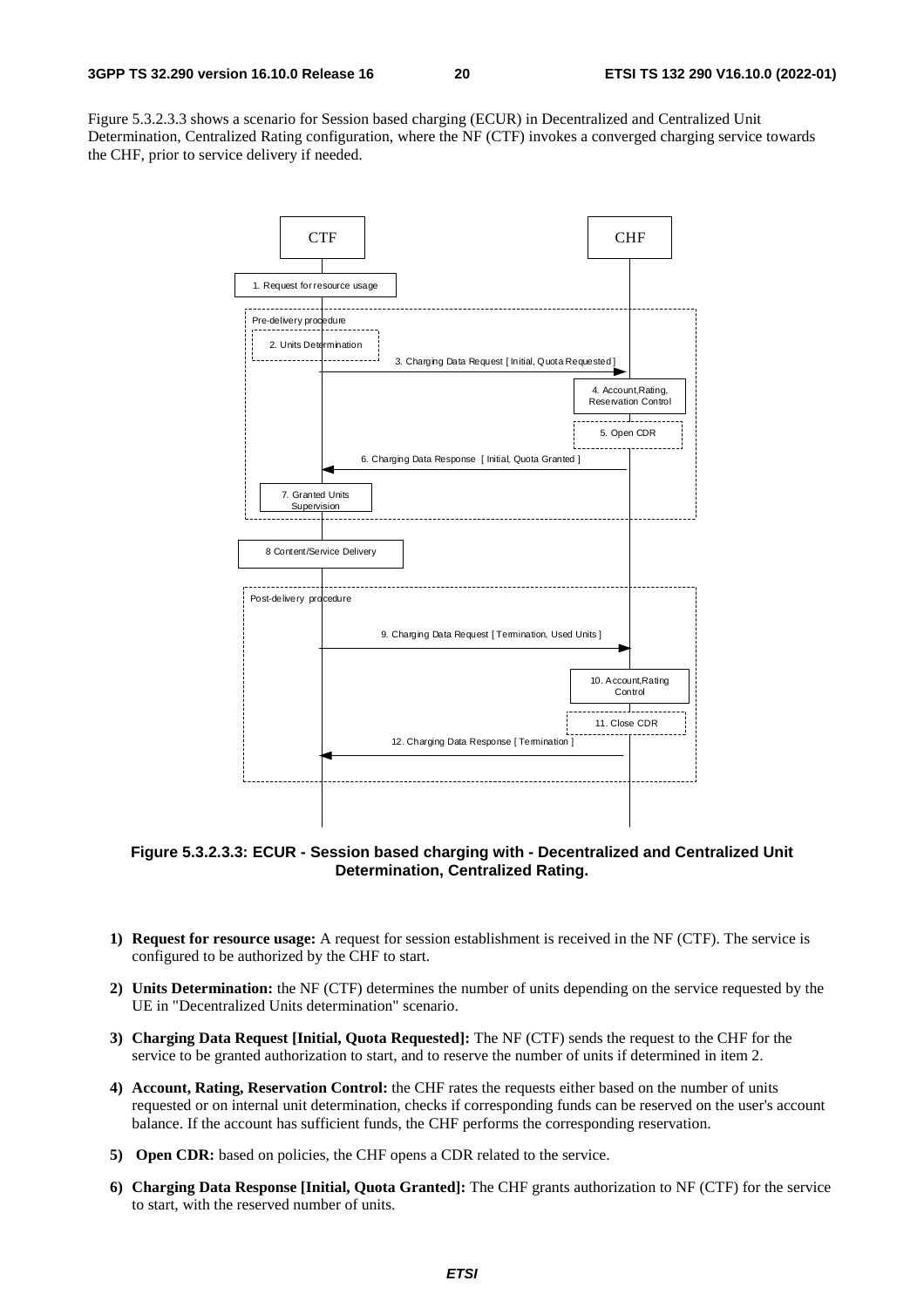- **7) Granted Units Supervision:** The service starts and the NF (CTF) monitors the consumption of the granted units.
- **8) Content/Service Delivery:** the NF (CTF) delivers the content/service based on the reserved number of units.
- **9) Charging Data Request [Termination, Unit Used]:** the NF (CTF) sends the request to the CHF, for charging data related to the delivered service with the consumed units.
- **10) Account, Rating Control:** The CHF performs the process for the delivered service involving rating entity and user's account balance.
- **11)** Close CDR: based on policies, the CHF closes the CDR with charging data related to the delivered service.
- **12) Charging Data Response [Termination]:** The CHF informs the NF (CTF) on the result of the request.

#### 5.3.2.4 Charging notification

The CHF can in Converged Session based Charging provide notifications to the NF (CTF), the NF (CTF) implicitly subscribes to these when it sends a Charging Data Request [Initial], i.e. there is no separate subscription request from the NF for notification.

Figure 5.3.2.4-1 shows a scenario for Session based charging with a notification from the CHF triggering a Charging Data Request [Update].



#### **Figure 5.3.2.x.1: Session based charging – Notification with Re-authorization**

- **1) Session based charging ongoing:** there is a session based charging ongoing and there have at least been a Charging Data Request [Initial] sent from the NF (CTF) to the CHF, and the CHF have opened a CDR.
- **2) Event triggering notification:** an event is detected in the CHF that requires a notification to be sent to the NF (CTF). In this scenario a request for triggering a Charging Data Request [Update, Quota Request] is sent, but also requests for Charging Data Request [Update] (without request for quota) is possible.
- **3) Charging Notify Request [Re-authorization]:** the CHF sends the request to the NF (CTF), for a triggering of a Charging Data Request [Update, Quota Request] i.e. Re-authorization.
- **4) Charging Notify Response:** the NF (CTF) acknowledges the request by sending a response.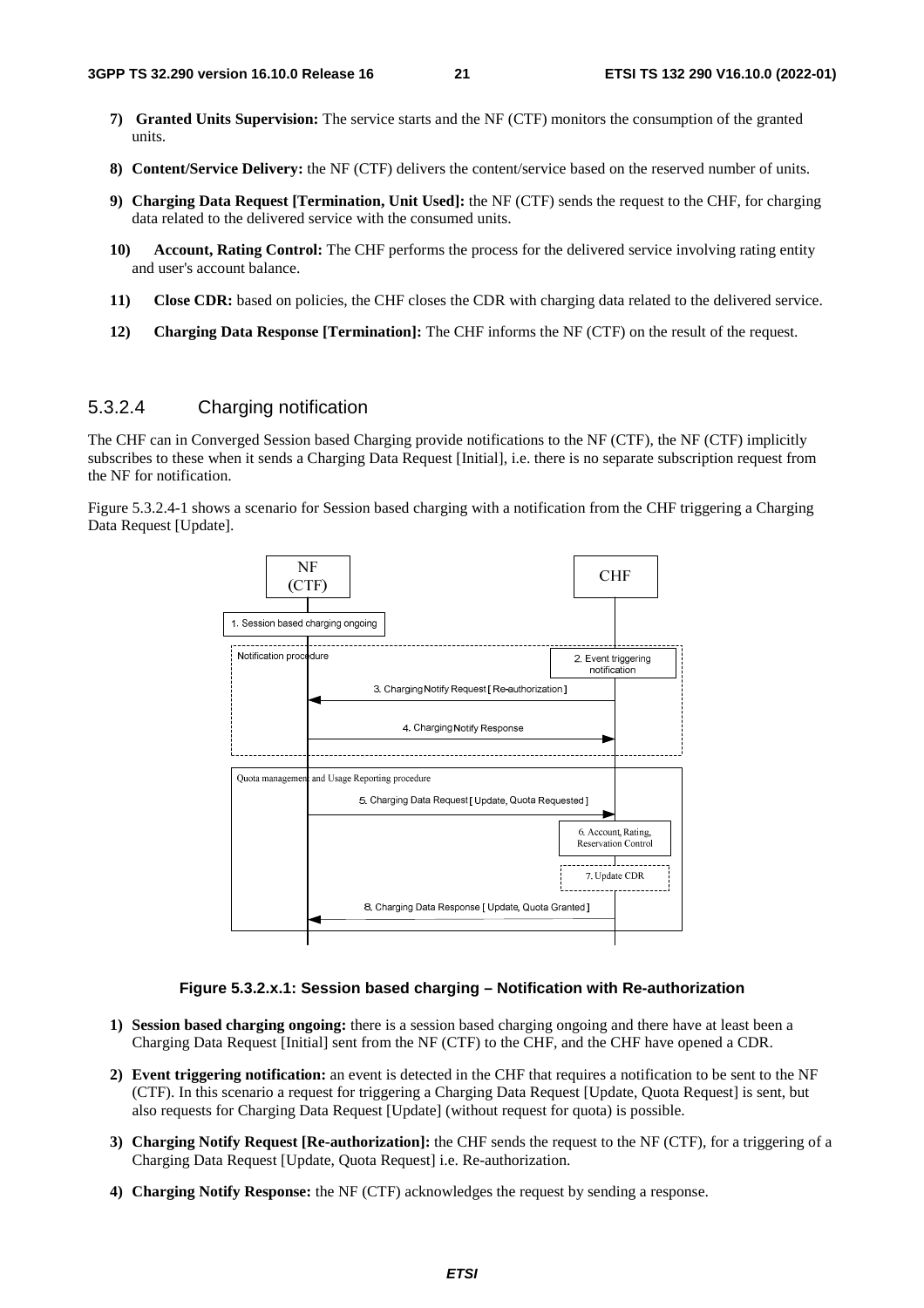- **5) Charging Data Request [Update, Quota Requested]:** the NF (CTF) sends the request to the CHF, to be granted with more unit for the service to continue, and also for reporting the used units.
- **6) Account, Rating, Reservation Control:** the CHF performs the process related to the reported usage and the requested reservation, involving rating entity and user's account balance.
- **7) Update CDR:** based on policies, the CHF updates the CDR with charging data related to the service.
- **8) Charging Data Response [Update, Quota Granted]:** the CHF grants quota to NF (CTF) for the service to continue, with the reserved number of units.

Figure 5.3.2.4.2 shows a scenario for Session based charging with a notification from the CHF triggering a Charging Data Request [Termination].



#### **Figure 5.3.2.4.2: Session based charging – Notification with termination**

- **1) Session based charging ongoing:** there is a session based charging ongoing and there have at least been a Charging Data Request [Initial] sent from the NF (CTF) to the CHF, and the CHF have opened a CDR.
- **2) Event triggering notification:** an event is detected in the CHF that requires a notification to be sent to the NF (CTF). In this scenario a request for triggering a Charging Data Request [Termination] is sent.
- **3) Charging Notify Request [Terminate]:** the CHF sends the request to the NF (CTF), for a triggering of a Charging Data Request [Termination] i.e. the termination of the charging session.
- **4) Charging Notify Response:** the NF (CTF) acknowledges the request by sending a response.
- **5) Charging Data Request [Termination]:** the NF (CTF) sends the request to the CHF, for charging data related to the service termination with the final consumed units.
- **6) Account, Rating Control:** the CHF performs the process related to the reported usage, involving rating entity and user's account balance.
- **7) Close CDR:** based on policies, the CHF **closes** the CDR with charging data related to the service.
- **8) Charging Data Response [Termination]:** The CHF informs the NF (CTF) on the result of the request.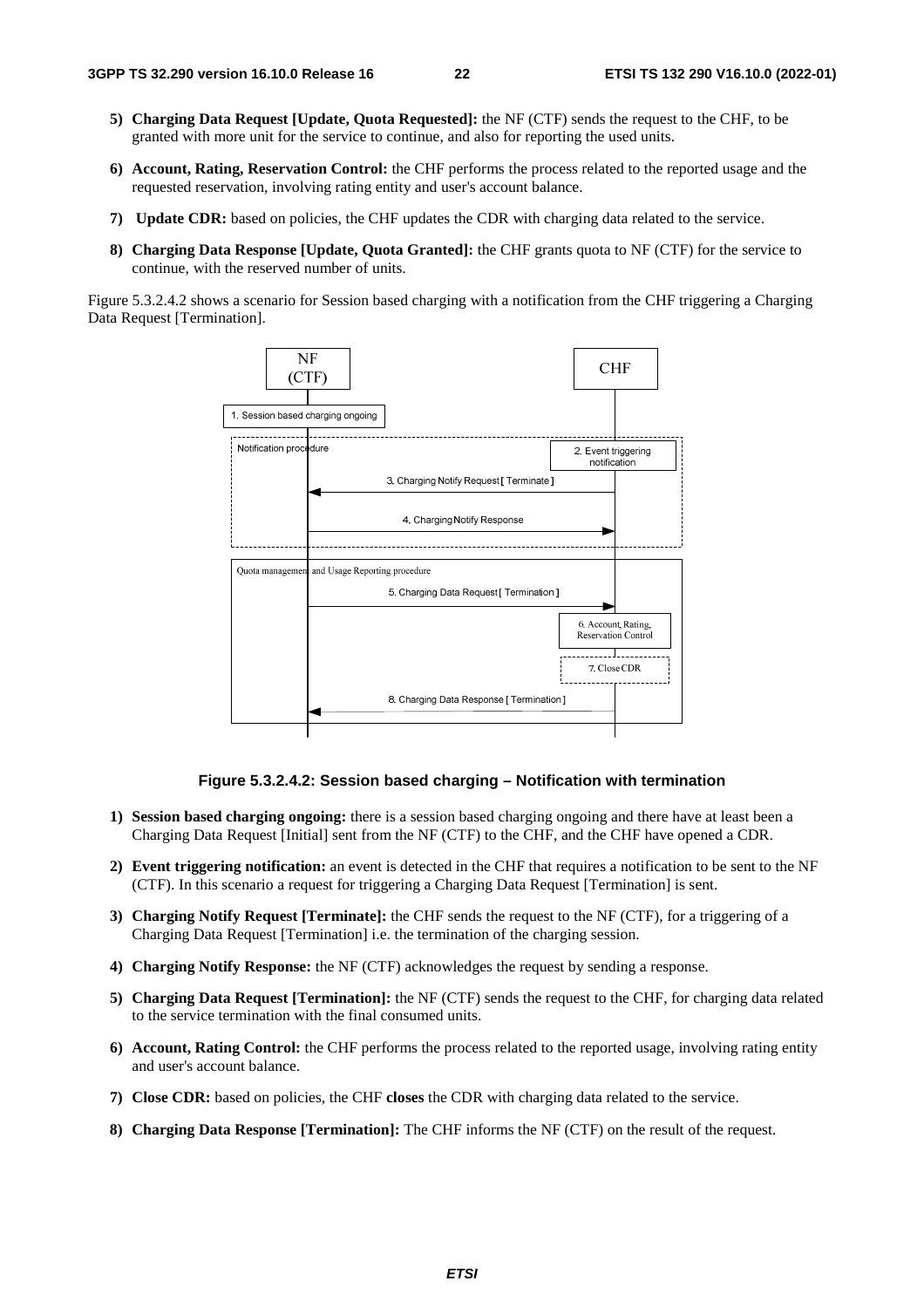#### 5.3.2.5 Switch between quota managed and not quota managed

When converged charging is used for a service delivery it is possible to in online charging to switch from quota management to quota management suspended, and in some cases back again.

Figure 5.3.2.5.1 shows a scenario for Session based charging (SCUR) with a suspension of quota management and resume of quota management.



#### **Figure 5.3.2.5.1: SCUR - Session based charging with suspend and resume of quota management.**

**1) Request for resource usage:** A request for session establishment is received in the NF (CTF). The service is configured to be authorized by the CHF to start.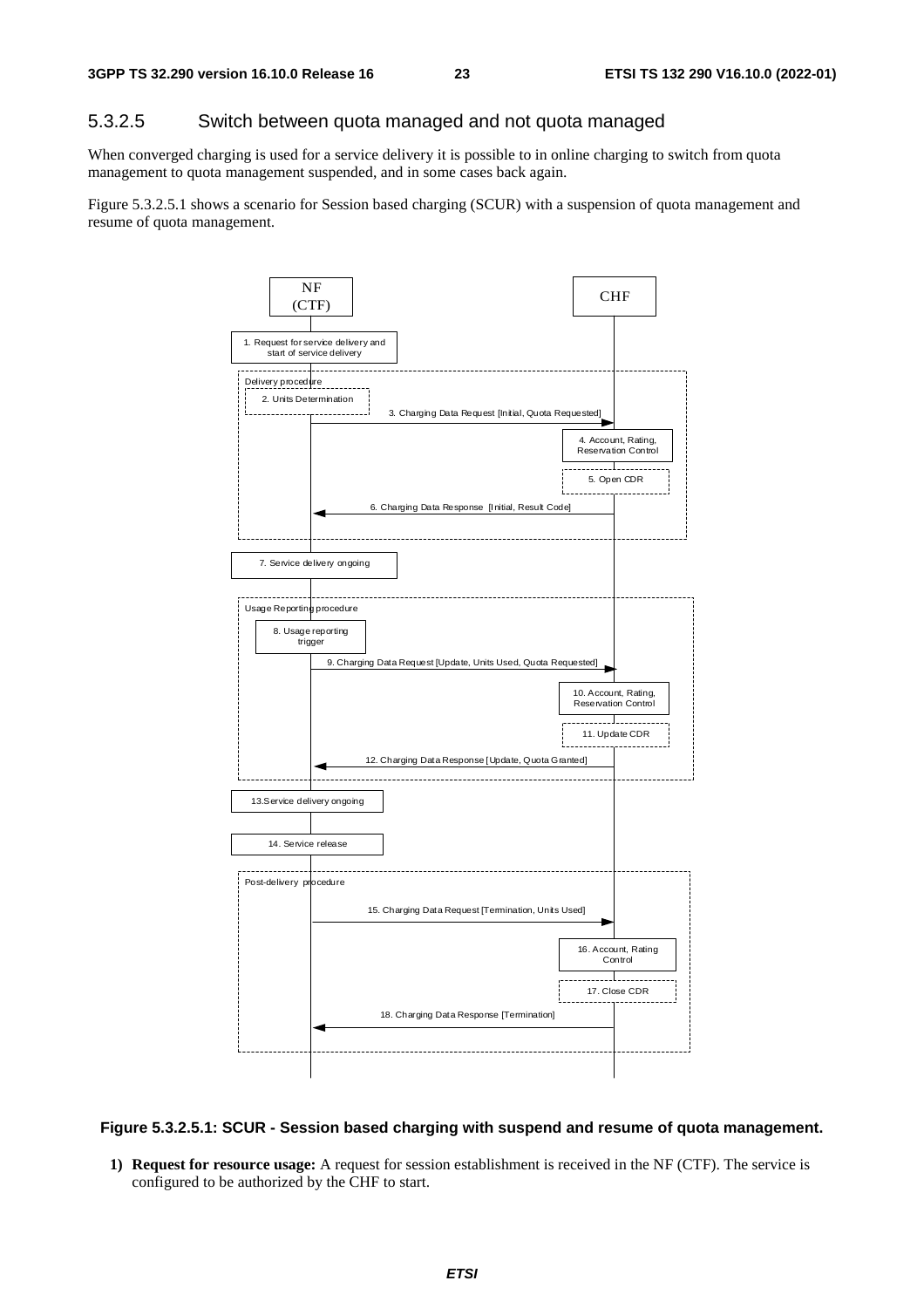- **2) Units Determination:** the NF (CTF)) determines the number of units depending on the service requested by the UE in "Decentralized Units determination" scenario.
- **3) Charging Data Request [Initial, Quota Requested]:** The NF (CTF) sends the request to the CHF for the service to be granted authorization to start, and to reserve the number of units if determined in item 2.
- **4) Account, Rating, Reservation Control:** the CHF rates the requests and checks need for quota management. If not needed for the service at the moment a switch from online to offline type of charging is to be performed.
- **5)** Open CDR: based on policies, the CHF opens a CDR related to the service.
- **6) Charging Data Response [Initial, Result Code]:** The CHF grants authorization to NF (CTF) for the service to start, with a result code indicating that quota management is suspended.
- **7) Content/Service Delivery:** the NF (CTF) delivers the content/service without quota management.
- **8) Usage Reporting Trigger:** the NF (CTF) generates charging data related to the service delivered that is not under quota management, based on a trigger for usage reporting is met.
- **9) Charging Data Request [Update, Unit Used, Quota Requested]:** the NF (CTF) sends the request to the CHF, for units to be granted making it possible to resume the quota management. It also reports the used units with an indication that these were used with quota management suspended.
- **10) Account, Rating, Reservation Control:** The CHF performs the process related to the reported usage and checks if quota management should continue to be suspended or should be resumed. If needed for the service, CHF checks if corresponding funds can be reserved on the user's account balance.
- **11)** Update CDR: based on policies, the CHF updates the CDR with charging data related to the service.
- **12) Charging Data Response [Update, Quota Granted]:** The CHF grants quota to NF (CTF) for the service to continue and with this indicating that quota management is to be resumed, with the reserved number of units.
- **13) Content/Service Delivery:** the NF (CTF) delivers the content/service based on the granted quota.
- **14) Session released:** the session is released.
- **15) Charging Data Request [Termination]:** the NF (CTF) sends the request to the CHF, for charging data related to the service termination with the final consumed units.
- **16) Account, Rating Control:** The CHF performs the service termination process involving rating entity and user's account balance.
- **17) Close CDR:** based on policies, the CHF closes the CDR with charging data related to the service termination and the last reported units.
- **18) Charging Data Response [Termination]:** The CHF informs the NF (CTF) on the result of the request.

### 5.4 Other functionalities

### 5.4.1 Re-authorization

The CHF (NF Service Producer) may trigger a re-authorization request and the NF Service Consumer shall report quota usage. The reason for the quota being reported shall be notified to the CHF (NF Service Producer). This is described under charging notification procedure in clause 5.3.2.4.

The NF Service Consumer may receive a Charging Notify Request while waiting for a Charging Data Response from the CHF. In this case the NF Service Consumer shall not send a new Charging Data Request.

The NF Service Consumer may receive a Charging Notify Request while not waiting for any Charging Data Response from the CHF. In this case the NF Service Consumer shall send a new Charging Data Request.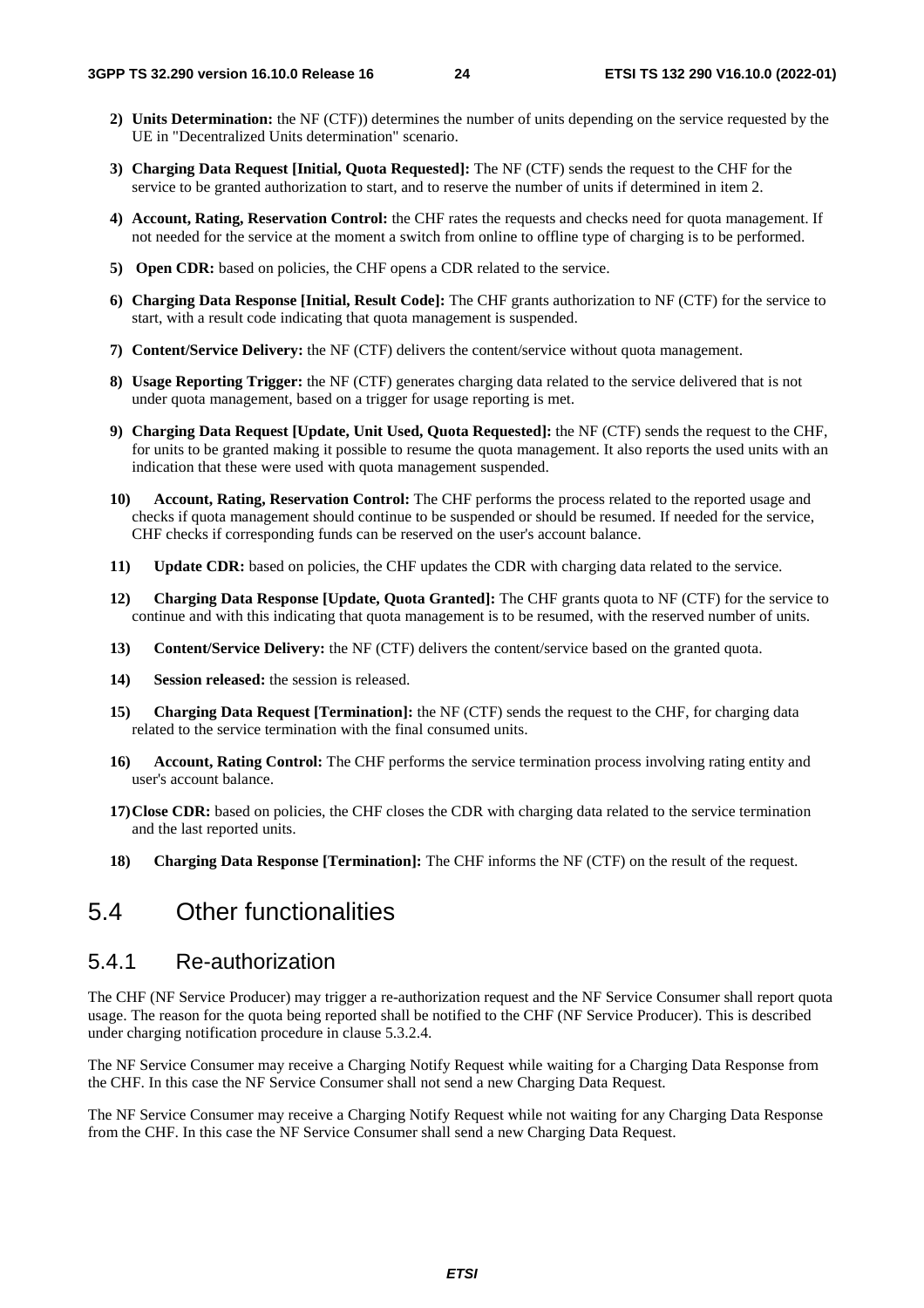# 5.4.2 Threshold based re-authorization triggers

The CHF (NF Service Producer) may optionally include an indication to the NF Service Consumer of the remaining quota threshold that shall trigger a quota re-authorization.

If received quota threshold based re-authorization triggers (i.e. timeQuotaThreshold, volumeQuotaThreshold, unitQuotaThreshold), the NF Service Consumer shall seek re-authorization for the quota when the quota contents fall below the supplied threshold. The NF Service Consumer allows the service to continue whilst the re-authorization is progress, until the remaining part had been used up.

### 5.4.3 Termination action

The CHF (NF Service Producer) may specify to the NF Service Consumer the behaviour on consumption of the final granted units, or zero units granted in the first place; this is known as termination action.

### 5.4.4 Service termination

The CHF (NF Service Producer) may determine that a service requires termination. The NF Service Producer may perform this termination synchronously if it has a request pending processing by returning response.

If the CHF (NF Service Producer) does not have a pending request (asynchronous), the NF Service Producer may trigger an abort notification to terminate the charging session. On reception of an abort notification, the NF consumer shall terminate the associated charging session by sending a Nchf\_ConvergedCharging\_Release. If the associated charging session is not currently active or NF consumer does not terminate the charging session for any other reason, the corresponding error response is returned.

The CTF (NF Service Consumer) may determine service termination. For session based charging the termination request shall include the used units if any. For event based charging there may be no used unit reported.

### 5.4.5 Trigger Mechanism

There are a number of mid-session service events, defined as triggers, which could affect the rating of the current service usage, e.g. QoS changes or end user location updates. The details for this these triggers are defined in the service specific document (middle tier TS). The relationship between service session and charging session is 1:1.

There are two levels of triggers: service session and rating group. The service session level triggers are applicable for all rating groups within a charging session, whereas a rating group level trigger is only applicable to that rating group. Any limit or threshold set on the service session level is the total limit for the service session including all the rating groups. The behaviour at trigger detection is specified by the middle tier TS.

Triggers enabled or disabled by default by the NF consumer, may be enabled or disabled by CHF in response to the NF consumer.

The CHF may enable one or more triggers at the NF consumer, by including them in the Triggers element. Each Triggers element can only contain one trigger of each type. The omitted triggers in the Triggers element shall be interpreted by the NF consumer as disabled. The enabled and disabled triggers setting at the NF consumer shall remain in effect until another Triggers element is received from the CHF for the service session or rating group. When the NF consumer receives a Triggers element it shall enable all triggers present in the Triggers element and disable all other triggers at the same level. The presence of the Triggers element without any trigger type in a response message allows CHF to disable all the triggers at the NF Consumer for service session or rating group.

NOTE: This removes the need for the CHF to send trigger information in every response message when they have not changed.

Two categories of chargeable events are identified:

immediate report: chargeable events for which, when occurring, the current counts are closed and sent together with the charging data generated by the NF consumer towards the CHF in a Request message. Counts indicating zero usage may be reported. New counts are started by the NF consumer.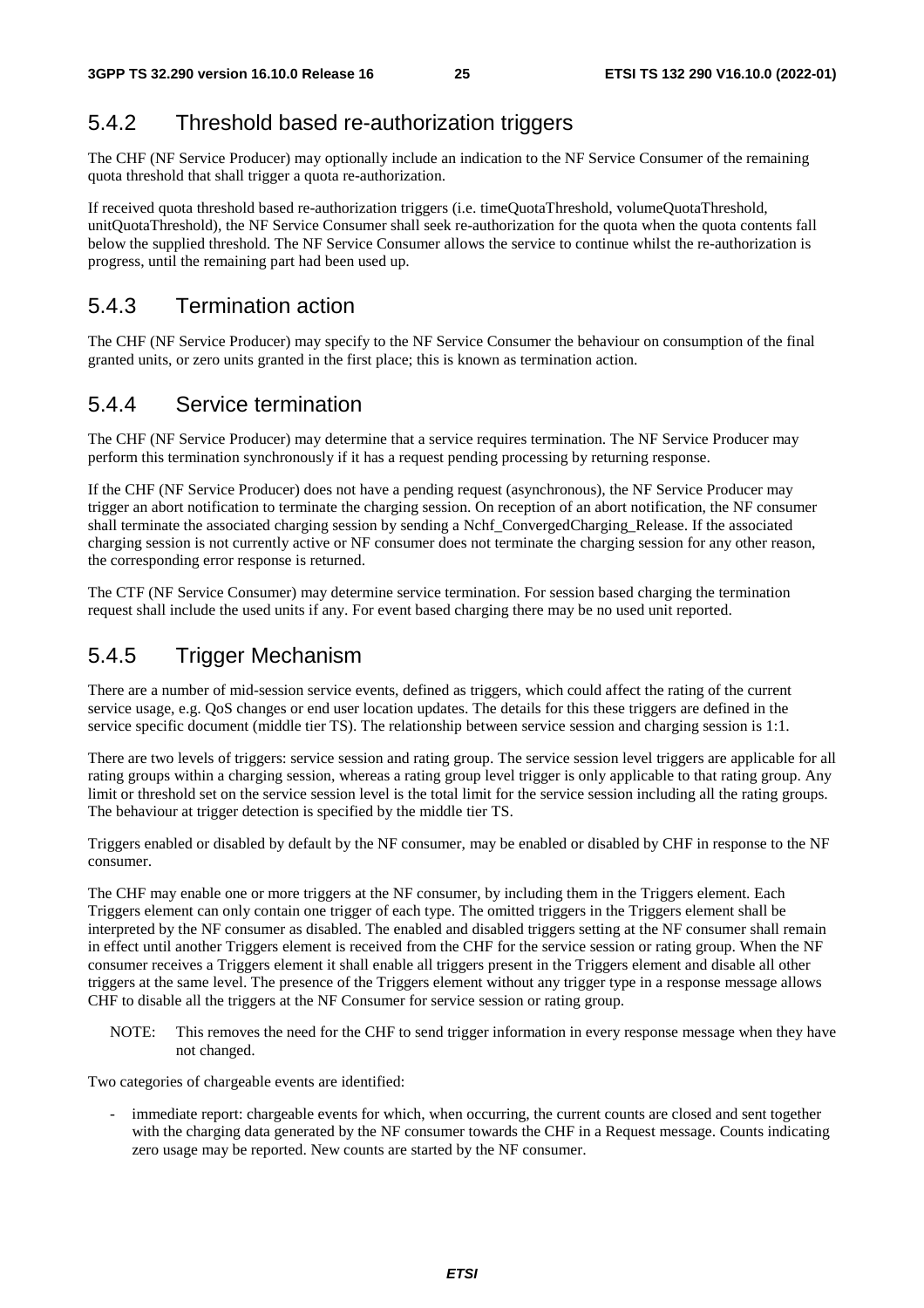deferred report: chargeable events for which, when occurring, the current counts are closed and stored together with the charging data generated by the NF consumer. Counts indicating zero usage may be included. The stored counts will be sent to the CHF in next a Request message. New counts are started by the NF consumer.

CHF may change the category of one or more triggers by using the Triggers element containing category information in the response message.

For the rating group: the rating group level triggers and category take precedence over the service session level triggers and category.

### 5.4.6 CHF-controlled quota management

CHF can instruct NF consumer (CTF) to suspend quota management for a given Rating Group and then subsequently the CHF can instruct the NF consumer (CTF) to resume quota management for the given Rating Group with suspended quota management within the charging session.

Upon receiving Charging Data Request [Initial/Update] with usage reporting for a set of rating groups, the CHF may suspend quota management for particular rating groups, by including in Charging Data Response messages for these particular rating groups:

- explicit setting of without quota management or
- granted quotas with appropriate content to ensure the service to continue without further quota management related updates.

CHF may instruct NF consumer (CTF) to resume quota management for a given rating group for which quota management was previously suspended:

- by using Re-authorization procedure or
- by granting quotas in the response to any Charging Data Request [Update] generated in situation quota management triggers are not used, by other existing active triggers of the NF consumer (CTF).

# 5.5 Error handling

### 5.5.1 Failure handling

#### 5.5.1.1 CTF detected failure

The failure handling determines what to do if the sending of charging data request to the CHF without response in a period of time (request times out).

In the case of the NF consumer (CTF) request times out, CHF uses application level failure handling (Terminate, Continue, Retry\_and\_terminate). Failure handling may be received from the CHF or may be locally configured. The value received from the CHF in the charging data response will always override any already existing value. Failover handling indication informs NF Consumer whether alternative CHF is supported.

In case there is an application level error response from the CHF, NF consumer (CTF) action will depend on the type of Application Error.

For protocol level errors, refer to applicable protocol failure handling mechanisms as described in 32.291 [58].

#### 5.5.1.2 CHF detected failure

The CHF closes a CDR and all the reserved resources are freed for the charging session when it detects that expected charging data request for a particular session have not been received for a period of time. The charging session may be kept or released based on local configuration.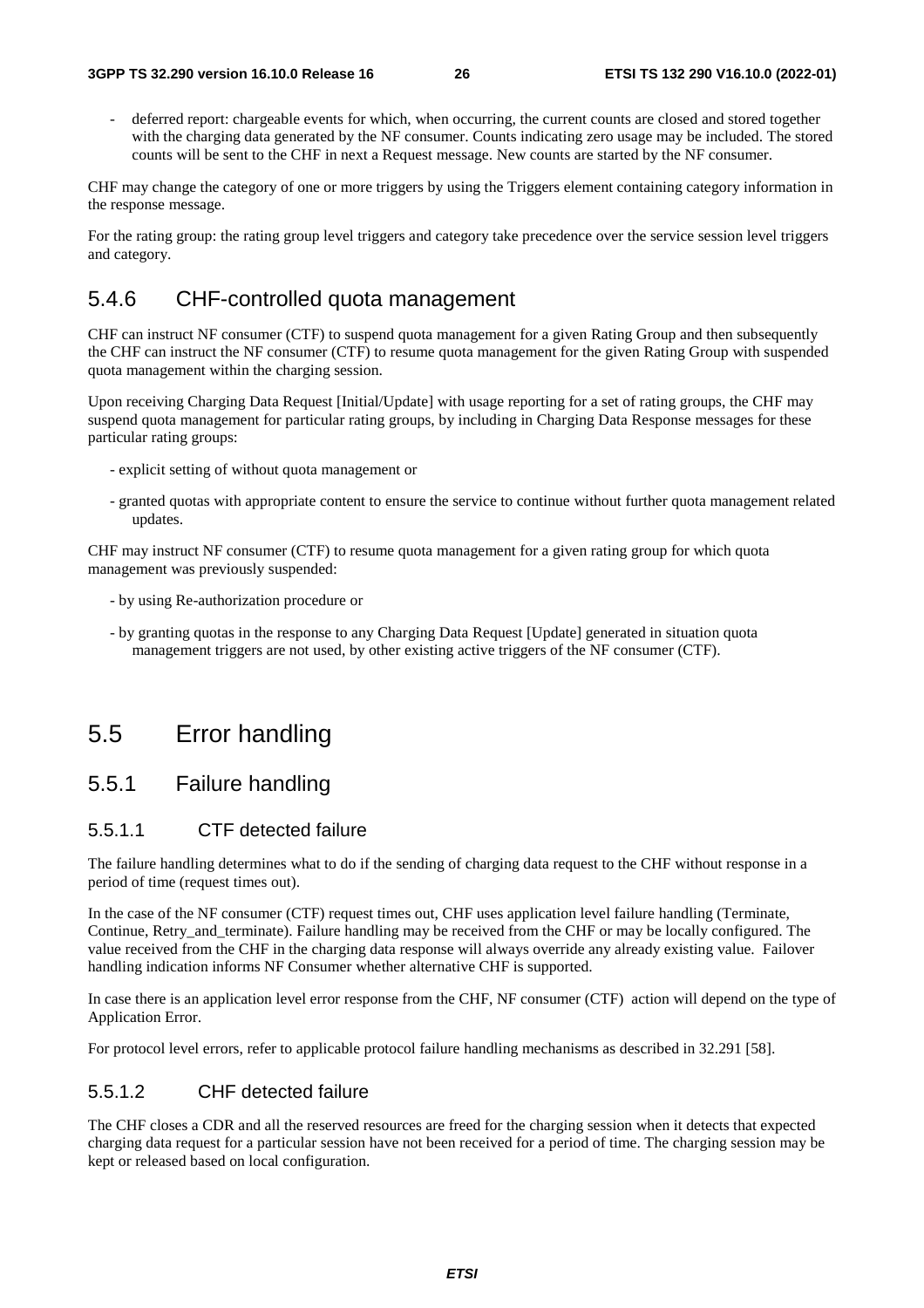A Charging Data Request [Initial] received by a CHF, which can be associated to an existing charging session (i.e. resource in CHF), shall be handled as a valid request and be answered with Charging Data Response [Initial] with the charging session id (i.e. resource id).

A Charging Data Request [Update] received by a CHF, which cannot be associated to any existing charging session (i.e. resource in CHF), shall be handled as a valid request with the associated resource creation and quota usage handling.

A Charging Data Request [Termination] received by a CHF, which cannot be associated to any existing charging session (i.e. resource in CHF), shall be handled as a valid request with associated new resource creation, and optional corresponding CDR creation.

The Invocation Sequence Number in Charging Data Request [Initial] with value different from 0 or 1 is faulty and shall be rejected by CHF.

### 5.5.2 Retry handling

In case a NF consumer (CTF) does not receive a Charging Data Response, it may retransmit the Charging Data Request message. The number of retries and delay between retries shall be locally configured in the NF consumer (CTF).

If the retried charging data request [Initial] is received by the same CHF, the uniqueness checking may be based on the Charging Identifier included in the charging data request. CHF shall respond to the retried charging data request [Initial] with the original charging session identifier.

If the retried request is charging data request [Update] or charging data request [Termination], the uniqueness checking may based on the inspection of the Charging Session Identifier and Invocation Sequence Number pair.

If retried message shall have the same Invocation Sequence Number as the original of the retried message i.e. the Invocation Sequence Number shall not be incremented when the message is retried. The NF consumer (CTF) may send the retried message to an alternative CHF if the Session Failover indication is received from the CHF.

In the case of a notification request time out the CHF may retry the message. The number of retries and delay between retries shall be locally configured in the CHF.

### 5.5.3 Response code handling

The Charging Data Response includes a response code (i.e. Invocation Result Code in Invocation Result) which may indicate an error. The response codes supported by Nchf\_ConvergedCharging service operations are specified 3GPP TS 32.291 [58].

A NF Consumer (CTF) receiving a Charging Data Response [Initial] with a response code indicating the Charging Data Request [Initial] was unsuccessfully processed, shall perform the error handling applicable to the response code and may send a Charging Data Request [Termination] to the CHF.

A NF Consumer (CTF) receiving a Charging Data Response [Termination] with a response code indicating the Charging Data Request [Termination] was unsuccessfully processed, shall perform the error handling applicable to the response code.

A NF Consumer (CTF) receiving a Charging Data Response [Update] with a response code indicating the Charging Data Request [Update] was unsuccessfully processed, shall perform the error handling applicable to the response code and may send a Charging Data Request [Termination] to the CHF.

The Charging Data Response may also include multiple "Multiple Unit Information" Information Elements, each one indicated with a Result code (i.e. applicable at Rating group level). The Result code values supported by Nchf\_ConvergedCharging service operations are specified 3GPP TS 32.291 [58]. Any Invocation Result Code value different than success takes precedence over the set of "Multiple Unit Information" Result Codes.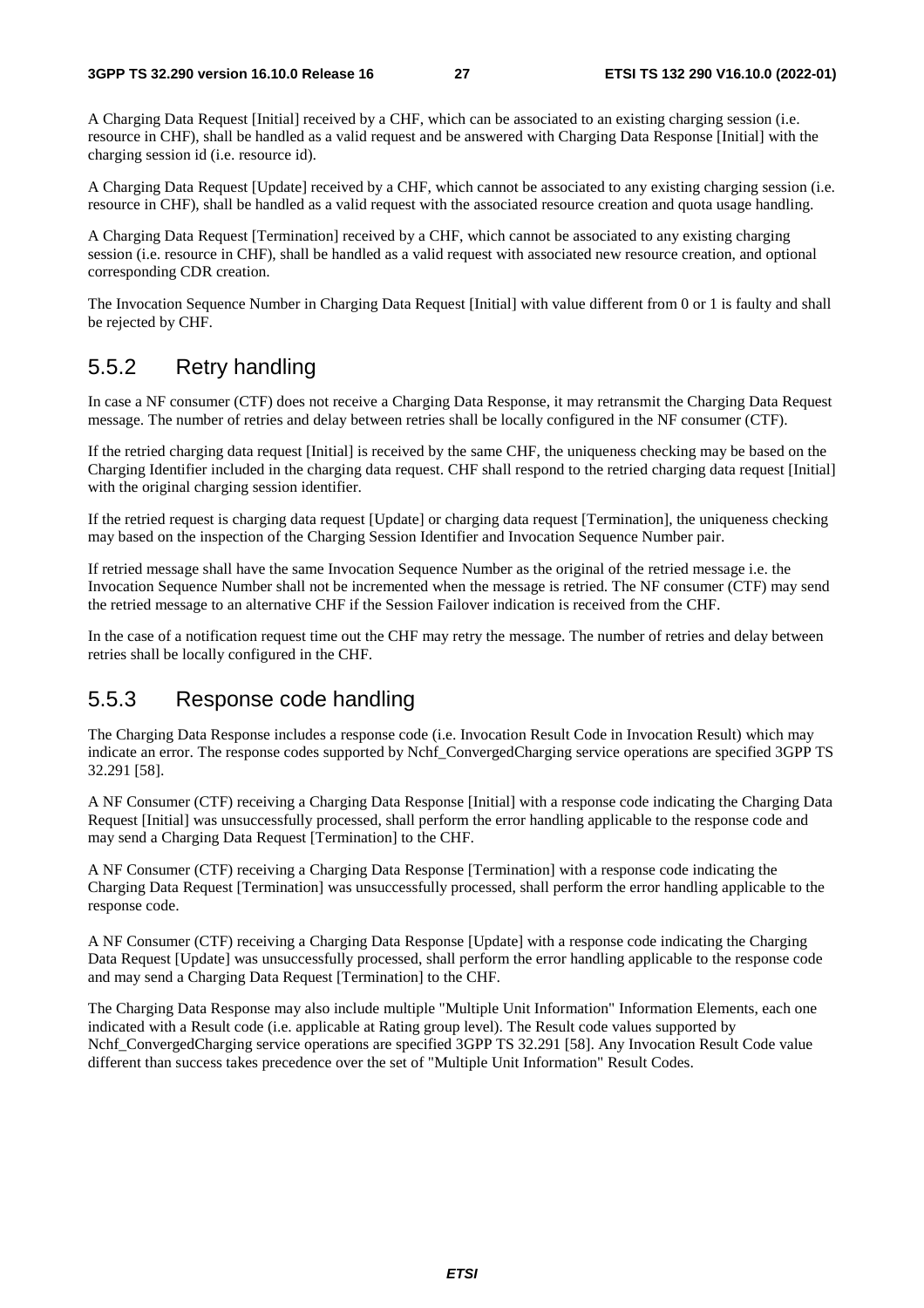# 6 Service definition

### 6.1 NF service framework

5G Charging Function supports to interact with NRF, as specified in clause 7.1 of TS 23.501 [201] and clauses 4.17 and 5.2.7 of TS 23.502 [202] to enable following functionalities:

- CHF instance(s) registration, CHF service(s) instance(s) registration in a CHF instance.
- CHF instance(s) update, CHF service(s) instance(s) update in a CHF instance.
- CHF instance(s) deregistration.
- CHF instance(s) and CHF service(s) instance(s) discovery by CHF service consumer.

The services specified in clause 7.2.6 TS 23.501 [201] may be used and the interaction is described in TS 29.510 [300]:

- Nnrf NFManagement.
- Nnrf\_NFDiscovery.
- Nnrf AccessToken.

The Nnrf\_NFManagement\_NFRegister service invoked by CHF for CHF instance(s) and CHF service(s) instance(s) registration described in the TS 29.510 [300] may include in particular:

- Range(s) of SUPIs.
- Range(s) of GPSIs.
- Range(s) of PLMNs.
- CHF Group ID.
- CHF set ID.
- CHF service set ID.

These parameters may also be used by CHF service consumer(s) invoking the Nnrf\_NFDiscovery service for the CHF instance(s) and CHF service(s) instance(s) discovery.

A CHF instance is either a part of:

- a primary CHF instance and secondary CHF instance pair, or
- a CHF set.

# 6.2 Nchf\_ConvergedCharging service

### 6.2.1 General

**Service description:** The ConvergedCharging service provides charging for session and event based NF services. This ConvergedCharging service offers charging:

- With quota management (online; this includes support for both blocking mode and non-blocking mode)
- Without quota management (offline)
- Charging information record generation

The following table shows the CHF Services and CHF Service Operations.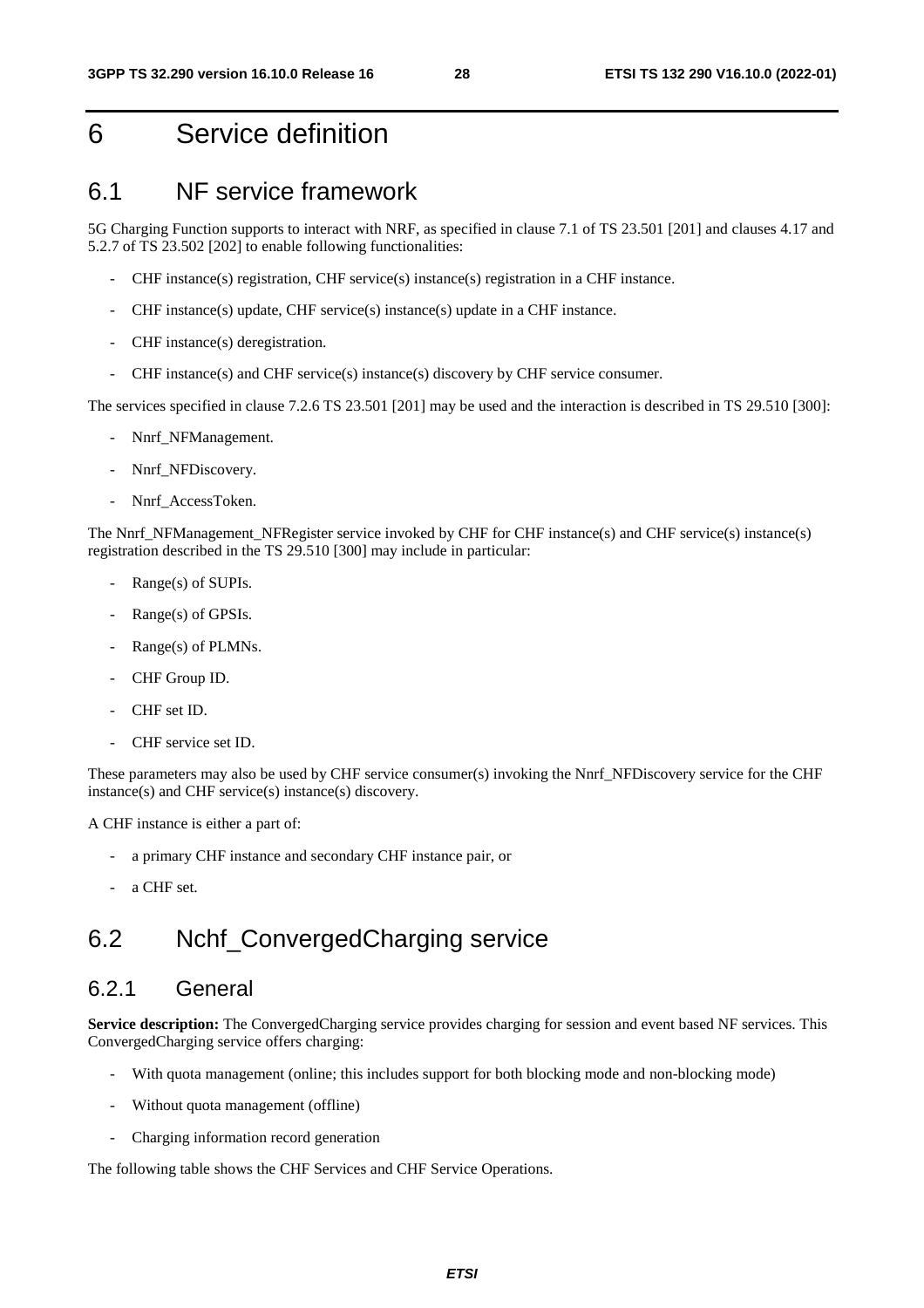| <b>Service Name</b>    | <b>Service Operations</b> | <b>Operation</b><br><b>Semantics</b> | <b>Example</b><br>Consumer(s)                              |
|------------------------|---------------------------|--------------------------------------|------------------------------------------------------------|
| Nchf_ConvergedCharging | Create                    | Request/Response                     | SMF, SMSF, AMF,<br>PGW-C+SMF,<br>NEF, CEF, MnS<br>Producer |
|                        | Update                    | Request/Response                     | SMF, PGW-<br>C+SMF                                         |
|                        | Release                   | Request/Response                     | SMF, SMSF, AMF,<br>NEF, PGW-<br>C+SMF                      |
|                        | <b>Notify</b>             | <b>Notify</b>                        | SMF, PGW-<br>C+SMF                                         |

**Table 6.2.1-1: NF services provided by the CHF** 

The applicability of ConvergedCharging service to:

- SMF and SMF+PGW-C as consumer is specified in TS 32.255 [30] for 5G data connectivity domain charging;
- NEF as consumer is specified in TS 32.254 [32] for exposure function Northbound Application Program Interfaces charging;
- AMF as consumer is specified in the TS 32.256[33] for 5G connection and mobility domain charging;
- SMSF as consumer is specified in TS 32.274[34] for short message service charging;
- CEF as consumer is specified in the TS 28.201[35] and TS 28.202[36] for Network slice charging;
- MnS Producer as consumer is specified in the TS 28.201[35] and TS 28.202[36] for Network slice charging.

The input and output parameters described in the clauses below are common to all NF Consumers. The usage of these common parameters and additional NF Consumer specific parameters are specified in dedicated charging specifications.

# 6.2.2 Nchf\_ConvergedCharging\_Create service operation

**Service operation name:** Nchf\_ConvergedCharging\_Create

**Description:** Provides charging capabilities before service delivery, offers charging with and without quota management, as well as charging information record generation. It is used for both session and event based charging. Provides means for the NF Consumer to create the resource of the charging session. If it is used for session based charging the operation also makes an implicit subscribe to notification of events in CHF that requires re-authorization or abort.

The service operation may be used to request quota authorisation for service delivery and may open a CDR in the CHF, based on the information provided by the NF Consumer.

**Known NF Consumers:** SMF, SMSF, AMF, PGW-C+SMF, NEF, CEF, MnS Producer.

**Inputs, Required:** Subscriber identifier, either service identification or rating group.

**Inputs, Optional:** Requested service units, one-time event, destination address, provider, location information, time and date.

**Outputs, Required:** Result indication.

**Outputs, Optional:** Granted service units, validity time, triggers.

### 6.2.3 Nchf\_ConvergedCharging\_Update service operation

**Service operation name:** Nchf\_ConvergedCharging\_Update

**Description:** Provides charging capabilities during service delivery, offers usage reporting and quota management, as well as charging information record generation.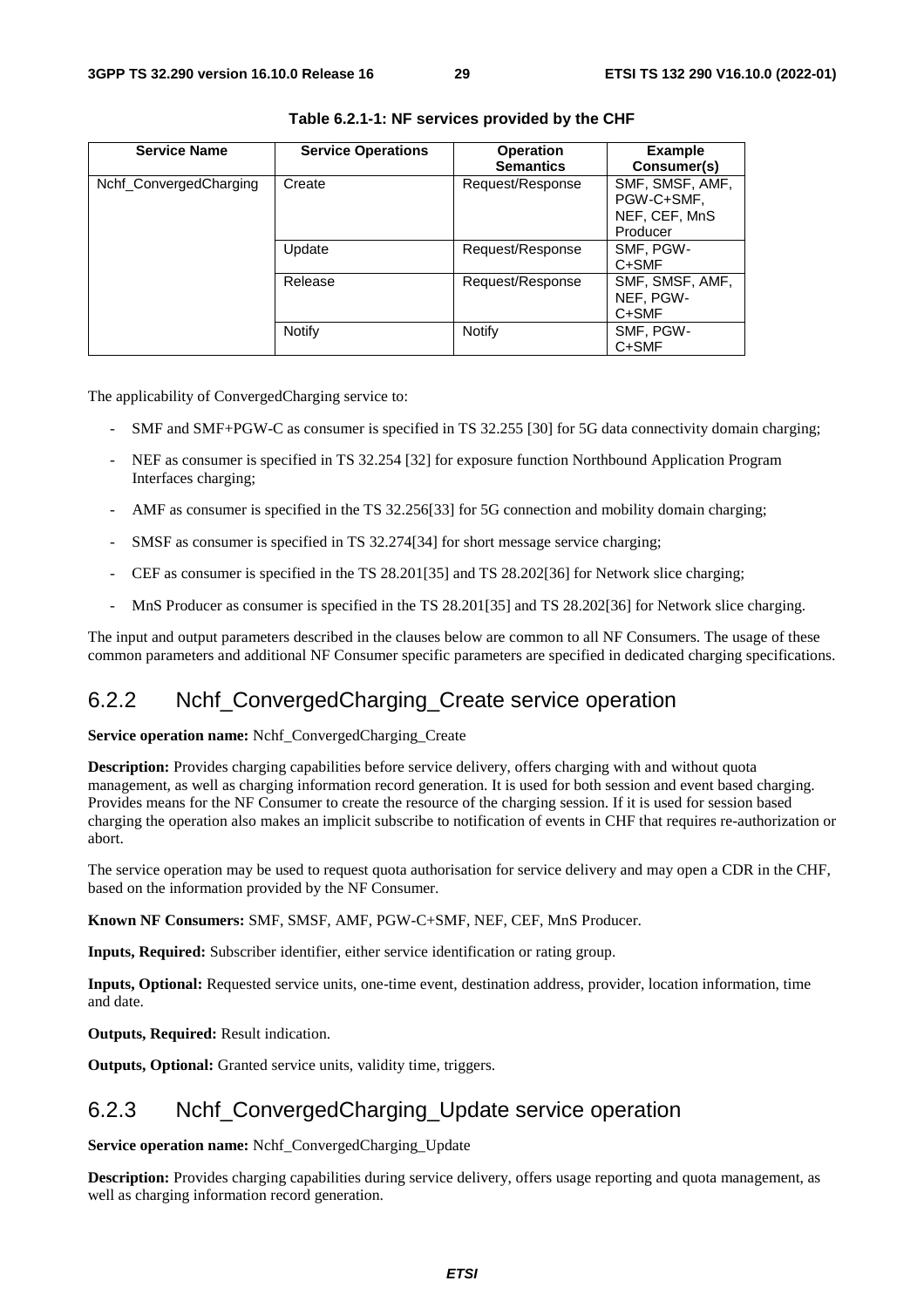The service operation is used to report usage and may request further quota authorisation, if the trigger conditions occurs, this operation may cause update of the CDR or production of an interim CDR in the CHF.

**Known NF Consumers:** SMF, PGW-C+SMF.

**Inputs, Required:** Subscriber identifier (Optional for emergency session), session identifier, reporting reason.

**Inputs, Optional:** Requested service units, used service units.

**Outputs, Required:** Result indication.

**Outputs, Optional:** Granted service units, validity time, triggers.

#### 6.2.4 Nchf\_ConvergedCharging\_Release service operation

**Service operation name:** Nchf\_ConvergedCharging\_Release

**Description:** Provides charging capabilities after service delivery, offers usage reporting and charging information record generation. Provides means for the NF Consumer to release the resource of charging session information.

The charging delete request is used to report usage and close the CDR in the CHF if it has been opened.

**Known NF Consumers:** SMF, AMF, PGW-C+SMF, SMSF, NEF.

**Inputs, Required:** Subscriber identifier, session identifier, release reason.

**Inputs, Optional:** Used service units.

**Outputs, Required:** Result indication.

**Outputs, Optional:** None.

### 6.2.5 Nchf\_ConvergedCharging\_Notify service operation

**Service operation name:** Nchf\_ConvergedCharging\_Notify

**Description:** Provides notification to NF consumers of the subscribed events.

CHF provides the re-authorization type notificationthat would lead NF consumers to send an Nchf\_ConvergedCharging\_Update reporting the current usage.

CHF provides the abort type notification that would lead NF consumers to send an Nchf\_ConvergedCharging\_ Release to terminate the charging session.

**Known NF Consumers:** SMF, PGW-C+SMF.

**Inputs, Required:** Subscriber identifier, notification type (re-authorization or abort).

**Inputs, Optional:** rating group, service id.

**Outputs, Required:** Result indication.

**Outputs, Optional:** None

# 6.3 Nchf\_SpendingLimitControl service

#### 6.3.1 Overview

The "Nchf\_SpendingLimitControl" service is defined in 23.502 [202] clause 5.2.17.2.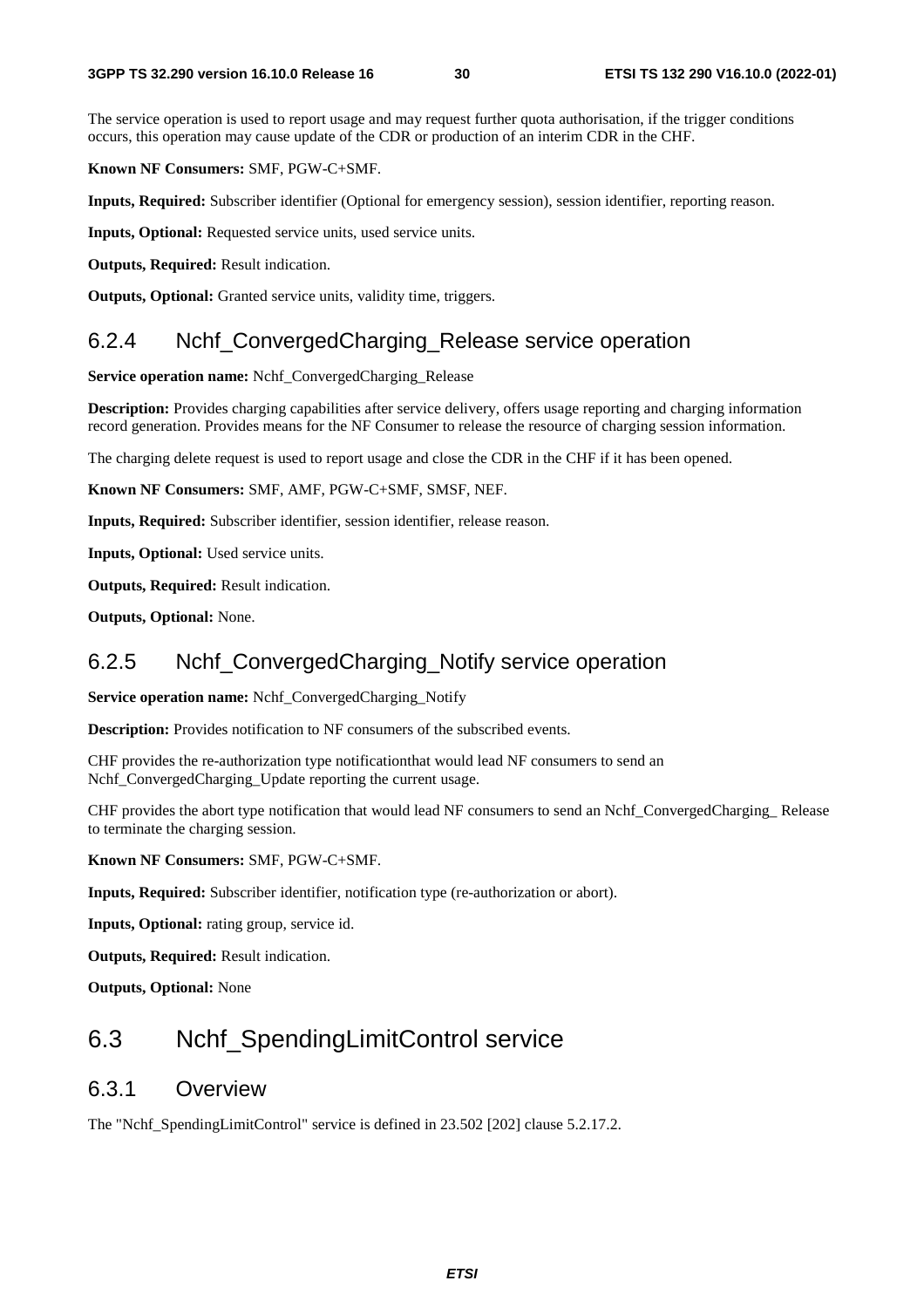### 6.4 Void

# 6.5 Nchf\_OfflineOnlyCharging service

#### 6.5.1 General

**Service description:** The OfflineOnlyCharging service provides charging for session based NF services. This OfflineCharging service offers charging information record generation.

The following table shows the CHF Services and CHF Service Operations.

| <b>Service Name</b>      | <b>Service Operations</b> | <b>Operation</b><br><b>Semantics</b> | <b>Example</b><br>Consumer(s) |
|--------------------------|---------------------------|--------------------------------------|-------------------------------|
| Nchf OfflineOnlyCharging | Create                    | Request/Response                     | <b>SMF</b>                    |
|                          | Update                    | Request/Response                     | <b>SMF</b>                    |
|                          | Release                   | Request/Response                     | <b>SMF</b>                    |

**Table 6.5.1-1: NF services provided by the CHF** 

The input and output parameters described in the clauses below are common to all NF Consumers. The usage of these common parameters and additional NF Consumer specific parameters are specified in dedicated charging specifications.

### 6.5.2 Nchf\_OfflineOnlyCharging\_Create service operation

**Service operation name:** Nchf\_OfflineOnlyCharging\_Create

**Description:** Provides charging capabilities before service delivery, offers charging information record generation. Provides means for the NF Consumer to create the resource of the charging session.

The service operation shall open a CDR in the CHF, based on the information provided by the NF Consumer.

**Known NF Consumers:** SMF.

**Inputs, Required:** Subscriber identifier, either service identification or rating group.

**Inputs, Optional:** destination address, provider, location information, time and date.

**Outputs, Required:** Result indication.

**Outputs, Optional:** triggers.

### 6.5.3 Nchf\_OfflineOnlyCharging\_Update service operation

**Service operation name:** Nchf\_OfflineOnlyCharging\_Update

**Description:** Provides charging capabilities during service delivery, charging information record generation.

If the trigger conditions occurs, this operation may cause update of the CDR or production of an interim CDR in the CHF.

**Known NF Consumers:** SMF.

**Inputs, Required:** Subscriber identifier (exception for emergency session), session identifier, reporting reason.

**Inputs, Optional:** None.

**Outputs, Required:** Result indication.

**Outputs, Optional:** triggers.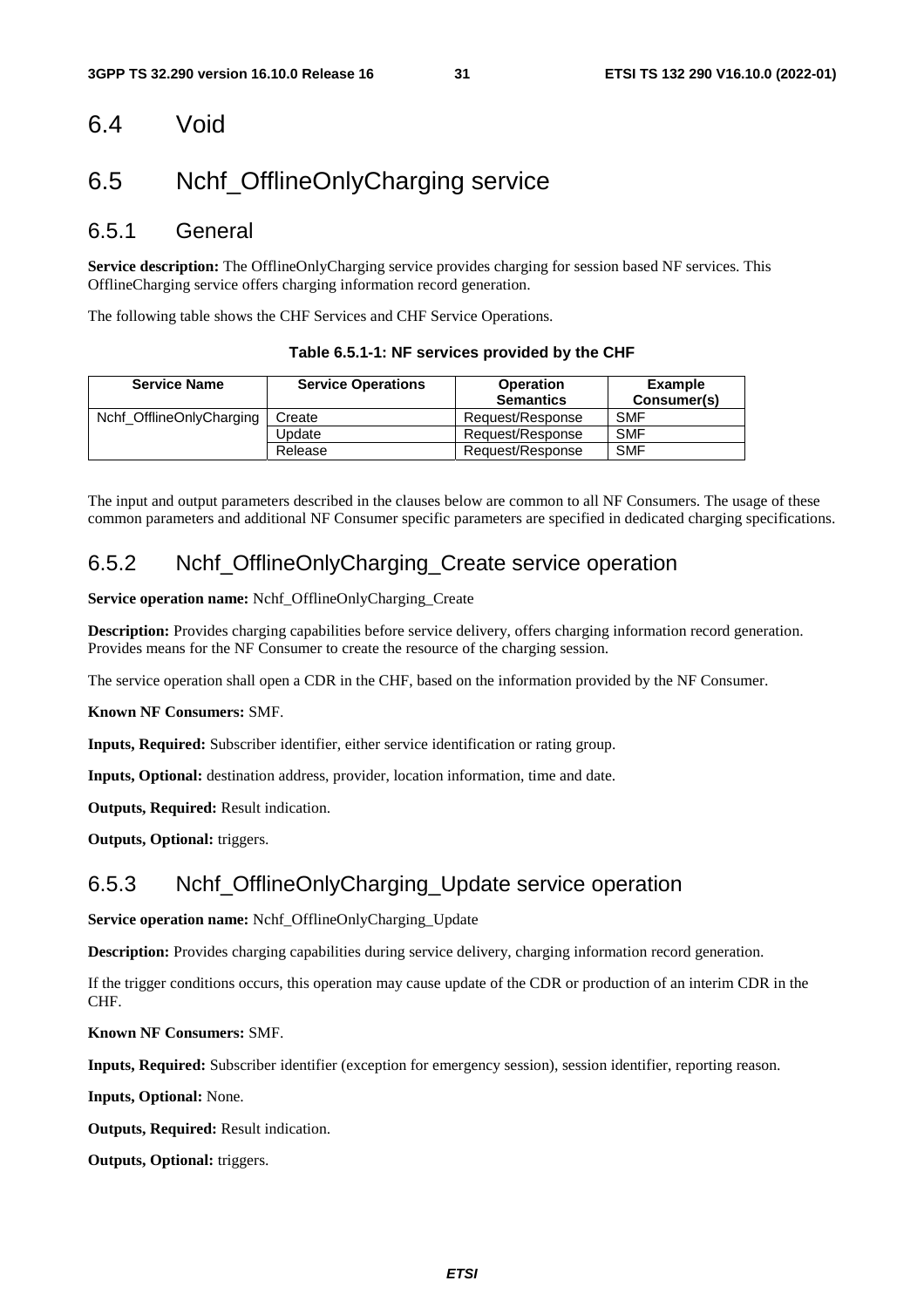### 6.5.4 Nchf\_OfflineOnlyCharging\_Release service operation

**Service operation name:** Nchf\_OfflineOnlyCharging\_Release

**Description:** Provides charging capabilities after service delivery, charging information record generation. Provides means for the NF Consumer to release the resource of charging session information.

The charging delete request is used to close the CDR in the CHF if it has been opened.

**Known NF Consumers:** SMF.

**Inputs, Required:** Subscriber identifier, session identifier, release reason.

**Inputs, Optional:** None.

**Outputs, Required:** Result indication.

**Outputs, Optional:** None.

# 7 Message contents

Converged charging or offline only charging is performed by NF (CTF) consuming service operations exposed by CHF, achieved using Charging Data Request and Charging Data Response.

The information structure used for these services operations is composed of two parts:

- Common structures specified in the present document.
- NF (CTF) consumer specific structures specified in the middle tier TSs.

Table 7.1 describes the data structure which is common to operations in request semantics.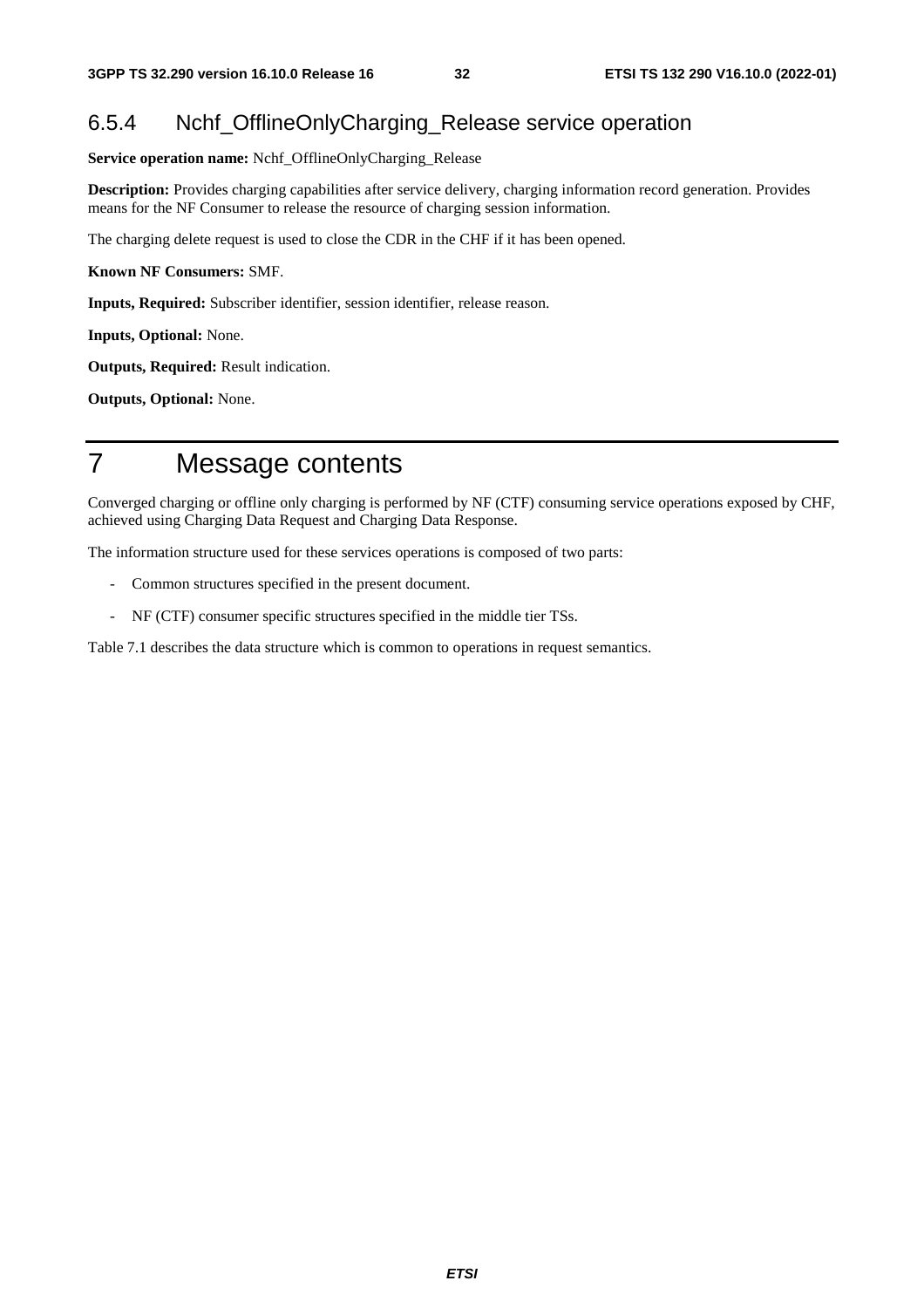**Table 7.1: Common Data structure of Charging Data Request**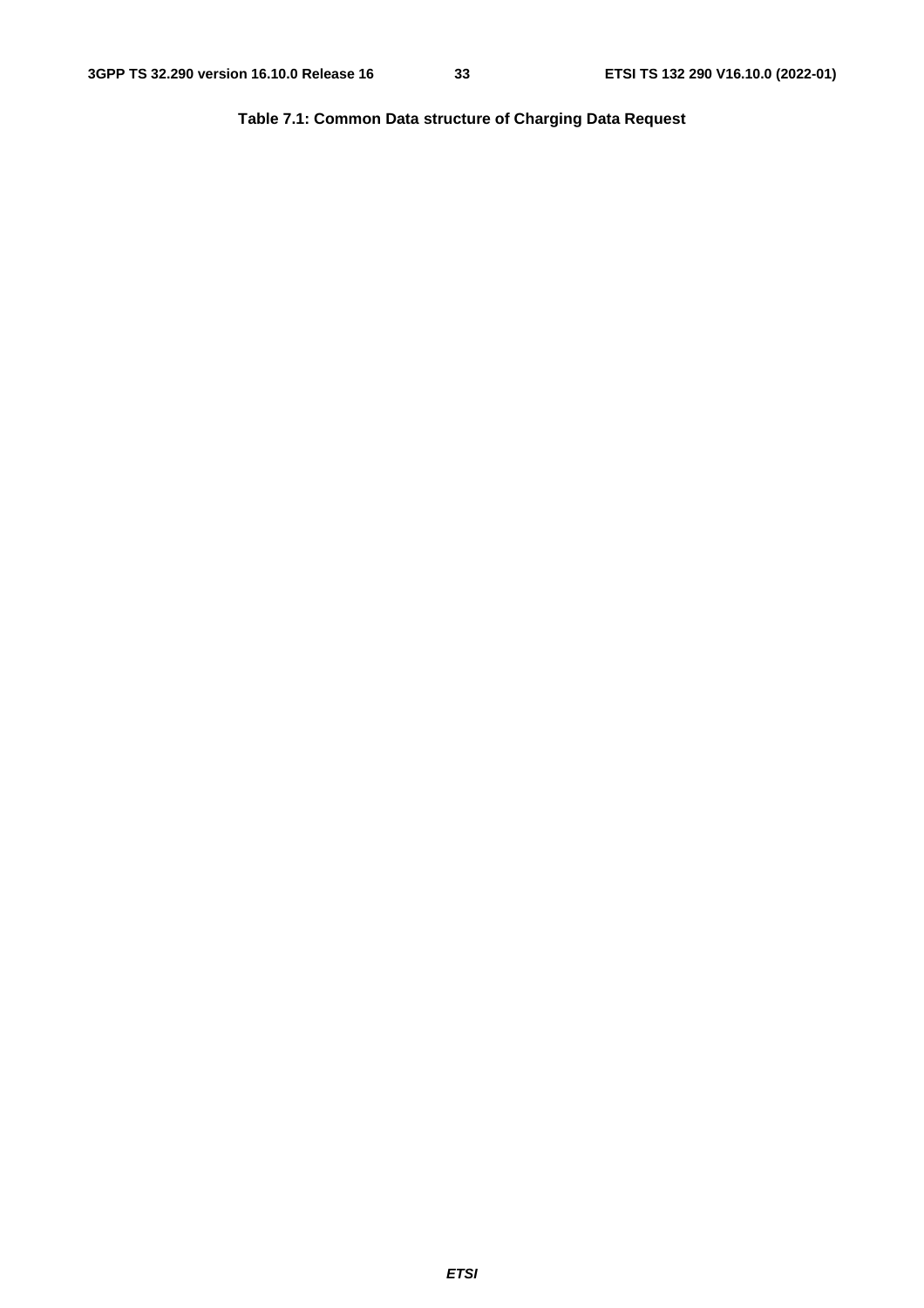| <b>Information Element</b>                  | Converged<br><b>Charging</b><br><b>Category</b> | <b>Offline Only</b><br>Charging<br><b>Category</b> | <b>Description</b>                                                                                                                                                                    |
|---------------------------------------------|-------------------------------------------------|----------------------------------------------------|---------------------------------------------------------------------------------------------------------------------------------------------------------------------------------------|
| Session Identifier                          | O <sub>C</sub>                                  | O <sub>C</sub>                                     | This field identifies the charging session.                                                                                                                                           |
| Subscriber Identifier                       | $O_{M}$                                         | O <sub>M</sub>                                     | This field contains the identification of the individual<br>subscriber that uses the requested service.                                                                               |
| <b>NF Consumer Identification</b>           | M                                               | M                                                  | This is a grouped field which contains a set of information<br>identifying the NF consumer of the charging service.                                                                   |
| <b>NF Functionality</b>                     | M                                               | M                                                  | This field contains the function of the node.                                                                                                                                         |
| NF Name                                     | O <sub>C</sub>                                  | O <sub>C</sub>                                     | This fields holds the name (i.e. UUID) of the NF<br>consumer. At least one of the NF Address or NF Name<br>shall be present.                                                          |
| <b>NF Address</b>                           | O <sub>c</sub>                                  | O <sub>c</sub>                                     | This field holds the address (i.e. IP address and/or FQDN)<br>of NF consumer. At least one of the NF Address or NF<br>Name shall be present.                                          |
| NF PLMN ID                                  | O <sub>c</sub>                                  | O <sub>C</sub>                                     | This field holds the PLMN ID of the network the NF<br>consumer belongs to.                                                                                                            |
| Charging Identifier                         | Oм                                              | $\overline{\phantom{0}}$                           | This field contains the charging identifier allowing<br>correlation of charging information. Only applicable if not<br>provided in the NF (CTF) consumer specific structure.          |
| <b>Invocation Timestamp</b>                 | M                                               | M                                                  | This field holds the timestamp of the charging service<br>invocation by the NF consumer                                                                                               |
| <b>Invocation Sequence</b><br><b>Number</b> | M                                               | M                                                  | This field contains the sequence number of the charging<br>service invocation by the NF consumer in a charging<br>session.                                                            |
| Retransmission Indicator                    | O <sub>C</sub>                                  | O <sub>C</sub>                                     | This field indicates if included, this is a retransmitted<br>request message.                                                                                                         |
| One-time Event                              | O <sub>c</sub>                                  |                                                    | This field indicates, if included, that this is event based<br>charging and whether this is a one-time event in that there<br>will be no update or termination.                       |
| One-time Event Type                         | $\overline{O}_C$                                | $\overline{\phantom{0}}$                           | This field indicated the type of the one time event, i.e.<br>Immediate or Post event charging.                                                                                        |
| Notify URI                                  | O <sub>C</sub>                                  | ÷,                                                 | This field contains URI to which notifications are sent by<br>the CHF. The latest received value shall always be used<br>at notifications.                                            |
| <b>Supported Features</b>                   | O <sub>c</sub>                                  |                                                    | This field indicates the features supported by the NF<br>consumer.                                                                                                                    |
| Service Specification<br>Information        | O <sub>C</sub>                                  |                                                    | This field identifies the technical specification for the<br>service (e.g. TS 32.255) and release version (e.g.<br>Release 16) that applies to the request. It is for<br>information. |
| Triggers                                    | O <sub>c</sub>                                  | O <sub>C</sub>                                     | This field identifies the event(s) triggering the request and<br>is common to all Multiple Unit Usage occurrences.                                                                    |
| <b>Multiple Unit Usage</b>                  | O <sub>C</sub>                                  | O <sub>C</sub>                                     | This field contains the parameters for the quota<br>management request and/or usage reporting. It may have<br>multiple occurrences.                                                   |
| <b>Rating Group</b>                         | M                                               | M                                                  | This field holds the identifier of a rating group.                                                                                                                                    |
| <b>Requested Unit</b>                       | O <sub>C</sub>                                  |                                                    | This field indicates, if included, that quota management is<br>required. It may additionally contain the amount of<br>requested service units for a particular category.              |
| Time                                        | O <sub>C</sub>                                  |                                                    | This field holds the amount of requested time.                                                                                                                                        |
| <b>Total Volume</b>                         | O <sub>C</sub>                                  |                                                    | This field holds the amount of requested volume in both<br>uplink and downlink directions.                                                                                            |
| Uplink Volume                               | O <sub>c</sub>                                  | ٠                                                  | This field holds the amount of requested volume in uplink<br>direction.                                                                                                               |
| Downlink Volume                             | $\overline{O}_C$                                | ä,                                                 | This field holds the amount of requested volume in<br>downlink direction.                                                                                                             |
| Service Specific<br>Units                   | O <sub>C</sub>                                  | $\blacksquare$                                     | This field holds the amount of requested service specific<br>units.                                                                                                                   |
| <b>Used Unit Container</b>                  | O <sub>C</sub>                                  | O <sub>c</sub>                                     | This field contains the amount of used non-monetary<br>service units measured up to the triggers and trigger<br>timestamp. It may have multiple occurrences.                          |
| Service Identifier                          | O <sub>C</sub>                                  | O <sub>C</sub>                                     | This field holds the Service Identifier.                                                                                                                                              |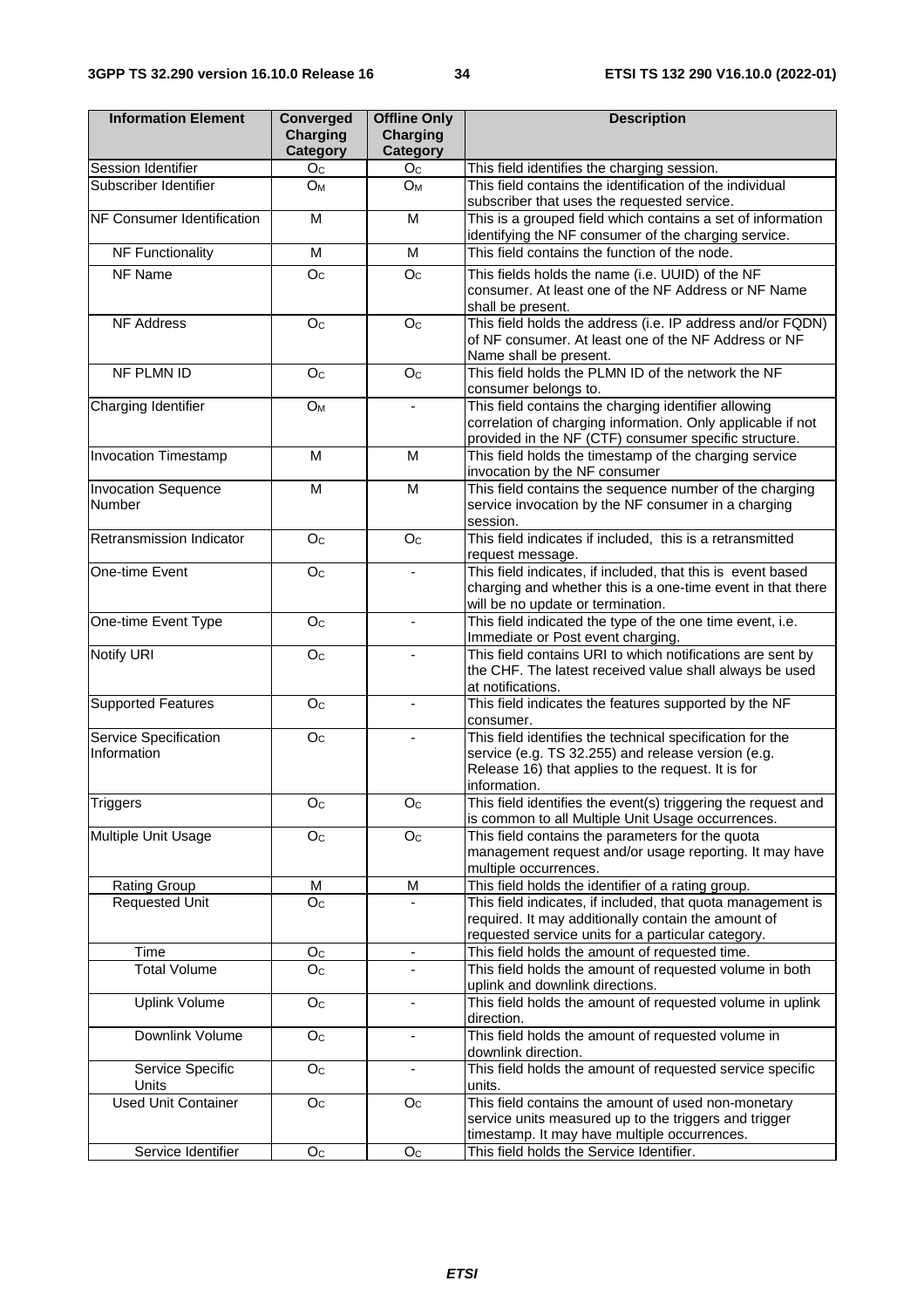| <b>Information Element</b>    | Converged<br>Charging | <b>Offline Only</b><br><b>Charging</b> | <b>Description</b>                                                                                                                                                                                                                                                                                     |
|-------------------------------|-----------------------|----------------------------------------|--------------------------------------------------------------------------------------------------------------------------------------------------------------------------------------------------------------------------------------------------------------------------------------------------------|
|                               | Category              | Category                               |                                                                                                                                                                                                                                                                                                        |
| Quota management<br>Indicator | O <sub>C</sub>        |                                        | This field holds an indicator on whether the reported used<br>units are with quota management control, without quota<br>management control or with quota management control<br>temporary suspended. If the field is not present, it<br>indicates the used unit is without quota management<br>applied. |
| Triggers                      | Oc                    | Oc.                                    | This field holds reason for charging information reporting<br>or closing for the used unit container.                                                                                                                                                                                                  |
| Trigger Timestamp             | O <sub>C</sub>        | O <sub>C</sub>                         | This field holds the timestamp of the trigger.                                                                                                                                                                                                                                                         |
| Time                          | O <sub>C</sub>        | O <sub>C</sub>                         | This field holds the amount of used time.                                                                                                                                                                                                                                                              |
| <b>Total Volume</b>           | Oc                    | O <sub>C</sub>                         | This field holds the amount of used volume in both uplink<br>and downlink directions.                                                                                                                                                                                                                  |
| Uplink Volume                 | O <sub>C</sub>        | O <sub>C</sub>                         | This field holds the amount of used volume in uplink<br>direction.                                                                                                                                                                                                                                     |
| Downlink Volume               | O <sub>C</sub>        | O <sub>C</sub>                         | This field holds the amount of used volume in downlink<br>direction.                                                                                                                                                                                                                                   |
| Service Specific Unit         | O <sub>C</sub>        | O <sub>C</sub>                         | This field holds the amount of used service specific units.                                                                                                                                                                                                                                            |
| <b>Event Time Stamps</b>      | O <sub>C</sub>        | O <sub>C</sub>                         | This field holds the timestamps of the event reported in<br>the Service Specific Units, if the reported units are event<br>based.                                                                                                                                                                      |
| Local Sequence<br>Number      | <b>O</b> <sub>M</sub> | <b>Ом</b>                              | This field holds the container sequence number.                                                                                                                                                                                                                                                        |

Table 7.2 describes the data structure which is common to operations in response semantics.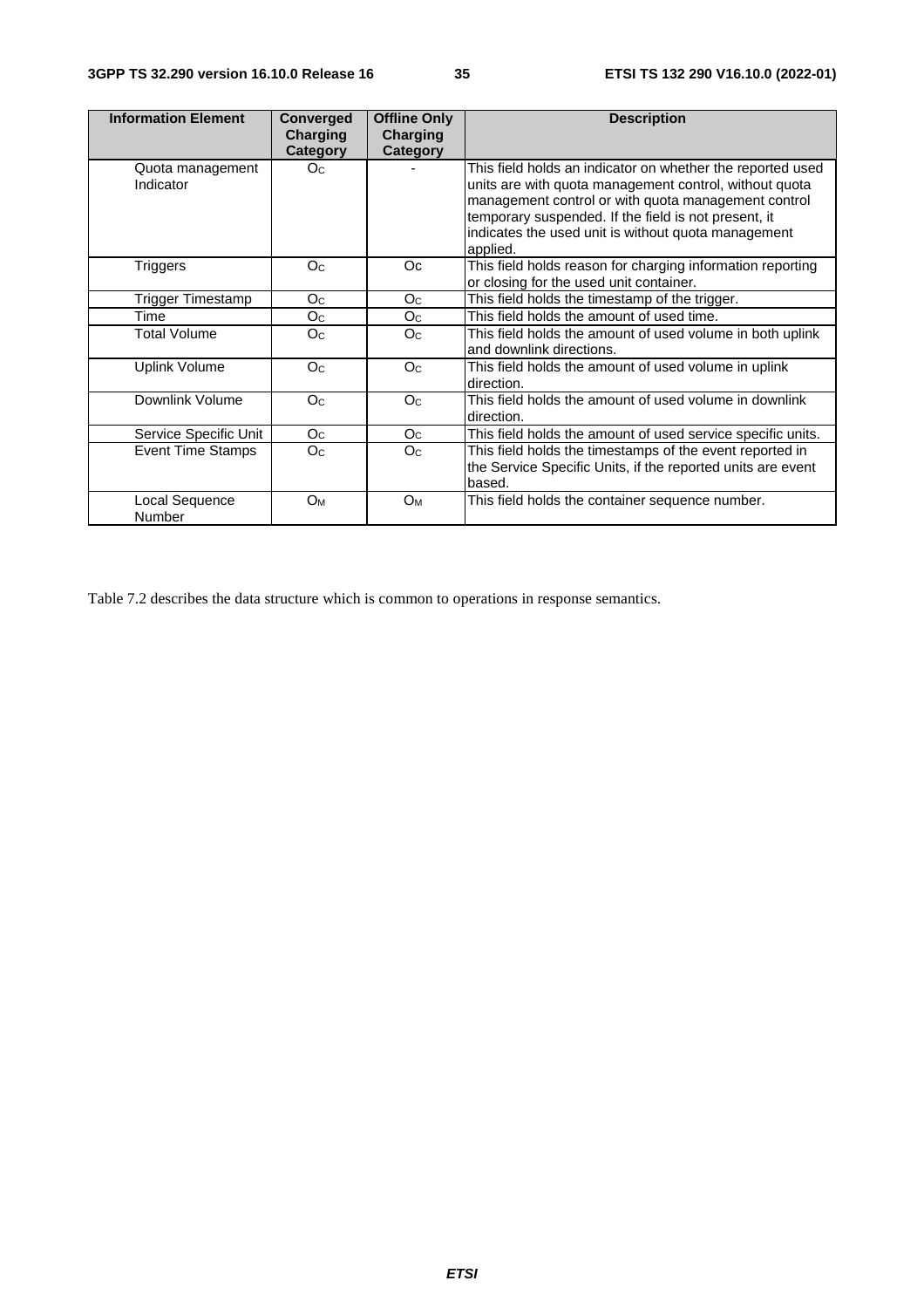| <b>Information Element</b>           | Converged<br>Charging<br><b>Category</b> | <b>Offline Only</b><br><b>Charging</b><br><b>Category</b> | <b>Description</b>                                                                                                                                                         |
|--------------------------------------|------------------------------------------|-----------------------------------------------------------|----------------------------------------------------------------------------------------------------------------------------------------------------------------------------|
| Session Identifier                   | O <sub>C</sub>                           | O <sub>C</sub>                                            | This field identifies the charging session.                                                                                                                                |
| <b>Invocation Timestamp</b>          | М                                        | м                                                         | This field holds the timestamp of the charging service<br>response from the CHF.                                                                                           |
| <b>Invocation Result</b>             | $\mathsf{O}_\mathbb{C}$                  | O <sub>C</sub>                                            | This field holds the failure handling and in case of<br>unsuccessful result of the charging service invocation by<br>the NF consumer the result code.                      |
| <b>Invocation Result</b>             | O <sub>C</sub>                           | O <sub>C</sub>                                            | This field contains the result code in case of failure.                                                                                                                    |
| Failed parameter                     | O <sub>C</sub>                           | O <sub>c</sub>                                            | This field holds missing and/or unsupported parameter that<br>caused the failure.                                                                                          |
| Failure Handling                     | O <sub>c</sub>                           | O <sub>C</sub>                                            | This field holds the failure handling to be performed by the<br>NF consumer when failure.                                                                                  |
| <b>Invocation Sequence</b><br>Number | M                                        | M                                                         | This field holds the sequence number of the charging<br>service invocation by the NF consumer.                                                                             |
| <b>Session Failover</b>              | O <sub>C</sub>                           | O <sub>C</sub>                                            | This field indicates whether alternative CHF is supported for<br>ongoing charging service failover handling by NF consumer.                                                |
| <b>Supported Features</b>            | O <sub>c</sub>                           |                                                           | This field indicates from the supported features indicated by<br>the NF consumer, those supported by the CHF.                                                              |
| <b>Triggers</b>                      | O <sub>c</sub>                           | O <sub>C</sub>                                            | This field holds the triggers supplied from the CHF for the<br>charging session that are independent of rating group for<br>quota management and without quota management. |
| Multiple Unit Information            | O <sub>C</sub>                           |                                                           | This field holds the parameters for the quota management<br>and/or usage reporting information. It may have multiple<br>occurrences.                                       |
| <b>Result Code</b>                   | O <sub>c</sub>                           | $\blacksquare$                                            | This field contains the result of the Rating Group quota<br>allocation.                                                                                                    |
| <b>Rating Group</b>                  | <b>O</b> <sub>M</sub>                    | $\blacksquare$                                            | The identifier of a rating group.                                                                                                                                          |
| <b>Granted Unit</b>                  | O <sub>C</sub>                           | $\overline{\phantom{a}}$                                  | This field holds the granted quota.                                                                                                                                        |
| <b>Tariff Time</b><br>Change         | O <sub>C</sub>                           |                                                           | This field contains the switch time when the tariff will be<br>changed.                                                                                                    |
| Time                                 | O <sub>c</sub>                           | $\overline{\phantom{a}}$                                  | This field holds the amount of granted time.                                                                                                                               |
| <b>Total Volume</b>                  | O <sub>C</sub>                           |                                                           | This field holds the amount of granted volume in both uplink<br>and downlink directions.                                                                                   |
| <b>Uplink Volume</b>                 | O <sub>c</sub>                           |                                                           | This field holds the amount of granted volume in uplink<br>direction.                                                                                                      |
| Downlink Volume                      | O <sub>C</sub>                           |                                                           | This field holds the amount of granted volume in downlink<br>direction.                                                                                                    |
| Service Specific<br>Units            | O <sub>c</sub>                           | $\blacksquare$                                            | This field holds the amount of granted requested service<br>specific units.                                                                                                |
| <b>Validity Time</b>                 | $\overline{O_{C}}$                       |                                                           | This field defines the time in order to limit the validity of the<br>granted quota for a given category instance.                                                          |
| Final Unit Indication                | O <sub>C</sub>                           | $\blacksquare$                                            | This field indicates the granted final units for the service.                                                                                                              |
| <b>Time Quota Threshold</b>          | $O_{\rm C}$                              | $\overline{\phantom{0}}$                                  | This field indicates the threshold in seconds when the<br>granted quota is time                                                                                            |
| Volume Quota<br>Threshold            | $O_{C}$                                  | $\overline{\phantom{a}}$                                  | This field indicates the threshold in octets when the granted<br>quota is volume                                                                                           |
| Unit Quota Threshold                 | $O_{\rm C}$                              | ٠                                                         | This field indicates the threshold in service specific units,<br>that are defined in the service specific documents, when the<br>granted quota is service specific         |
| Quota Holding Time                   | Oc                                       |                                                           | This field holds the quota holding time in seconds.                                                                                                                        |
| <b>Triggers</b>                      | O <sub>C</sub>                           | $\mathsf{O}_\mathbb{C}$                                   | This field holds triggers for usage reporting associated to<br>the rating group, which is supplied from the CHF.                                                           |

**Table 7.2: Common Data structure of Charging Data Response** 

The CTF NF consumer specific structures which are specified in the middle tier TSs, are defined as extensions of:

- common part structure of Charging Data Request and Charging Data Response.
- structure of Multiple Unit Usage.
- structure of Multiple Unit Information.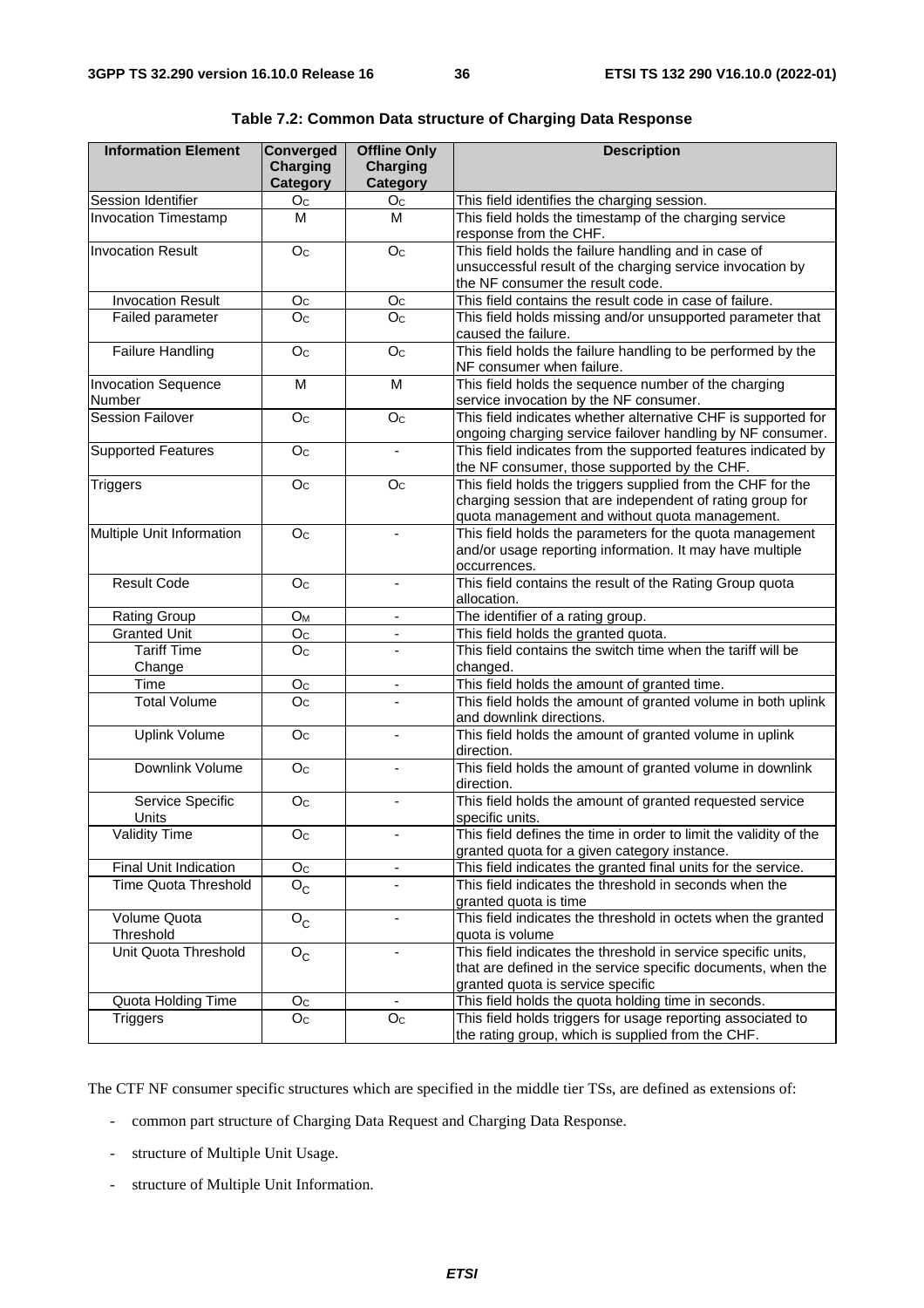Table 7.3 describes the data structure which is common to Charging Notify Request.

| <b>Information Element</b>     | Converge<br><b>Charging</b><br><b>Category</b> | <b>Description</b>                                                                                                                                                                                                                                |
|--------------------------------|------------------------------------------------|---------------------------------------------------------------------------------------------------------------------------------------------------------------------------------------------------------------------------------------------------|
| <b>Notify URI</b>              | м                                              | This field holds the URI previously supplied by the CHF for<br>notifications associated to the charging session.                                                                                                                                  |
| Notification type              | м                                              | This field holds the type of notification indicating re-<br>authorization or termination.                                                                                                                                                         |
| <b>Reauthorization Details</b> | O <sub>C</sub>                                 | This field holds the details of re-authorization.<br>It's only present when type of notification is re-authorization. If<br>not present and type of notification is re-authorization, the re-<br>authorization notification applies to all units. |
| Service Identifier             | O <sub>c</sub>                                 | This field holds the Service Identifier to which re-authorization<br>notification applies. If present, the rating group shall also be<br>present. If not present the re-authorization notification applies to<br>lall service identifiers.        |
| <b>Rating Group</b>            | O <sub>C</sub>                                 | This field holds the rating group to which re-authorization<br>notification applies. If not present the re-authorization<br>notification applies to all rating groups.                                                                            |
| Quota management Indicator     | O <sub>c</sub>                                 | This field holds an indicator on whether the re-authorization<br>notification is for quota management control or not. If not<br>present the re-authorization notification applies to both units<br>with and without quota management.             |

**Table 7.3: Common Data structure of Charging Notify Request** 

Table 7.4 describes the data structure which is common to Charging Notify Response.

#### **Table 7.4: Common Data structure of Charging Notify Response**

| <b>Information Element</b>    | Category       | <b>Description</b>                                                 |
|-------------------------------|----------------|--------------------------------------------------------------------|
| Ilnvocation Result            | O <sub>C</sub> | This field holds the result code in case of unsuccessful result of |
|                               |                | the charging notify request.                                       |
| <b>Invocation Result Code</b> | Oc.            | This field contains the result code in case of failure.            |
| Failed parameter              | O <sub>C</sub> | This field holds missing and/or unsupported parameter that         |
|                               |                | caused the failure.                                                |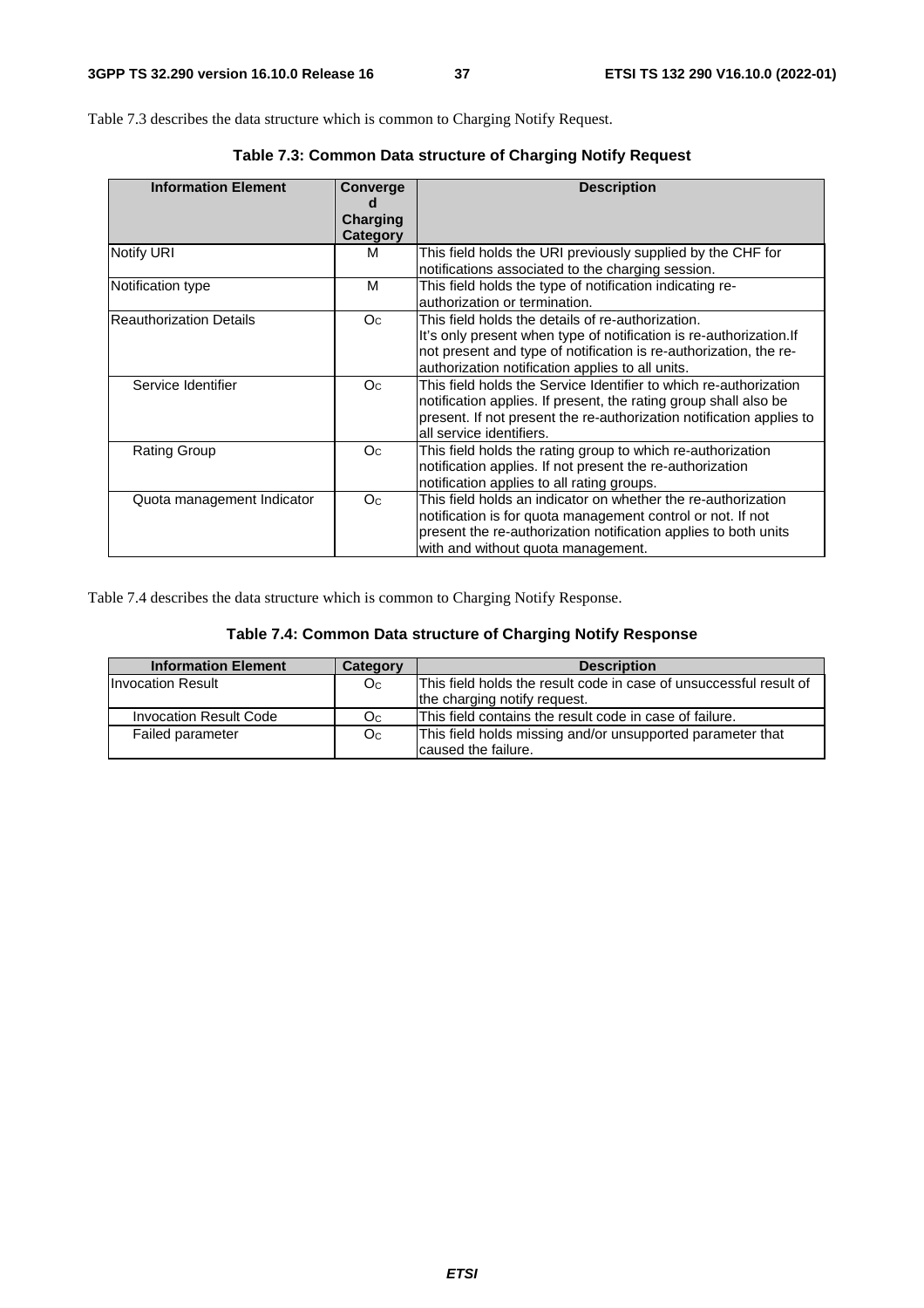Annex A (informative): Change history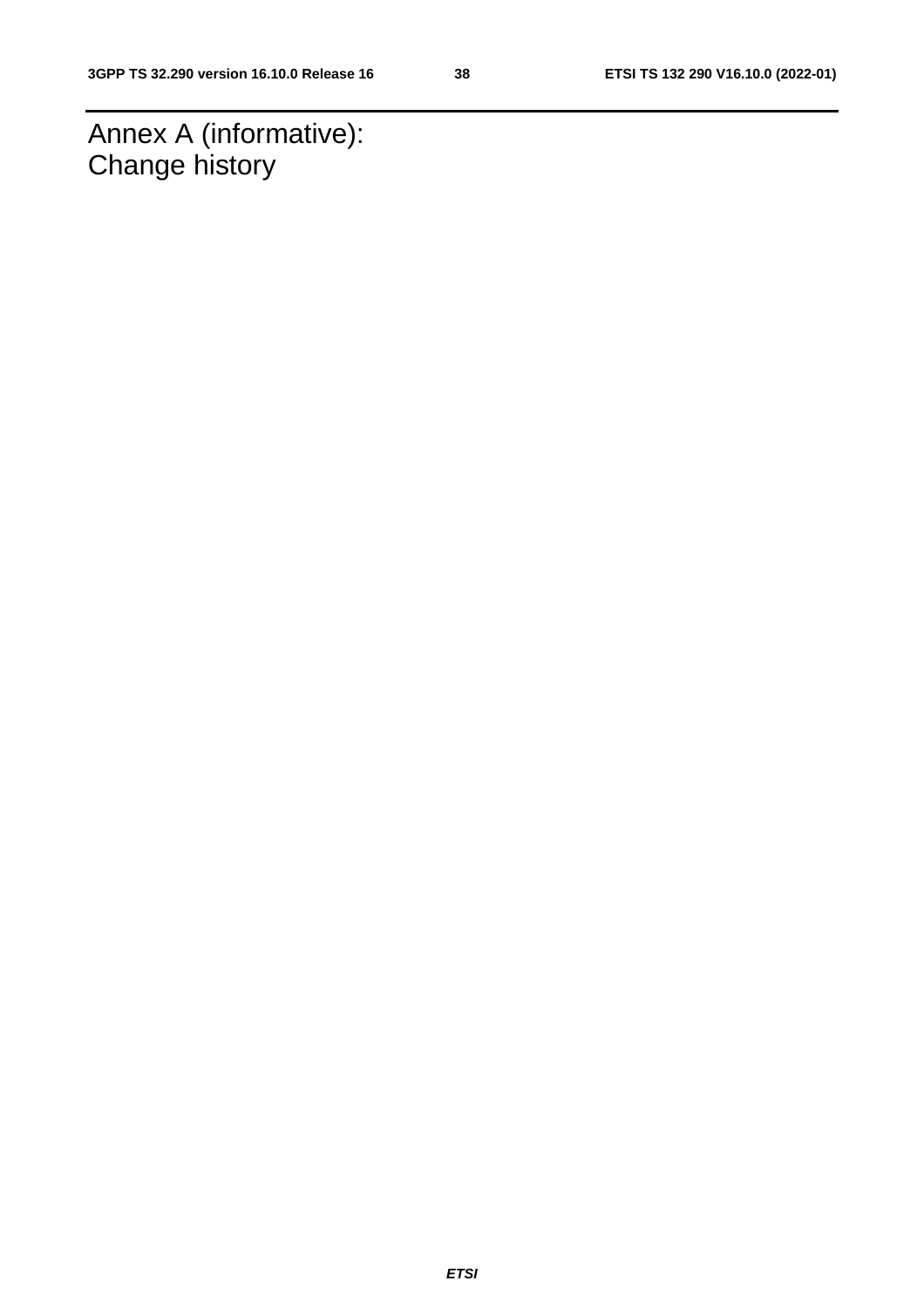|         |                |           |           |                          |     | <b>Change history</b>                                           |            |
|---------|----------------|-----------|-----------|--------------------------|-----|-----------------------------------------------------------------|------------|
| Date    | <b>Meeting</b> | TDoc      | <b>CR</b> | Rev                      | Cat | Subject/Comment                                                 | <b>New</b> |
|         |                |           |           |                          |     |                                                                 | version    |
| 2018-06 | SA#80          |           |           |                          |     | Upgrade to change control version                               | 15.0.0     |
| 2018-09 | SA#81          | SP-180832 | 0002      |                          | В   | <b>Charging Session Definition</b>                              | 15.1.0     |
| 2018-09 | SA#81          | SP-180832 | 0003      |                          | F   | Correction on CTF in 5G Charging                                | 15.1.0     |
| 2018-09 | SA#81          | SP-180832 | 0004      | 1                        | B   | Introduce Use of NRF Framework                                  | 15.1.0     |
| 2018-09 | SA#81          | SP-180832 | 0005      |                          | B   | Update combined scenarios                                       | 15.1.0     |
| 2018-09 | SA#81          | SP-180832 | 0008      | 1                        | B   | Correction on Message content                                   | 15.1.0     |
| 2018-09 | SA#81          | SP-180832 | 0009      | 1                        | B   | Correction on Nchf_ConvergedCharging_Notify Service Operation   | 15.1.0     |
| 2018-09 | SA#81          | SP-180832 | 0010      | 1                        | B   | Correction on the requirement for Converged Charging            | 15.1.0     |
|         |                |           |           | 1                        |     |                                                                 |            |
| 2018-09 | SA#81          | SP-180832 | 0011      |                          | B   | Update of service operation                                     | 15.1.0     |
| 2018-09 | SA#81          | SP-180832 | 0013      | 1                        | B   | Update of scenarios                                             | 15.1.0     |
| 2018-09 | SA#81          | SP-180832 | 0017      |                          | B   | Converged Charging service definition update                    | 15.1.0     |
| 2018-12 | SA#82          | SP-181059 | 0019      |                          | F   | Clarification of requested units handling                       | 15.2.0     |
| 2018-12 | SA#82          | SP-181059 | 0020      | 1                        | F   | Allow updating of Notify URI                                    | 15.2.0     |
| 2018-12 | SA#82          | SP-181059 | 0021      | 1                        | F   | Correction of Invocation result at http ok                      | 15.2.0     |
| 2018-12 | SA#82          | SP-181052 | 0022      | 1                        | B   | Addition of event charging                                      | 15.2.0     |
| 2018-12 | SA#82          | SP-181059 | 0023      | 1                        | F   | Add description for Charging Notification                       | 15.2.0     |
| 2019-03 | SA#83          | SP-190116 | 0024      | 1                        | F   | Correction of NF Consumer Information                           | 15.3.0     |
| 2019-03 | SA#83          | SP-190117 | 0027      | $\overline{\phantom{a}}$ | F   | Correction of SMSF as NF Consumer                               | 15.3.0     |
| 2019-03 | SA#83          | SP-190116 | 0030      |                          | F   | Correction of create operation for subscriber identifier        | 15.3.0     |
| 2019-03 | SA#83          | SP-190116 | 0031      | $\mathbf{1}$             | F   | Correction of Multiple Unit Information in ChargingDataResponse | 15.3.0     |
| 2019-03 | SA#83          | SP-190116 | 0034      | 1                        | F   | Addition of error handling                                      | 15.3.0     |
| 2019-03 | SA#83          | SP-190127 | 0025      | 1                        | B   | Add offline only charging                                       | 16.0.0     |
| 2019-03 |                | SP-190127 | 0026      | 1                        | B   | Add offline only charging service definition                    | 16.0.0     |
|         | SA#83          |           |           |                          |     |                                                                 |            |
| 2019-03 | SA#83          | SP-190127 | 0035      | 1                        | B   | Add offline only charging service scenario                      | 16.0.0     |
| 2019-06 | SA#84          | SP-190384 | 0037      | 1                        | Α   | Clarify the trigger mechanism                                   | 16.1.0     |
| 2019-06 | SA#84          | SP-190387 | 0039      | 1                        | C   | Addition of message retry                                       | 16.1.0     |
| 2019-06 | SA#84          | SP-190384 | 0042      | 1                        | Α   | Correction on error handling                                    | 16.1.0     |
| 2019-06 | SA#84          | SP-190382 | 0043      | 1                        | B   | Correct offline only charging service API name                  | 16.1.0     |
| 2019-06 | SA#84          | SP-190384 | 0051      |                          | Α   | Correction of service operation name for Release                | 16.1.0     |
| 2019-09 | SA#85          | SP-190758 | 0052      | 1                        | B   | Add offline only charging service message content               | 16.2.0     |
| 2019-09 | SA#85          | SP-190761 | 0053      | 1                        | Α   | Introduce event offline scenario                                | 16.2.0     |
| 2019-09 | SA#85          | SP-190763 | 0055      | 1                        | B   | Introduce AMF as a new NF consumer                              | 16.2.0     |
| 2019-09 | SA#85          | SP-190761 | 0057      | 1                        | Α   | Correction of Multiple Quota reference                          | 16.2.0     |
| 2019-09 | SA#85          | SP-190761 | 0068      | 1                        | Α   | Add the NF services                                             | 16.2.0     |
| 2019-09 | SA#85          | SP-190761 | 0070      | 1                        | Α   | Add the Service Specification Information                       | 16.2.0     |
| 2019-09 | SA#85          | SP-190761 | 0071      | 1                        | Α   | Correction on Trigger Mechanism                                 | 16.2.0     |
| 2019-09 | SA#85          | SP-190761 | 0072      | 1                        |     | Clarification of Retry handling                                 | 16.2.0     |
|         |                |           |           |                          | Α   |                                                                 |            |
| 2019-09 | SA#85          | SP-190761 | 0074      | 1                        | Α   | Correction of failure handling                                  | 16.2.0     |
| 2019-09 | SA#85          | SP-190761 | 0076      | 1                        | Α   | Event based charging mechanism                                  | 16.2.0     |
| 2019-09 | SA#85          | SP-190761 | 0077      | 1                        | Α   | Correction on response code handling                            | 16.2.0     |
| 2019-09 | SA#85          |           |           |                          |     | Correction in CR0053 (MCC)                                      | 16.2.1     |
| 2019-12 | SA#86          | SP-191160 | 0084      | 1                        | Α   | Add clarifications to failure handling                          | 16.3.0     |
| 2019-12 | SA#86          | SP-191159 | 0086      | 1                        | F   | Explanation of when Units Usage must be reported                | 16.3.0     |
| 2019-12 | SA#86          | SP-191159 | 0087      | 1                        | F   | Clarification of Units Usage reporting                          | 16.3.0     |
| 2019-12 | SA#86          | SP-191160 | 0088      |                          | D   | Wrong name on CR                                                | 16.3.0     |
| 2019-12 | SA#86          | SP-191159 | 0091      | 1                        | F   | Correction of Converged Charging principles                     | 16.3.0     |
| 2019-12 | SA#86          | SP-191160 | 0093      |                          | Α   | Correction of ChargingNotifyResponse description                | 16.3.0     |
| 2019-12 | SA#86          | SP-191159 | 0094      |                          | F   | <b>Clarify Retransmission IE</b>                                | 16.3.0     |
| 2019-12 | SA#86          | SP-191160 | 0098      |                          | Α   | Correction of notify response                                   | 16.3.0     |
| 2019-12 | SA#86          | SP-191159 | 0101      |                          | F   | Add the group id for CHF registration                           | 16.3.0     |
| 2019-12 | SA#86          | SP-191160 | 0103      | 1                        | Α   | Correction to NF consumer identification                        | 16.3.0     |
| 2020-07 | SA#88-e        | SP-200484 | 0114      | 1                        | F   | Correction on Service Termination                               | 16.4.0     |
|         |                |           |           |                          |     |                                                                 |            |
| 2020-07 | SA#88-e        | SP-200485 | 0117      | 1                        | F   | Correction of two SCUR Scenarios figure title and message       | 16.4.0     |
|         |                |           |           |                          |     | description                                                     |            |
| 2020-07 | SA#88-e        | SP-200509 | 0118      | 1                        | F   | Correction of NF Consumers AMF for                              | 16.4.0     |
|         |                |           |           |                          |     | Nchf_ConvergedCharging_Release                                  |            |
| 2020-07 | SA#88-e        | SP-200508 | 0119      | 1                        | В   | Add CHF-Controlled Quota Management functionality               | 16.4.0     |
| 2020-07 | SA#88-e        | SP-200508 | 0123      |                          | B   | Flows for switch to offline                                     | 16.4.0     |
| 2020-09 | SA#89e         | SP-200741 | 0128      | 1                        | F   | Add the attributes for CHFQM                                    | 16.5.0     |
| 2020-09 | SA#89e         | SP-200813 | 0130      |                          | F   | Correction on Converged Charging and Requested Unit handling    | 16.5.0     |
| 2020-12 | SA#90e         | SP-201051 | 0132      |                          | F   | Failure handling for InvocationSequemceNumber                   | 16.6.0     |
| 2020-12 | SA#90e         | SP-201051 | 0134      |                          | F   | Correction on missing PGW-C+SMF and NEF as NF consumers         | 16.6.0     |
| 2020-12 | SA#90e         | SP-201051 | 0135      | 1                        | F   | Correcting trigger of usage reporting                           | 16.6.0     |
| 2020-12 | SA#90e         | SP-201049 | 0137      | 1                        | Α   | Correcting handling of charging identifier                      | 16.6.0     |
| 2020-12 | SA#90e         | SP-201069 | 0138      |                          | F   | Correction on quota managed scenario                            | 16.6.0     |
| 2020-12 | SA#90e         | SP-201088 | 0140      | 1                        | F   | Add the NB Mode disable                                         | 16.6.0     |
| 2020-12 | SA#90e         | SP-201051 | 0142      | 1                        | F   | Correction on the Quota Management Mode                         |            |
|         |                |           |           |                          |     |                                                                 | 16.6.0     |
| 2021-03 | SA#91e         | SP-210146 | 0145      |                          | F   | Correction on coverged session based charging                   | 16.7.0     |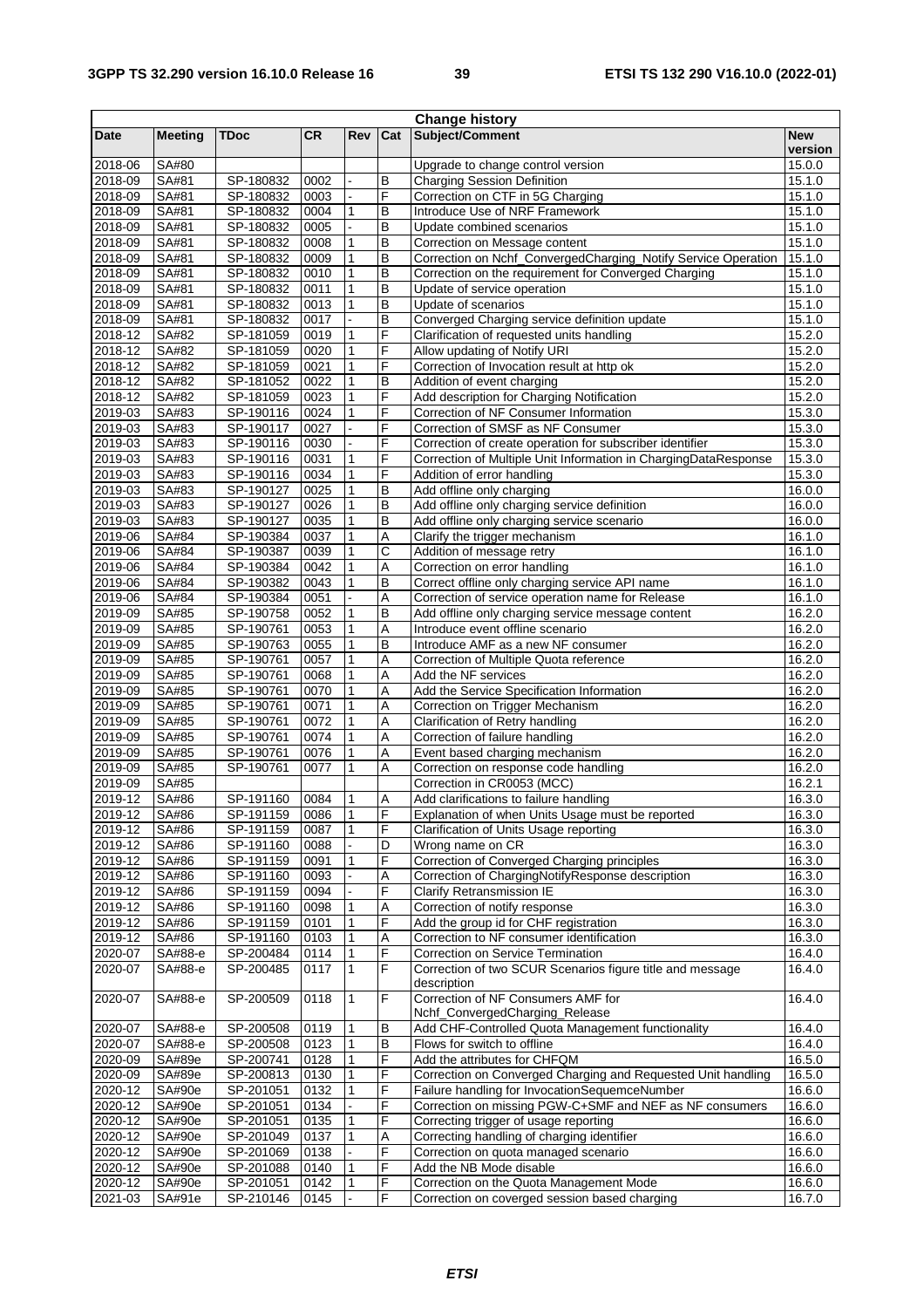| 2021-03 | SA#91e | SP-210158 | 0148 |  | Correction on missing NS charging NF Consumers            | 16.7.0  |
|---------|--------|-----------|------|--|-----------------------------------------------------------|---------|
| 2021-03 | SA#91e | SP-210146 | 0150 |  | Correction on Supported Features attribute                | 16.7.0  |
| 2021-03 | SA#91e | SP-210146 | 0152 |  | <b>Trigger Clarification</b>                              | 16.7.0  |
| 2021-06 | SA#92e | SP-210418 | 0161 |  | Correction on support of CHF set and CHF service set      | 16.8.0  |
| 2021-09 | SA#93e | SP-210886 | 0166 |  | Correcting of trigger type usage                          | 16.9.0  |
| 2021-09 | SA#93e | SP-210886 | 0168 |  | Quota threshold clarification                             | 16.9.0  |
| 2021-12 | SA#94e | SP-211485 | 0171 |  | Addition of the Threshold based re-authorization triggers | 16.10.0 |
| 2021-12 | SA#94e | SP-211485 | 0175 |  | Clarify the NF Consumers                                  | 16.10.0 |